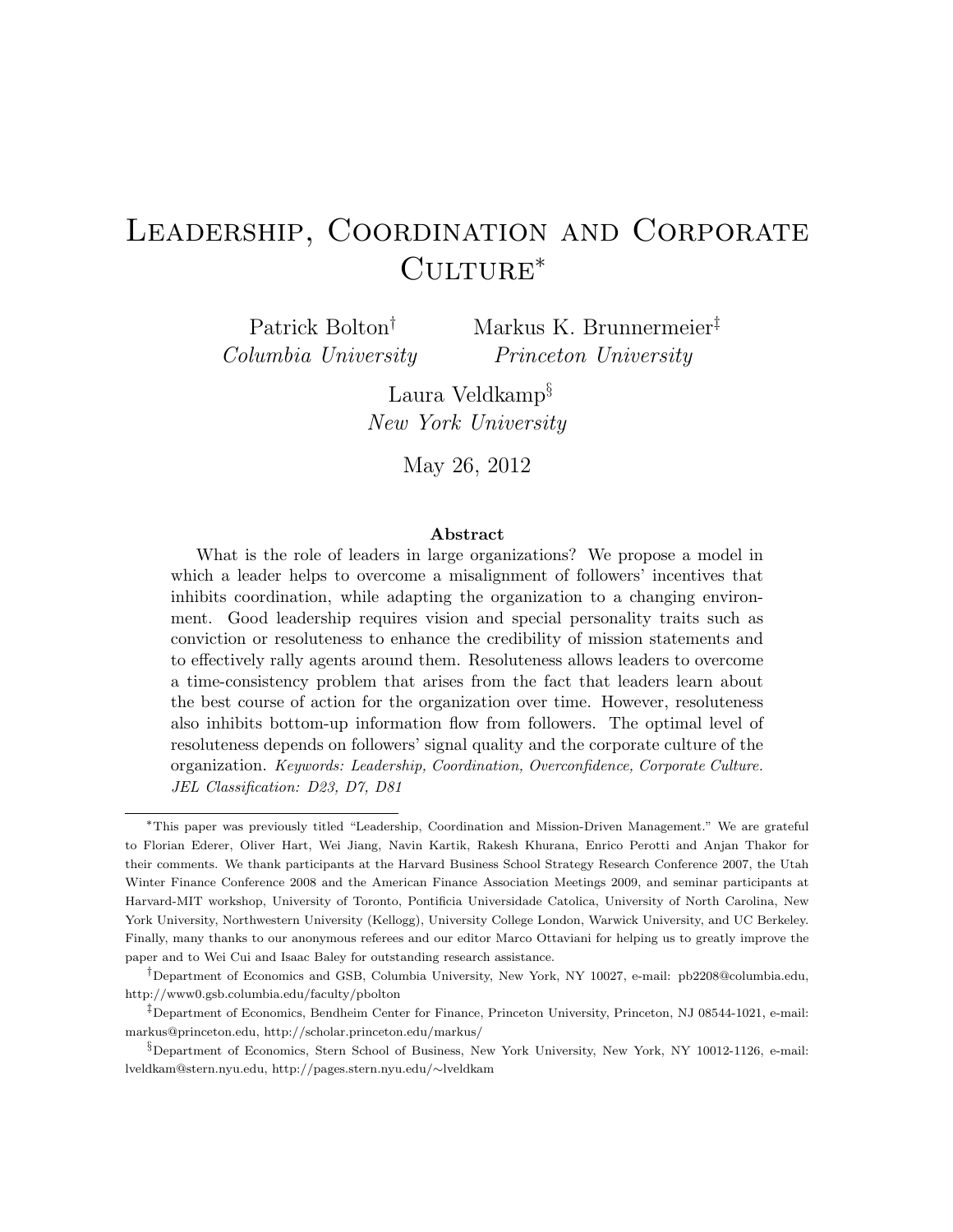"One of the most important prerequisites for trust in a leader is steadiness. The need for reliability is not only ethically desirable, it is generally a practical necessity. A leader who is unpredictable poses a nerve-wracking problem for followers. They cannot rally around a leader if they do not know where he or she stands." Garder (1990)

.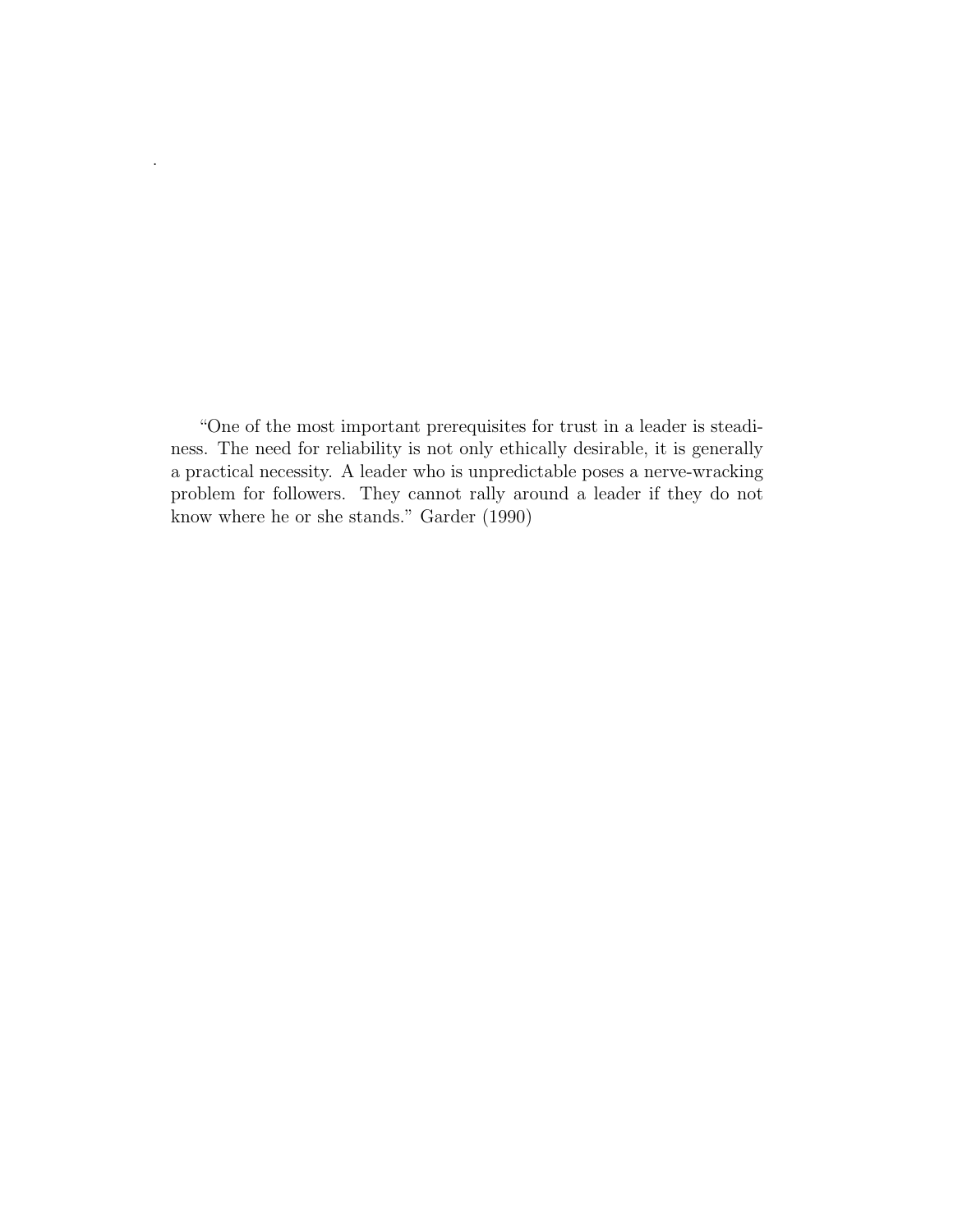### 1 Introduction

This paper considers two key challenges facing leaders in large organizations: developing a successful mission for the organization and building high-performance teams. Developing a successful mission is a dynamic process that involves listening and incorporating new information about changes in the organization's environment. Team building involves aligning followers' incentives in order to facilitate coordination, information sharing, and the emergence of a productive corporate culture. Facilitating coordination is challenging because coordination is an activity that naturally has positive spill-overs. Thus, it typically benefits the organization more than it benefits the follower privately. Leadership can be a mechanism for resolving this incentive misalignment, if the leader can credibly commit to a course of action. The leader's dilemma is that he would like to base the organization's mission on all the relevant information about the environment available to him. But, since information about the environment trickles in over time, the leader may be led to revise the organization's direction as new information becomes available. His desire to modify the direction of the organization over time thus undermines his ability to coordinate actions and build high-performance teams.

In this paper we consider how particular personal attributes such as steadiness or resoluteness help a leader to overcome this *dilemma*. The management literature on leadership has emphasized several key personality traits of good leaders. Among the most often mentioned are good communication skills, team spirit, integrity, and resoluteness. The first empirical study by economists that looks at the personal traits of leaders, Kaplan, Klebanov, and Sorensen (2011), considers which characteristics determine the professional success of CEO candidates involved in buyouts or venture capital transactions. Interestingly the study finds that, contrary to received wisdom which emphasizes the 'team player' qualities of leaders, the traits that are the strongest predictors of success are execution skills and resoluteness. A general lesson from their study is that leaders should try to avoid changing direction over time and therefore should not seek too much feed-back from others in the organization.

Our model explains why resoluteness can be a desirable trait for a leader, and how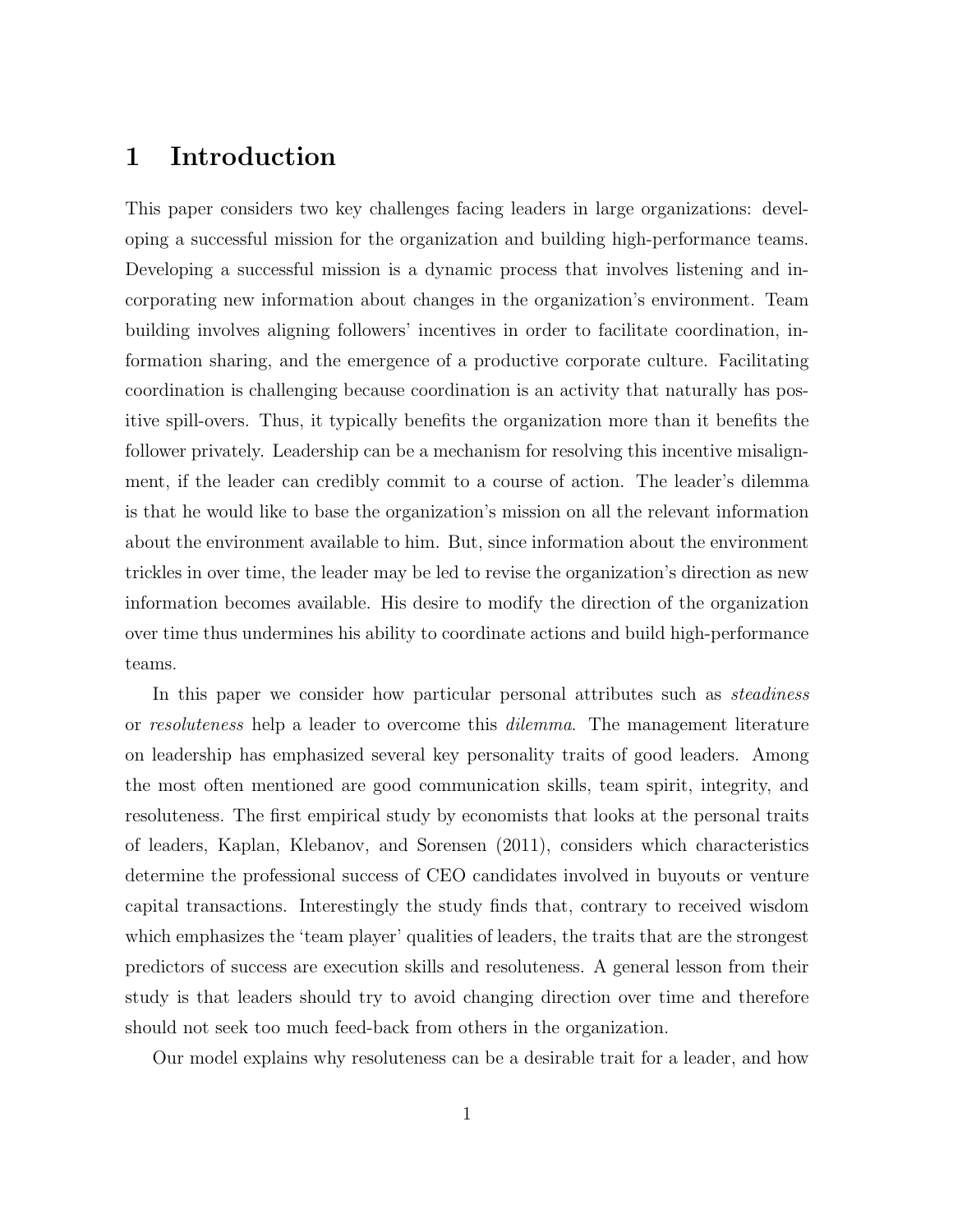it helps a leader in coordinating team actions. The model further considers 'bottom-up' information flows by exploring how followers may convey information by adapting their actions to the environment as they see it. If they expect the leader to pay attention to the information conveyed through their action choices then they will be induced to signal this information, while if they expect the leader to rely mostly on his own information then followers will give up on signaling through their actions and only worry about coordinating their actions with others. We suggest that the resulting multiple equilibria can be interpreted as different *corporate cultures*. Finally, the model explains why renegotiation-proof incentive contracts that reward commitment to an initial plan of action cannot obviate the need for resolute leaders.

More specifically, we capture the basic leadership problem in a simple setup involving four stages. In the first stage, the leader observes a signal of the environment the organization is likely to be in. Based on that signal, the leader can define a mission or overall strategy for the organization. In a second stage, the other members of the organization, the followers, also observe signals about the state of nature and decide how closely they want to follow the leader's proposed strategy. They may not be inclined to blindly follow the leader's proposed strategy, because they know that in a third stage the leader receives a second signal and will only then commit to the organization's strategy based on all the information he has available. Thus, based on the signal they observe in the second stage, followers come up with different forecasts of what the leader's ultimate chosen direction for the organization will be, and coordinate their actions around their forecasts. Since by the third stage followers have already acted, the leader at this point is no longer concerned about coordinating their actions. The leader's only remaining goal is to adopt a strategy for the organization that is best given all the information he has. In the fourth and last stage, once the strategy has been implemented, the organization's payoff is realized. It will be higher the better adapted the strategy is to the environment and the better coordinated all the members' actions are.

The model considers a resolute leader who attaches an exaggerated information value to his initial information, or on the signals he processes himself. In other words,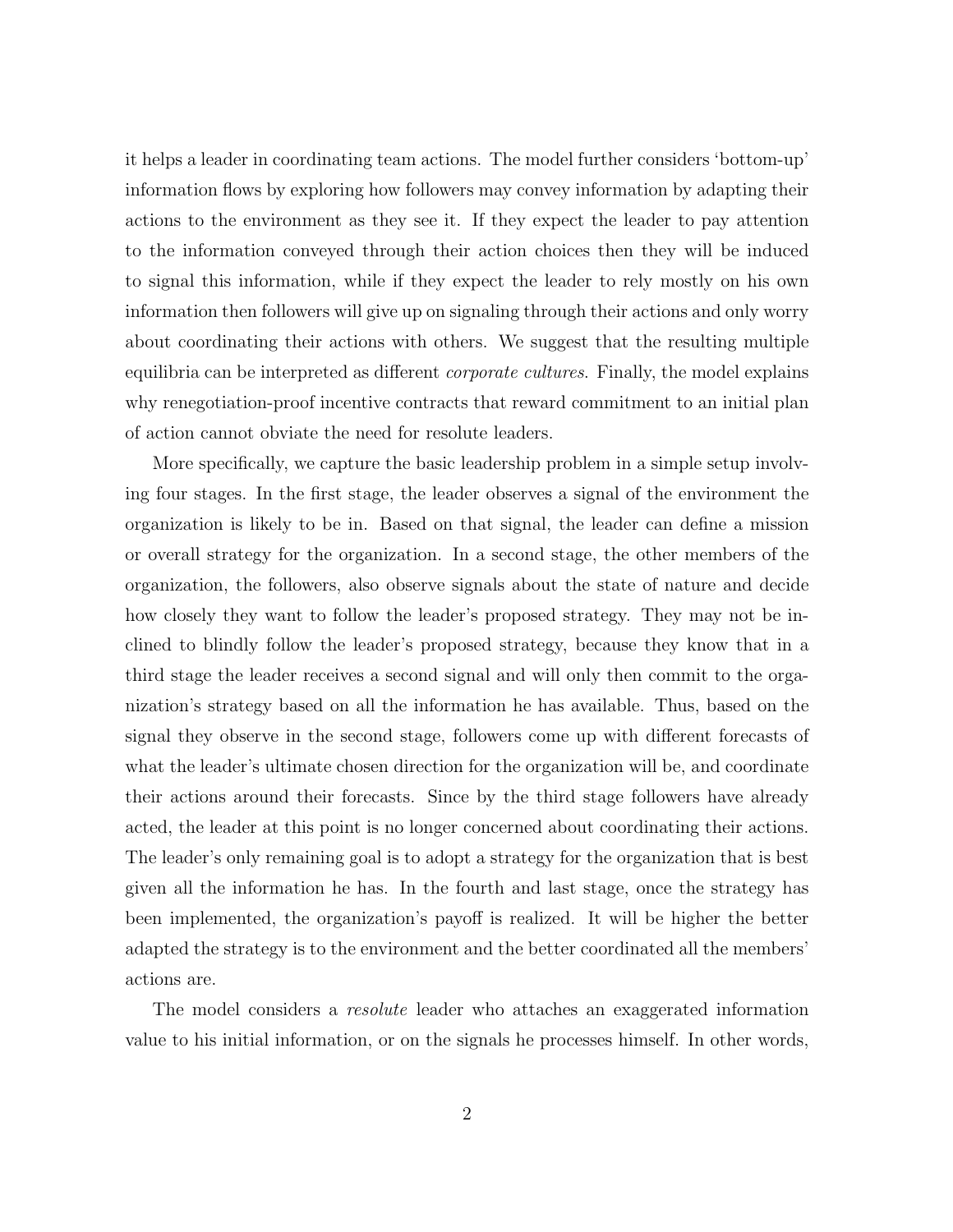a resolute leader trusts his own initial judgement more than a rational leader would and discounts subsequently learned information. He therefore tends to define a strategy for the organization based disproportionately on his own best initial assessment of the environment the firm finds itself in.

The reason that such resoluteness is valuable is that the conflicting desires to coordinate followers and adapt the mission create a time-consistency problem. The leader would like followers to believe that his mission statement is what he will ultimately implement. But followers know that ex-post the leader will want to revise the organization's strategy in response to new information after they have acted. This is what causes them to be insufficiently coordinated, as each attempts to guess how the leader will revise the organization's strategy in light of what they know about the environment. A resolute leader who puts too little weight on new information is more likely to follow through with the initial mission, which helps coordinate followers' actions around that mission. We show that this coordination benefit outweighs the potential maladaptation cost as long as the leader's determination (or self-confidence) is not too extreme.

Our model predicts that resoluteness is most valuable when the leader and followers are equally informed about the environment. When followers have little information, they have little reason to act differently from what the leader prescribes. Following the leader's direction, they coordinate closely. Likewise, when followers are very well informed, their assessments of the environment coincide and they also choose similar actions. It is in-between, where coordination problems are most severe, that the value of a resolute leader is greatest. Thus, one test of the theory could be to determine whether a leader's resoluteness (as measured by Kaplan, Klebanov, and Sorensen (2011) for example) has a hump-shaped relationship with a measure of a leader's information advantage vis-a-vis followers.

In the second part of the model we combine both *top-down* and *bottom-up* information flows by letting the leader's second signal take the form of an aggregate of followers' signals instead of an exogenous signal. In this variant of our model, the leader learns by observing followers' actions, which imperfectly convey their signals. In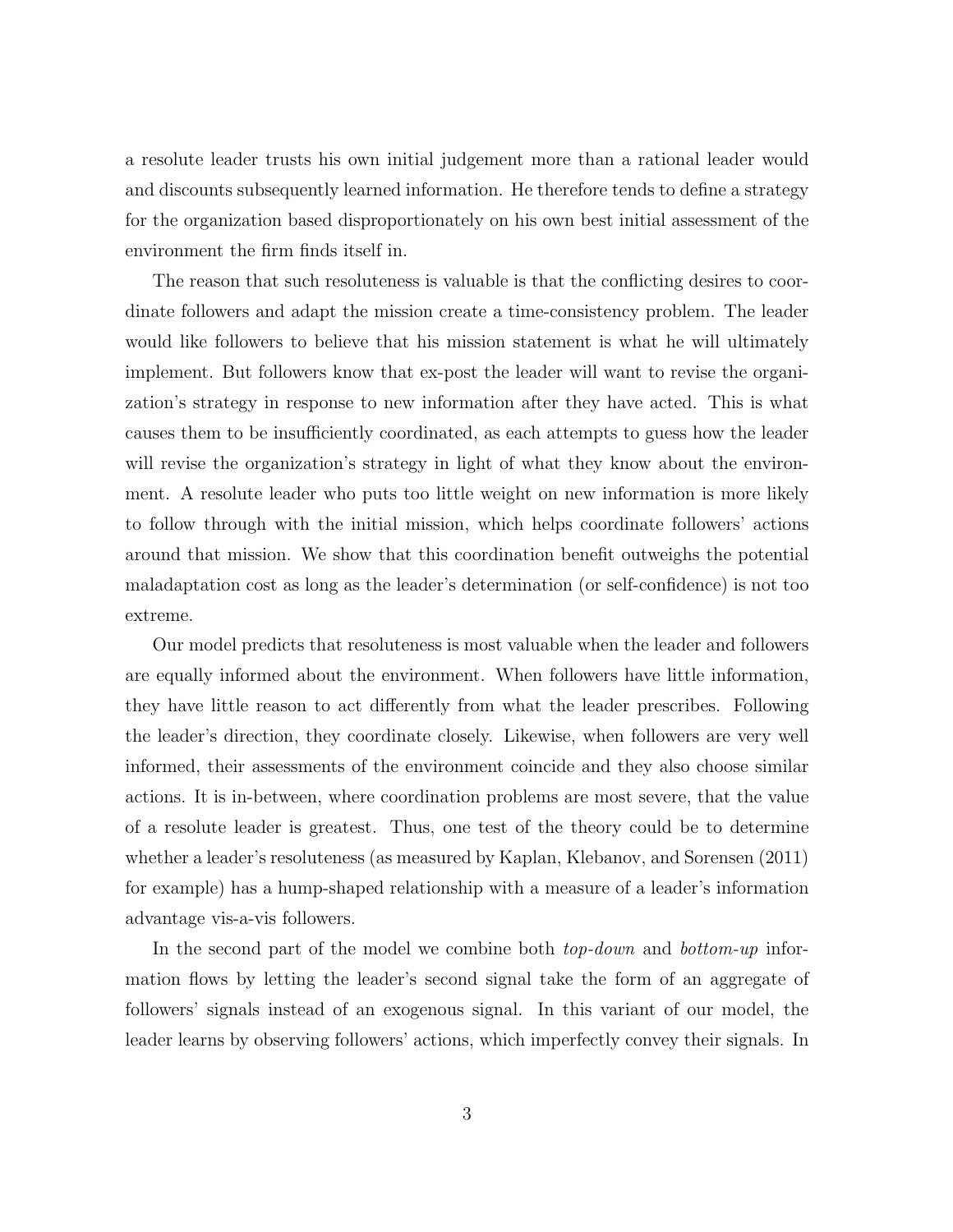such a situation, letting followers base their actions on the signal they observe has more value for the organization, as this transmits more information about the state of the world to the leader. Since less coordination brings about better adaptation, observing actions moderates the benefits of leader resoluteness. In this setting, resolute leaders make bad listeners and learn little, thereby destroying value. A leader's failure to listen to followers is especially costly when followers have very precise information.

In this setting, our second main result is that observing followers' actions creates a feedback effect that can generate multiple equilibria: If followers expect the leader to ignore the information from their actions, then the leader will not learn anything new and his initial mission statement is the best estimate of the organization's final action. Accordingly, when followers use the leader's announcement and not their private information to form actions, then the leader rightly ignores the aggregate action because it is uninformative. On the other hand, if followers expect the leader to listen carefully to the average action in revising the organization's policy, then they want to use their private signals to influence the organization's policy change through their actions. We suggest that an organization's corporate culture may determine which equilibrium and leadership styles prevail, so that our model can capture the hysteresis aspect of corporate culture emphasized in the management literature. Evidence on leadership styles in "collectivist" and "individualist" cultures supports our analysis. In particular, the study of 20,000 managers and team members in 34 countries by Wendt, Euwema and Zhytnyk (2007) shows that "directive" leadership styles, which leaves less to the discretion of followers, are more prevalent and successful in collectivist than in individualistic societies.

An apt recent example of a business leadership that our model attempts to capture is that of Sony Corporation. At the time when Sony recruited its new CEO, Sir Howard Stringer, its old business model, electronics appliance manufacturing, had been threatened by the growing importance of internet applications and software development. To adapt, Stringer and top Sony management put together a major new strategy centered around the expansion of high-definition digital technology and the development of Sony's new Blu-ray standard.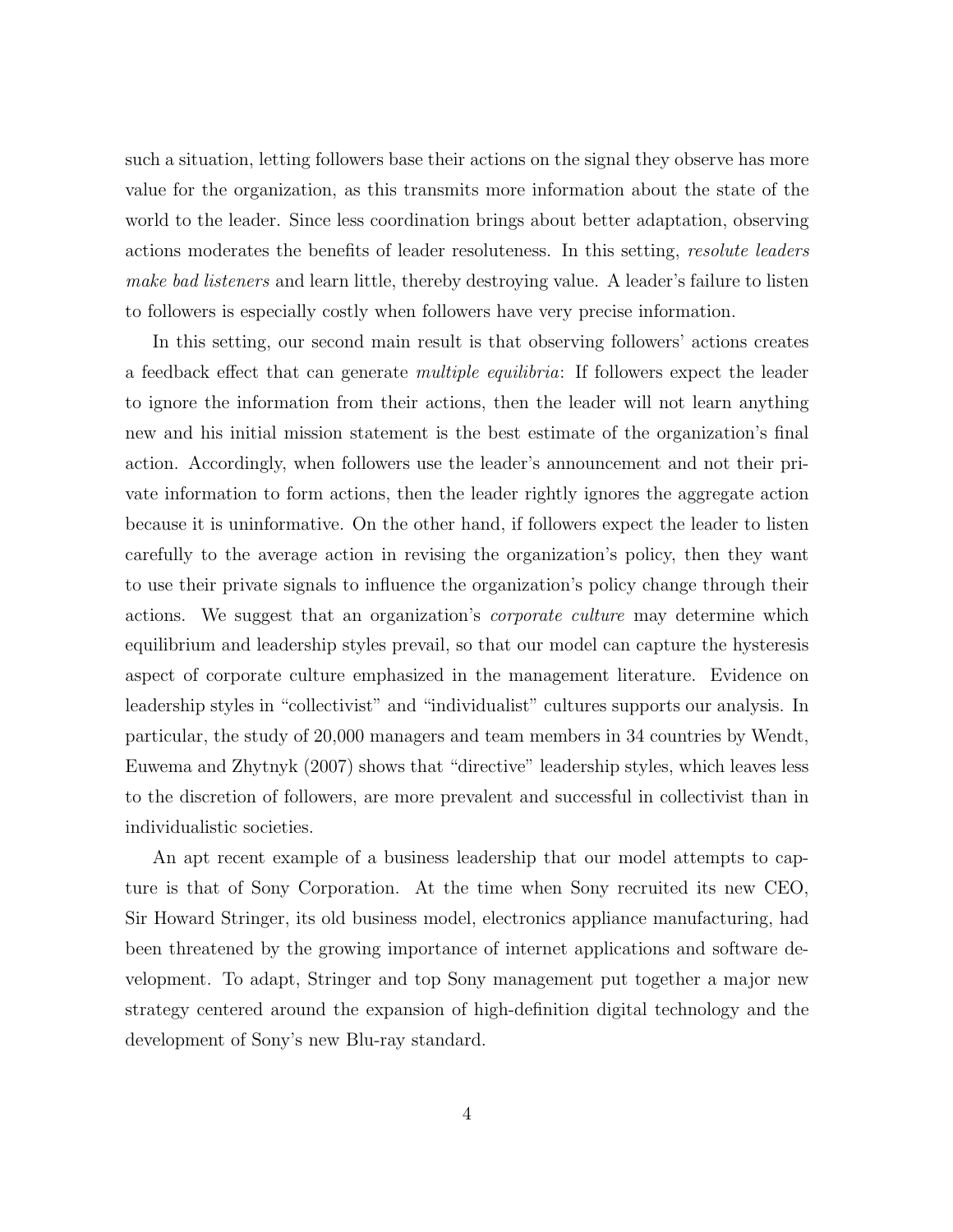As in our model, the success of this change depended critically on adaptation and coordination. Stringer needed to adjust course as new information about the technology's capabilities arrived. At the same time, he had to project an unwavering commitment to the new HD technology. Sony's product engineers, software developers and retailers would have each liked to devote only a small amount of time or resources to Blu-ray devices and content, until it was clear whether or not Blu-ray would succeed or promptly be replaced by a new, improved standard.<sup>[1](#page-0-0)</sup> Yet, only if all parties embraced Blu-ray, could it succeed, leaving everyone better off. The benefit of Stringer's resolute leadership style was that it helped to coordinate Sony's workers to fully invest in new Blu-ray-specific skills, content developers to produce abundant Blu-ray-specific content and retailers to stock Blu-ray products. The downside of his single-minded pursuit of this mission was that it deterred followers from exploring other technologies that could have led the organization to a better outcome. Thus, by firmly rallying the whole organization around the new Blu-ray technology, Stringer risked committing the whole corporation to an obsolete or losing technology.

Another area where team-building is essential is in military battle. As history has shown, coordination and the concentration of force on the weakest flank of the enemy is key to victory. But continual evolution of the enemy's defenses means that new information is constantly arriving. A coordination problem arises because each lieutenant is guessing where his ultimate battlefield will be. A general has to be wary that constantly amending his orders invites lieutenants to use their own heterogeneous information to guess what the next set of orders will be and risks dispersing the troops to different anticipated battlefields. As in our model, the general needs to convince his lieutenants that he will stay the course long enough to muster the full force of his army, but not too long to risk being outflanked by the enemy.

The remainder of our paper is organized as follows. Section 2 reviews the literature. Section [3](#page-8-0) presents our basic model of coordination and adaptation. Section [4](#page-12-0) shows why leader resoluteness is valuable. Section [5](#page-20-0) considers a more general model, where the leader can learn from the actions of others in the organization. Section [4.3](#page-19-0) introduces

<sup>1</sup>See "In Blu-ray Coup, Sony Has Opening But Hurdles, Too" by Sarah Mcbride, Yukari Iwakane and Nick Wingfield, 7 January 2008, Wall Street Journal.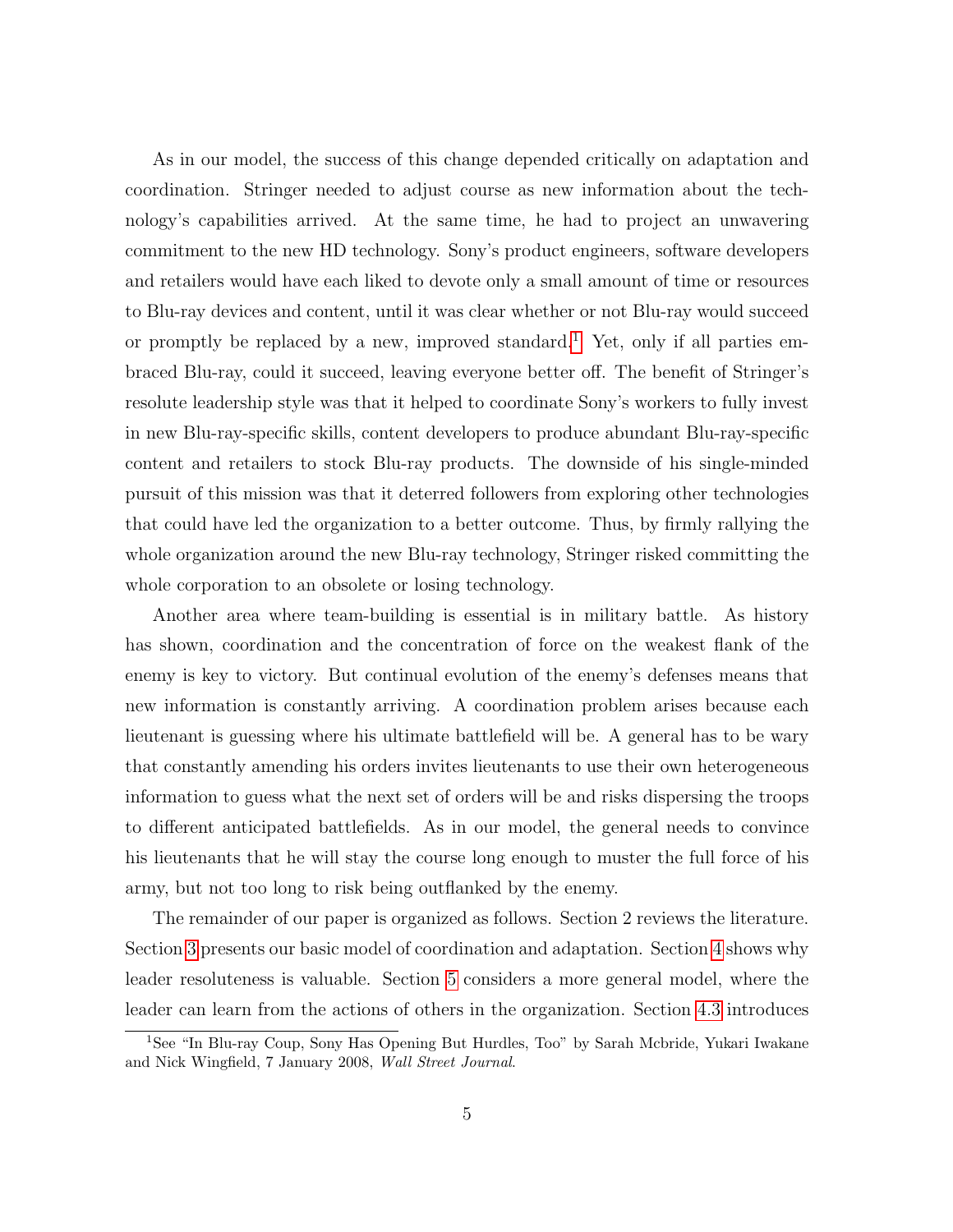a board of directors who can write an incentive contract with a rational leader. Section [6](#page-28-0) concludes with a summary and directions for future research. Finally, an appendix contains the proofs and the foundations for our objective function.

### 2 Related Literature

Leaders play many roles. While we focus on team-building and developing a mission, other studies examine the ability of a leader to motivate and communicate. Although some of these studies also feature a role for coordination of followers and leaders with distorted beliefs, three key ideas differentiate our paper: 1) leadership is about overcoming a misalignment of followers' coordination incentives, 2) the ability to renegotiate contracts creates commitment problems that personal characteristics of a leader can overcome, and 3) the personal characteristics of a leader affect the flow of information from followers to leaders and thus the culture of the organization. These ideas are motivated by a vast management literature, which often describes leaders' tasks as communicating with followers, coordinating their actions and choosing a direction for the firm.<sup>[2](#page-0-0)</sup> Furthermore, our exploration of personality traits as a key determinant of the leader's success is motivated by a vast body of evidence.[3](#page-0-0) In what follows, we contrast our framework with other models of leadership.[4](#page-0-0)

Leader as motivator. Rotemberg and Saloner (1993) model an empathic CEO, who gives weight to followers' utilities. Leader empathy increases followers' incentive to devise new ideas. When a firm has two activities, Rotemberg and Saloner (2000) show that CEO bias in favor of the more promising activity provides incentives for

<sup>2</sup>The management literature on 'strategic leadership' discussed in Finkelstein, Hambrick, and Cannella (2009) is closest to our analysis. Barnard (1938) and Selznick (1957) highlight the CEO's role in defining the firm's mission and fostering coordination.

<sup>3</sup>Vision, judgement, charisma, resoluteness, as well as interpersonal, relational and communication skills are all commonly extolled. See e.g. Pfeffer and Salanik (1978) and Hambrick and Finkelstein (1989). Another branch of this literature, stresses behavioral aspects of strategic leadership, such as the leader's limited attention, as e.g. in Cyert and March (1963). The leader's ability to thrive on ambiguity and risk is emphasized in Gupta and Govindarajan (1984). The leader's ability to inspire followers, his charisma, and importantly, his self-confidence is widely emphasized as e.g. in Bass (1985).

<sup>4</sup>For a more extensive discussion of the economics literature on leadership, see Bolton and Dewatripont (2011).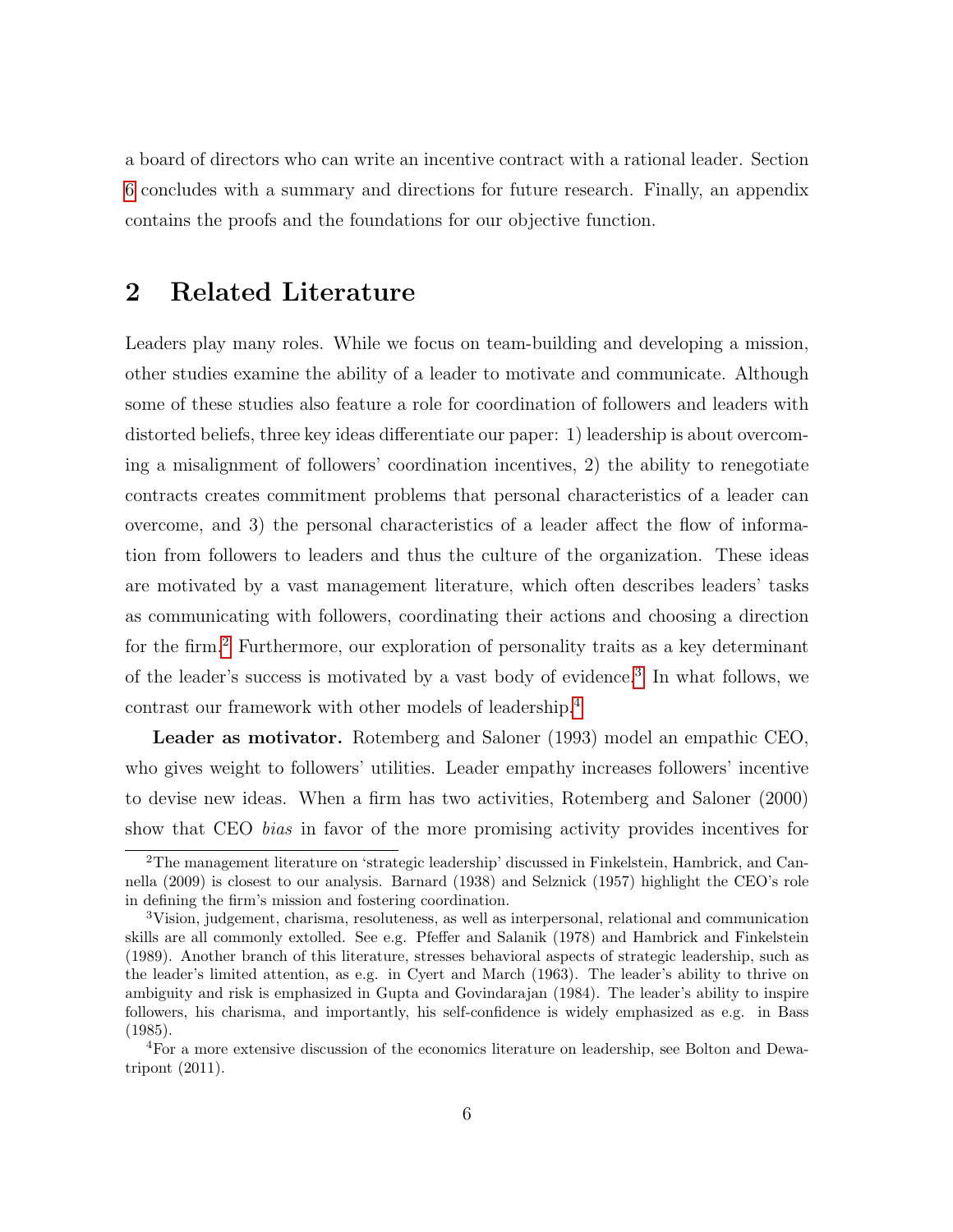agents to work harder on that activity. Hermalin (1998) considers a moral hazard in teams problem. He shows that a leader who exerts effort *(leads by example)* can signal that the return to effort is high, which motivates his team.

Leader as communicator. In Dewan and Myatt (2008), followers would like to coordinate, but cannot because they do not know what others believe. Thus, the role of the leader is to communicate information that can facilitate coordination.<sup>[5](#page-0-0)</sup> In contrast, our followers have an insufficient incentive to coordinate. Our leader uses commitment to resolve this incentive problem, in a way that makes the outcome time-consistent and does not inhibit the flow of information from followers to the leader.

**Leader overconfidence.** What we call *resoluteness* is similar to *overconfidence* because both involve overestimating the precision of one's information. But overconfidence simply refers to people who overweight some information, without being specific about which information is overvalued. Resoluteness describes a manager who overweights his initial information. When the later information comes from others in our extended model, we can also interpret resoluteness as the tendency to discount information acquired from others. The overconfidence model most similar to ours is Van den Steen (2005) because managerial overconfidence also serves as a commitment device. In his model, that commitment helps attract and retain similarly minded employees. <sup>[6](#page-0-0)</sup>

Corporate culture. Kreps (1990) offers a relational-contract theory of corporate culture involving infinitely-lived firms and finitely-lived workers, who must be given incentives to exert costly effort. We share Kreps' premise that corporate culture is related to endogenous equilibrium beliefs. But our idea is that corporate culture is about agents' interactions with others, and the information that interaction generates.

### <span id="page-8-0"></span>3 Model setup

The tension between coordination and flexibility arises from the gradual arrival of information about the environment. To illustrate this problem we consider a setting

 $5$ Other studies in this spirit are Majumdar and Mukand (2007) and Ferreira and Rezende (2007).

<sup>6</sup>See also, Goel and Thakor (2008), where overconfident managers win tournaments, or Blanes i Vidal and Möller (2007) and Gervais and Goldstein (2007), where overconfident managers better motivate followers.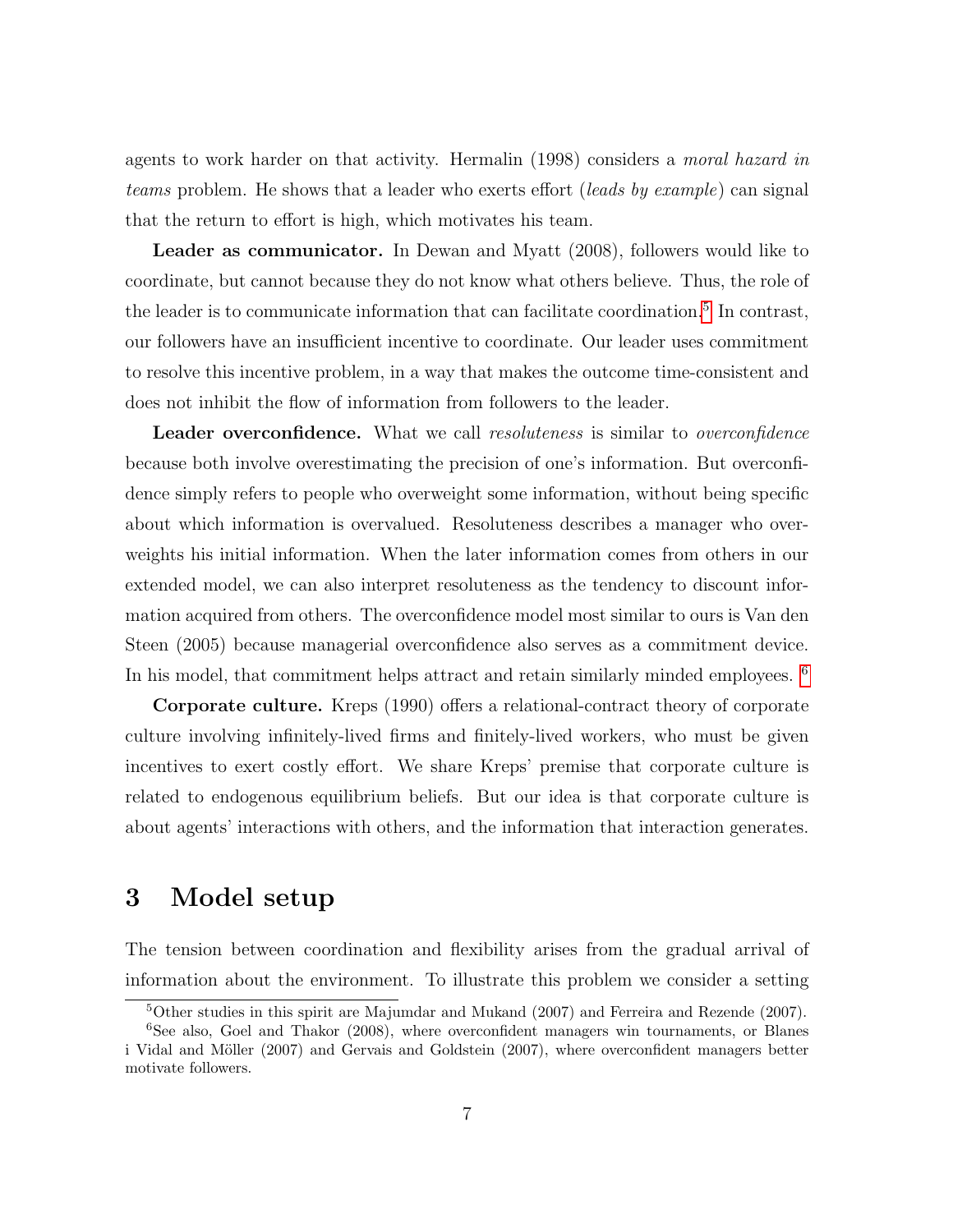where the leader receives an exogenous signal in each of two periods. Based on his initial beliefs, the leader proposes a strategy for the organization around which other members can coordinate their actions. But the leader may change his mind and reorient the strategy following the arrival of the second signal. While the ex-post reorientation helps bring about better adaptation, the anticipation of possible changes in strategy also make it harder to coordinate followers' actions. The reason is that the followers also observe a private signal about the environment and use this signal to forecast possible reorientations of the organization's strategy.

We show that leader resoluteness is a valuable attribute in such a situation (Section [4\)](#page-12-0). The more resolute the leader the less likely he is to change his mind and therefore the less likely is a possible reorientation of the organization's strategy. We assume for now that signals are exogenous. We explore endogenous signals, derived from the aggregate choice of followers, in Section [5.](#page-20-0)

Model setup The organization we consider has one leader and a continuum of followers indexed by i. The organization operates in an environment parameterized by  $\theta$ , which affects payoffs. The better adapted the organization is to its environment the higher is its payoff. The difficulty for the organization is that  $\theta$  is not known perfectly to any member. The leader of the organization and the other agents (the followers) start with different information or beliefs about the true value of  $\theta$ .

The leader differs from the followers in two ways: first he can define a *mission* statement for the organization based on his initial beliefs  $\theta_L \sim \mathcal{N}(\theta, \sigma_0^2)$ . Indeed, leader's mission statement optimally reveals  $\theta_L$ . Followers make their own moves after seeing the mission statement; they have diffuse priors and also obtain their own private information about the environment,  $S_i = \theta + e_i$  (with *i.i.d.* error terms  $e_i \sim \mathcal{N}(0, \sigma_F^2)$ ).<sup>[7](#page-0-0)</sup> Second, after the followers have chosen their actions  $a_i$ , the leader receives further information about  $\theta$  in the form of a signal  $S_L = \theta + e_L$ , where  $e_L \sim \mathcal{N}(0, \sigma_L^2)$ . This second signal  $(S_L)$  can be either an exogenous signal or an endogenous signal, such as

<sup>&</sup>lt;sup>7</sup>Note that we do not depart from the common prior assumption, which allows consistent welfare statements. One can think of the initial beliefs as resulting from updating a flat (improper) prior based on an initial signal.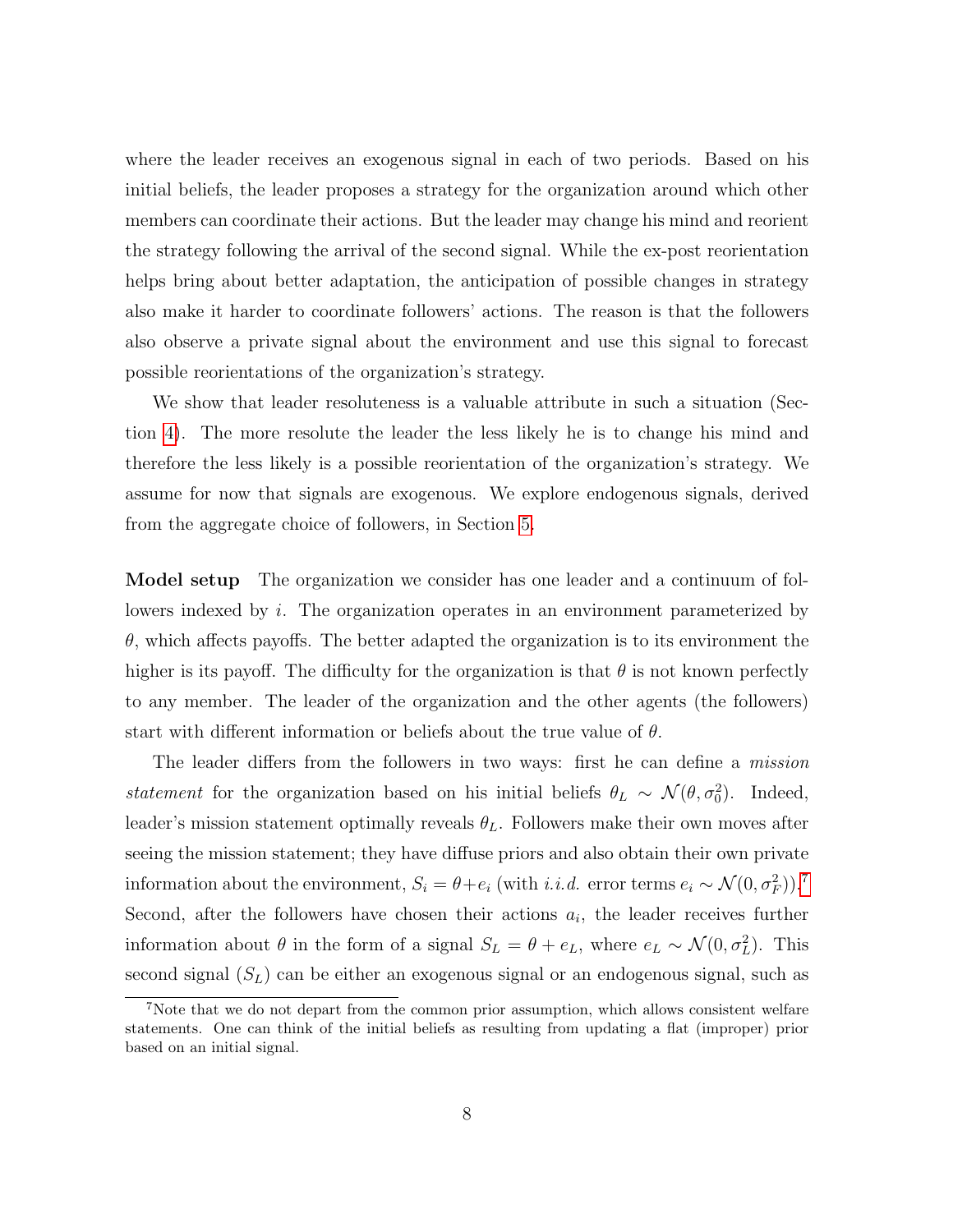an average action, which reflects followers' information.

The fact that the leader gets more signals than followers is not important. Since followers' actions have already been chosen at this stage, giving them a second signal would not change any results. What is important is that the leader makes the final decision. We could even allow followers to adjust their action choices as new information arrives. But as long as there is some cost to taking actions before the decision date that are poorly aligned with the leader's decision, the followers will have an incentive to forecast the leader's choice, which is what spawns the coordination problem.

Followers value three things:

- 1. belonging to a well-coordinated organization,[8](#page-0-0)
- 2. taking an action that is aligned with the organization's strategy, and,
- 3. belonging to an organization that is well-adapted to its environment  $\theta$ .

Formally, we represent these preferences with the following payoff function for each follower:

<span id="page-10-0"></span>
$$
\Pi_i = -\int_j (a_j - \bar{a})^2 dj - (a_i - a_L)^2 - (a_L - \theta)^2 \text{ for } i \in [0, 1], \tag{1}
$$

where

$$
\bar{a} \equiv \int a_j dj
$$

is the average followers' action.

The payoff of the organization, and its leader, is then the sum (in our case the

<sup>&</sup>lt;sup>8</sup>Note that *coordination* does not have to mean taking identical actions. For example, a leader might want to assign each follower to a different task  $b_i$ . If  $b_i = i + a_i$ , then coordination  $(a_i = a, \forall i)$ would mean that actions are uniformly distributed over the unit interval.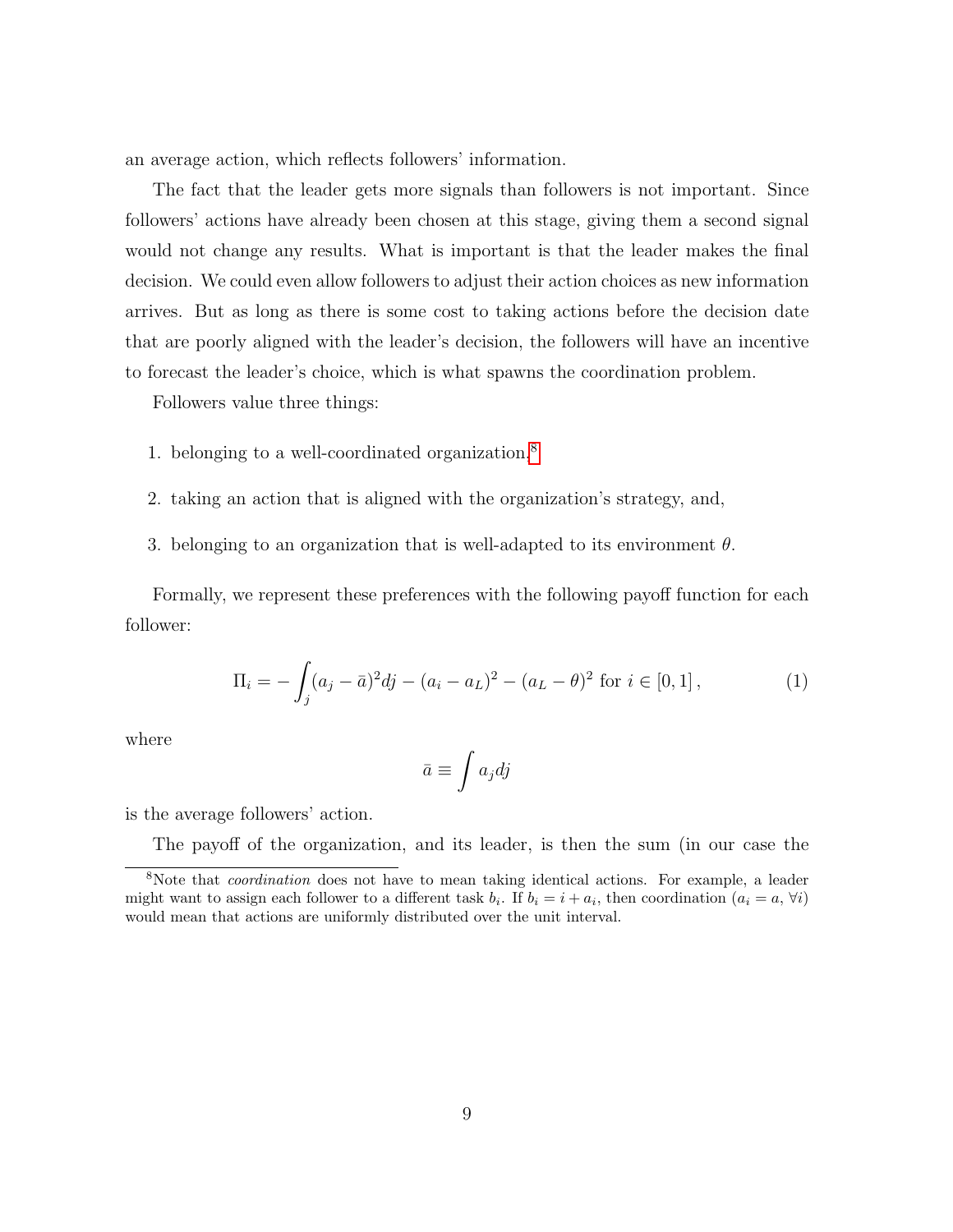integral) over all followers' objectives.[9](#page-0-0) That is,

$$
\Pi = -\int_{j}^{j} (a_{j} - \bar{a})^{2} dj - \int_{j}^{j} (a_{j} - a_{L})^{2} dj - (a_{L} - \theta)^{2}.
$$
 (2)

The leader's objective is to maximize  $E_L[\Pi]$ , where  $E_L$  denotes the expectation, given the leader's beliefs. The organization's objective is  $E[\Pi]$ , where E is the rational expectation under the ex-ante probability measure.

This objective function captures the essence of team-building: Since the social benefit to coordination exceeds the private benefit, there is a role for someone to enhance the team's welfare by encouraging coordination. When each follower is wellcoordinated ( $a_i$  close to  $\bar{a}$ ), the entire organization benefits. But because each follower has zero mass, his personal benefit from coordination is zero. Thus, there is a positive coordination externality.

Appendix [A.1](#page-30-0) outlines some foundations for this objective function. The key elements of the foundational model are *learning-by-doing* and the requirement that wage contracts be renegotiation-proof. Followers' actions in this strategic interaction determine their value to the firm, and therefore their wage in future periods. This, in turn, prompts them to choose actions close to the ultimate direction of the firm  $a<sub>L</sub>$ , which have greater value. The requirement that wage contracts be renegotiation-proof precludes ex-ante contracts that induce followers to coordinate efficiently. This forms the basis for modeling the benefits to coordination as a positive externality.

Central to our analysis is the notion that the leader are resolute: he may overestimate the precision of his initial beliefs. More formally, although initial beliefs are truly drawn from a distribution  $\theta_L \sim \mathcal{N}(\theta, \sigma_0^2)$  a *resolute* leader believes that they have a higher precision,  $1/\sigma_r^2 \geq 1/\sigma_0^2$ . In contrast, the second signal  $S_L \sim \mathcal{N}(\theta, \sigma_L^2)$  is assumed to be correctly assessed: we assume that the true and perceived precision of this signal

<sup>&</sup>lt;sup>9</sup>A separate on-line technical appendix posted on the authors' websites explores alternative payoff formulations. Assuming the leader and the firm have different objectives so that the leader has no concern for misalignment leaves our qualitative conclusions unchanged. Similarly, if we weight the three terms of the payoff function unequally, it does not reverse our conclusions. A greater concern for alignment or coordination makes the optimal level of overconfidence higher, while a greater concern for adaptation makes it smaller, but still positive. Finally, the appendix explores different forms of the coordination externality and commitment cost.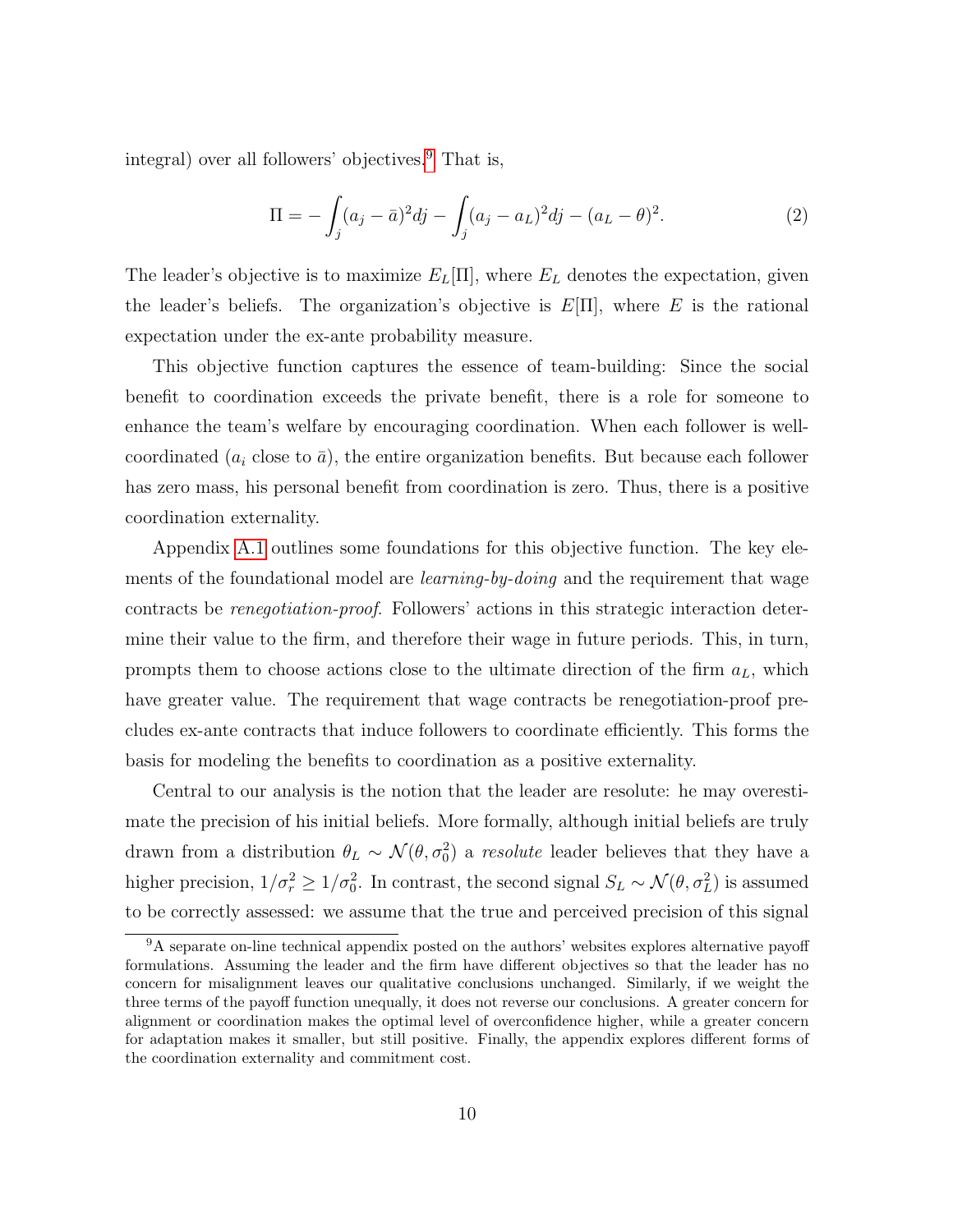are the same.[10](#page-0-0)

The rationale for modeling *resoluteness* as a higher precision of the leader's initial belief, is most clear in Section [5,](#page-20-0) when the signal  $S_L$  is generated by other agents' actions. In essence, resoluteness in our model means that a leader trusts his own judgement more than the information acquired from others. But for now, the leader cannot observe followers' actions or signals.

### <span id="page-12-0"></span>4 Merits of resoluteness

We begin by analyzing the case where the leader's second signal,  $S_L$ , is exogenous, and solve for a unique linear Perfect Bayesian Nash Equilibrium of the game described above.<sup>[11](#page-0-0)</sup>

#### **Definition 1** A Perfect Bayesian Nash Equilibrium is given by

(i) a strategy, or direction, for the organization  $a_L$  that maximizes  $E[\Pi_L|\theta_L, S_L]$ , given followers' actions  ${a_i}_{i \in [0,1]}$ ;

(ii) followers' actions  $a_i$  that maximize  $E[\Pi_i|\theta_L, S_i]$  given  $a_L$  and  $\{a_j\}_{j\in[0,1]};$ (iii) Bayesian updating:  $E[\theta | \theta_L, S_i] = \phi_F \theta_L + (1 - \phi_F) S_i$  where  $\phi_F := \frac{\sigma_0^{-2}}{\sigma_0^{-2} + \sigma_F^{-2}}$ , and  $E_L[\theta | \theta_L, S_L] = \phi_L \theta_L + (1 - \phi_L) S_L$  where  $\phi_L := \frac{\sigma_r^{-2}}{\sigma_r^{-2} + \sigma_L^{-2}}$ .

Optimal actions. We solve the model by backwards induction. When the leader chooses the organization's strategy  $a_L$ , the actions of the followers  ${a_i}_{i \in [0,1]}$  are already determined. We will guess and verify that the leader chooses an action that is a linear combination of his two signals:

<span id="page-12-1"></span>
$$
a_L = \alpha_L \theta_L + (1 - \alpha_L) S_L. \tag{3}
$$

<sup>&</sup>lt;sup>10</sup>Note that if we allow for costly information acquisition by the leader at date  $t = 2$  then our model allows for an alternative interpretation than leader overconfidence. If the leader under-invests in information acquisition – as he would if he privately bears all the costs – and if this is observable (or anticipated) by followers when they act, then under-investment in second period information will have the same effect as resoluteness in our model: the leader will put more weight on the first signal.

<sup>11</sup>Our definition implicitly assumes the trivial result that the leader's initial mission statement coincides with  $\theta_L$ .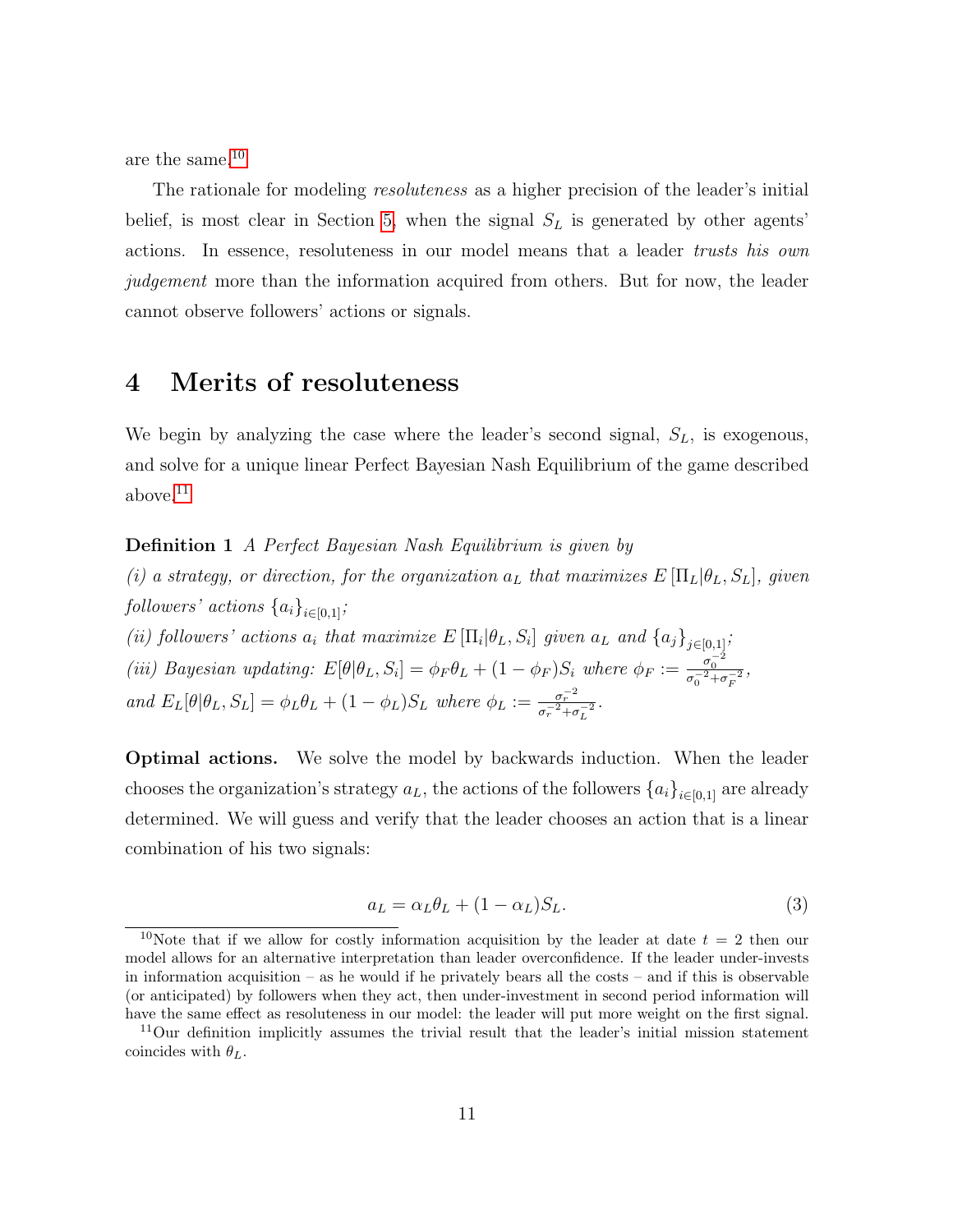Knowing this action rule, each follower  $i$  chooses an action  $a_i$ . For simplicity we assume that followers start with a diffuse prior, which they update using the leader's mission statement  $\theta_L$  and the signal  $S_i \sim \mathcal{N}(\theta, \sigma_F^2)$  they each privately and independently receive. Any follower takes the actions of the others as given and cannot influence the average action because he is of measure zero. Therefore, his objective function [\(1\)](#page-10-0) reduces to  $E\left[ -(a_i - a_k)^2 | \theta_k, S_i \right]$  and his optimal action  $a_i$  is equal to his expectation of the leader's action, given his own private signal  $S_i$ :

$$
a_i = E[a_L | \theta_L, S_i] = \alpha_L \theta_L + (1 - \alpha_L) E[S_L | \theta_L, S_i]. \tag{4}
$$

Since  $S_L$  is an independent, unbiased signal about  $\theta$ ,  $E[S_L | \theta_L, S_i] = E[\theta | \theta_L, S_i]$ .

By Bayes' law, the followers' expectation of  $\theta$  is  $E[\theta|\theta_L, S_i] = \phi_F \theta_L + (1 - \phi_F)S_i$ where

$$
\phi_F:=\frac{\sigma_0^{-2}}{\sigma_0^{-2}+\sigma_F^{-2}}.
$$

Let  $\alpha_F$  denote the weight that the follower puts on the leader's announcement when forming his action. Then,

<span id="page-13-0"></span>
$$
a_i = \alpha_F \theta_L + (1 - \alpha_F) S_i. \tag{5}
$$

where 
$$
1 - \alpha_F = (1 - \alpha_L)(1 - \phi_F). \tag{6}
$$

<span id="page-13-2"></span>Now, we use the knowledge of followers' strategies to determine the leader's optimal action. The first-order condition of the leader's utility function with respect to  $a<sub>L</sub>$  is

<span id="page-13-1"></span>
$$
2E[\int_0^1 (a_j - a_L)dj] - 2E[(a_L - \theta)] = 0.
$$

Rearranging,

$$
a_L = \frac{1}{2} \left( E_L[\bar{a}] + E_L[\theta] \right),\tag{7}
$$

where  $\bar{a} \equiv \int a_j \dot{d}j$  is the average followers' action and  $E_L$  denotes the expectation, conditional on the leader's information set at the time when he chooses his action.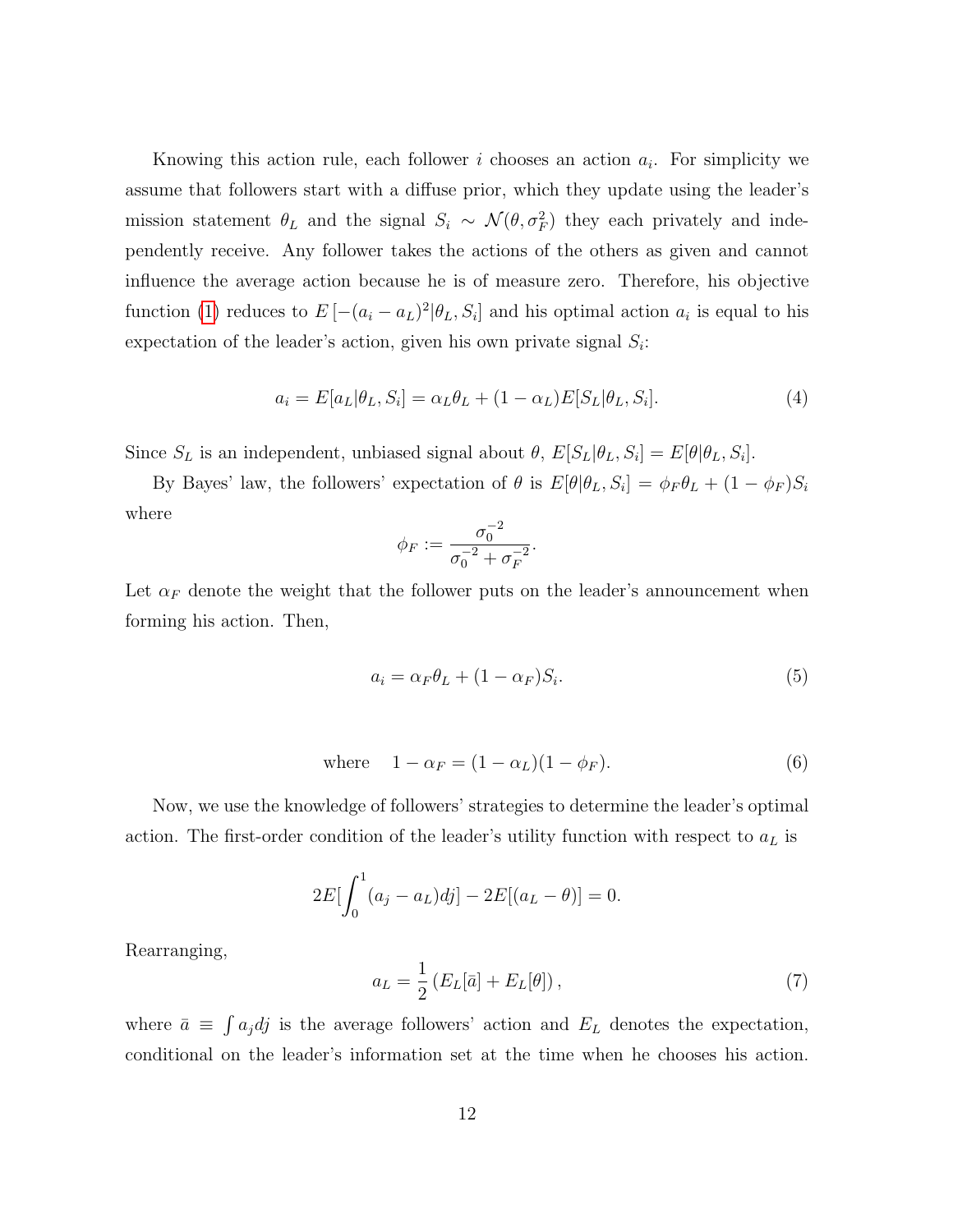That information set includes his initial belief  $\theta_L$  and his signal  $S_L$ .

The leader's expectation of the state  $\theta$  is given by Bayes' law:

$$
E_L[\theta] = \phi_L \theta_L + (1 - \phi_L) S_L \tag{8}
$$

where

$$
\phi_L := \frac{\sigma_r^{-2}}{\sigma_r^{-2} + \sigma_L^{-2}}.
$$

To determine the average follower's action, integrate over [\(5\)](#page-13-0), noting that the mean of the follower's signals is the true state  $\theta$ . Thus,  $\bar{a} = \alpha_F \theta_L + (1 - \alpha_F)\theta$ . The leader's expectation of this average action  $\bar{a}$  is  $E_L[\bar{a}] = \alpha_F \theta_L + (1 - \alpha_F)(\phi_L \theta_L + (1 - \phi_L)S_L)$ . Substituting the leader's expectations into his optimal action rule [\(7\)](#page-13-1) yields

$$
a_L = \frac{1}{2} \left( \alpha_F \theta_L + (2 - \alpha_F) (\phi_L \theta_L + (1 - \phi_L) S_L) \right). \tag{9}
$$

Finally, collecting coefficients on  $\theta_L$  then implies that  $\alpha_L = (\alpha_F + \phi_L(2 - \alpha_F))/2$ .

We now know how the leader will act in equilibrium, given how the followers act. But this expression still has an unknown coefficient:  $\alpha_F$ . To solve for this coefficient, we substitute out  $\alpha_F$  from [\(6\)](#page-13-2) and then solve for  $\alpha_L$ . This reveals that the leader's optimal action is in fact linear, of the form in [\(3\)](#page-12-1), where

<span id="page-14-1"></span><span id="page-14-0"></span>
$$
\alpha_L = 1 - \frac{1 - \phi_L}{1 + \phi_L + \phi_F(1 - \phi_L)}.\tag{10}
$$

Using the relationship between  $\alpha_L$  and  $\alpha_F$  in [\(6\)](#page-13-2) and rearranging terms reveals that followers' actions are also linear in  $\theta_L$  and  $S_i$ , with

$$
\alpha_F = 2\left(1 - \frac{1}{1 + \phi_L + \phi_F(1 - \phi_L)}\right). \tag{11}
$$

Optimal resoluteness. Just like the leader's payoff, the organization's payoff Π has three components. By substituting in the optimal actions of the leader and the followers, we can evaluate the effects of leader resoluteness and determine the optimal level of resoluteness. Following substitution of the equilibrium actions  $a_L$  and  $\{a_i\}_{i\in[0,1]},$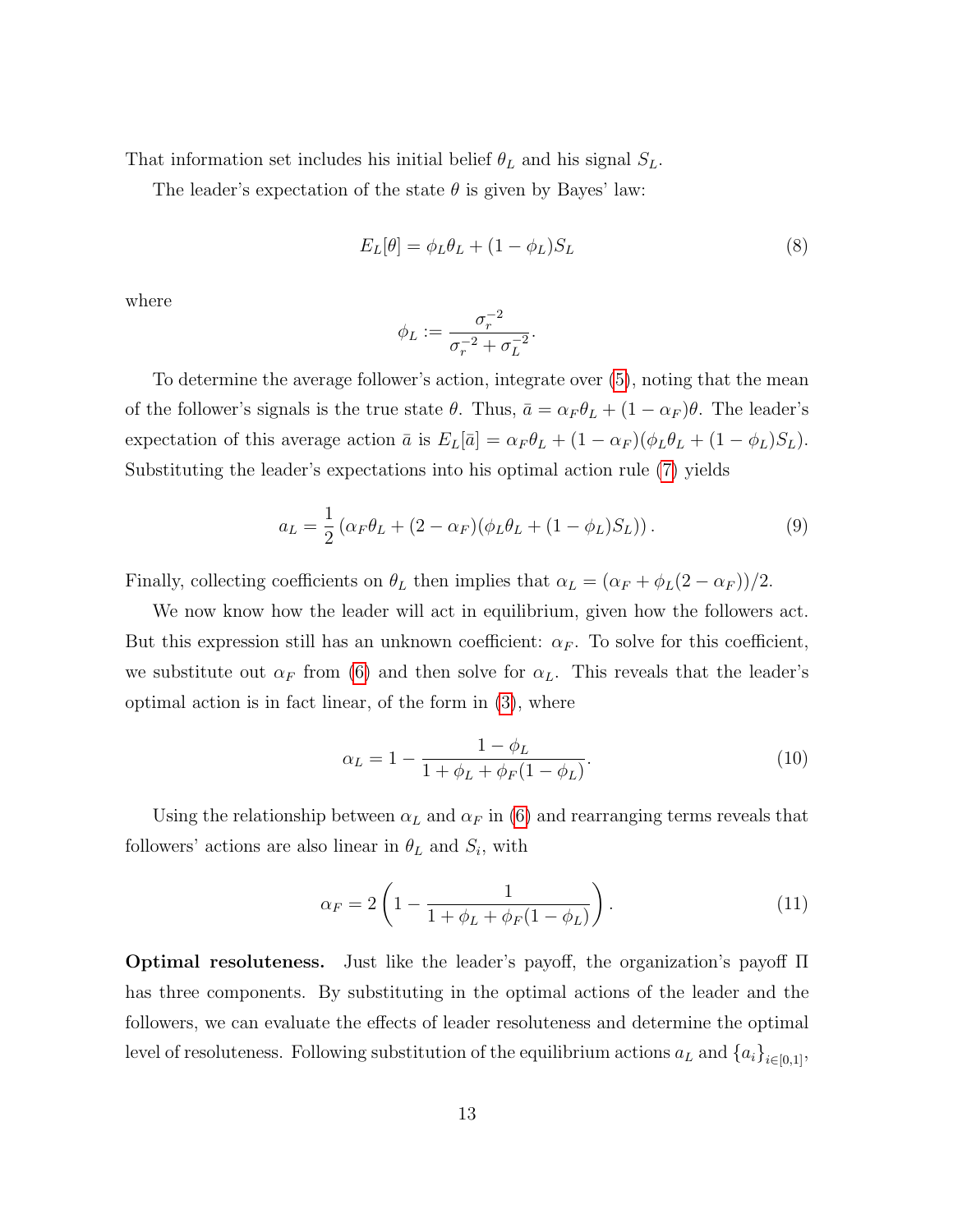the three components of  $\Pi$  are as given below:

1. the variance of each follower's action around the leader's,

$$
E\left[\int_{i} - (a_i - a_L)^2 \, di\right] = -(1 - \alpha_L)^2 \left[\phi_F \sigma_0^2 + \sigma_L^2\right] \tag{12}
$$

2. the dispersion of followers' actions around the mean,

$$
\int_{j} -(a_{j} - \bar{a})^{2} d j = -(1 - \alpha_{L})^{2} (1 - \phi_{F}) \phi_{F} \sigma_{0}^{2}
$$
\n(13)

3. the distance of the leader's action from the true state,

$$
E[-(a_L - \theta)^2] = -(1 - \alpha_L)^2 \sigma_L^2 - \alpha_L^2 \sigma_0^2 \tag{14}
$$

<span id="page-15-0"></span>Summing the three terms, substituting in [\(6\)](#page-13-2) and using the definition of  $\phi_F$  then yields,

$$
E\Pi = -(1 - \alpha_L)^2 [\sigma_0^2 \phi_F (2 - \phi_F) + 2\sigma_L^2] - \alpha_L^2 \sigma_0^2.
$$
 (15)

Note that the effect of resoluteness appears in [\(15\)](#page-15-0) only through the weight  $\alpha_L$  that the leader puts on his first signal ( $\phi_F$ ,  $\sigma_0$  and  $\sigma_L$  are exogenous). Differentiating [\(10\)](#page-14-0) with respect to  $\phi_L$ , and, in turn, differentiating  $\phi_L$  with respect to  $\sigma_r^2$ , then reveals that  $\partial \alpha_L/\partial \sigma_r^{-2} > 0$ . In other words,  $\alpha_L$  is monotonically increasing in resoluteness. Therefore a simple way of determining the effect of leader resoluteness on the organization's welfare is to differentiate the ex ante objective with respect to  $\alpha_L$ . The chain rule then tells us that  $\partial E\Pi/\partial \sigma_r^{-2}$  has the same sign.

The partial derivative of the organization's ex-ante expected payoff with respect to  $\alpha_L$  is:

$$
\frac{\partial E\Pi}{\partial \alpha_L} = 2(1 - \alpha_L) \left[ \phi_F (2 - \phi_F) \sigma_0^2 + 2\sigma_L^2 \right] - 2\alpha_L \sigma_0^2.
$$

This is positive if

$$
\phi_F(2-\phi_F) + 2\frac{\sigma_L^2}{\sigma_0^2} > \frac{\alpha_L}{1-\alpha_L}.
$$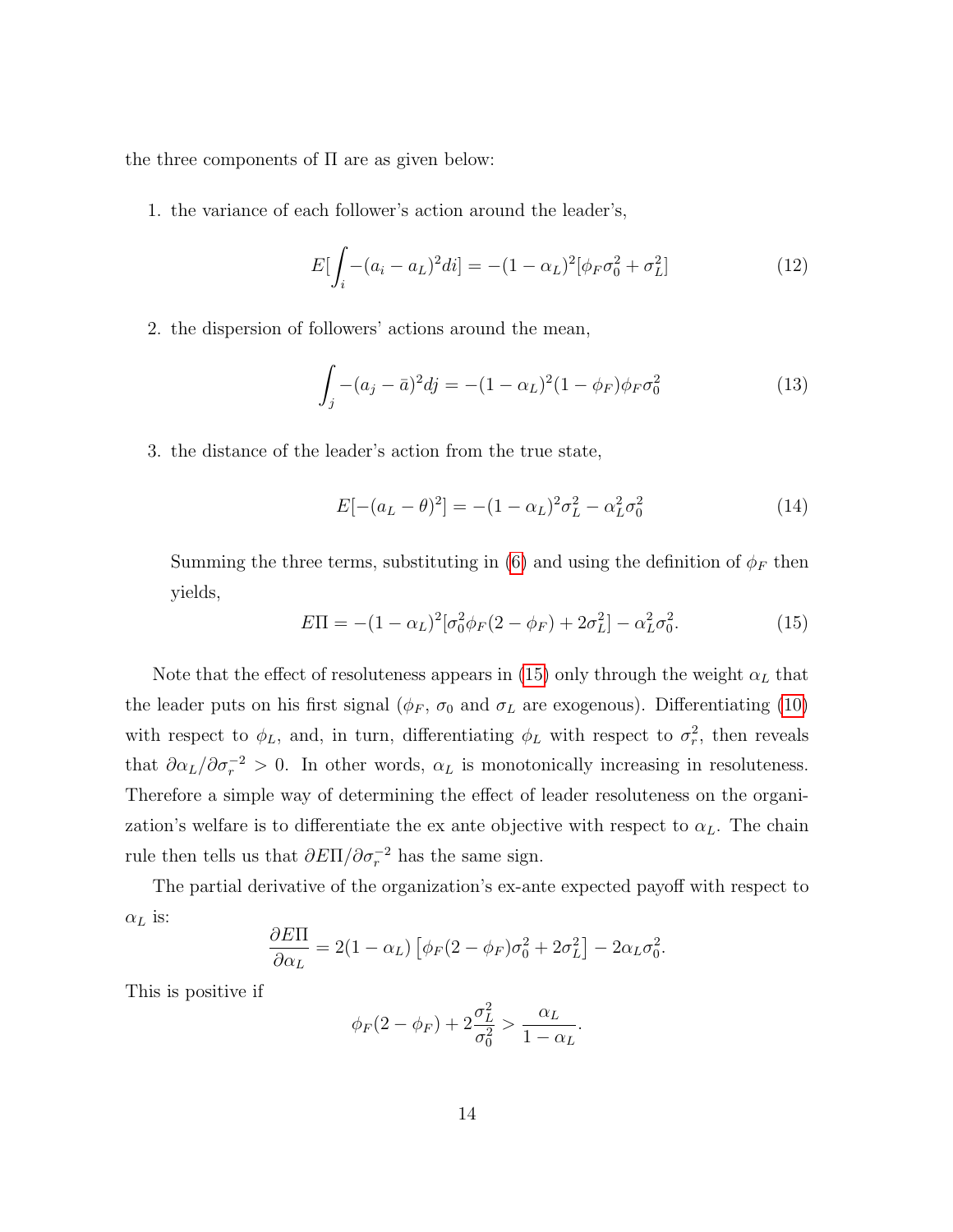Since  $\alpha_L/(1 - \alpha_L) = \phi_F + 2\frac{\sigma_L^2}{\sigma_r^2}$ , the above inequality becomes

$$
\frac{\phi_F(1-\phi_F)}{2} > \Big(\frac{\sigma_L^2}{\sigma_r^2} - \frac{\sigma_L^2}{\sigma_0^2}\Big).
$$

With a rational leader we have  $\sigma_r^{-2} = \sigma_0^{-2}$ , and therefore the above inequality then reduces to  $\phi_F(1-\phi_F) > 0$  which always holds for  $\phi_F < 1$ . Thus,  $\frac{\partial E\Pi}{\partial \alpha_L} > 0$ , which implies that  $\frac{\partial E\Pi}{\partial \sigma_r^{-2}} > 0$  at  $\sigma_r^{-2} = \sigma_0^{-2}$ , so that some degree of resoluteness is always optimal.

On the other hand, for an extremely resolute leader who fails to update at all,  $\sigma_r^2 \to 0$ ,  $\phi_L \to 1$ ,  $\alpha_L \to 1$ , and the right side of the inequality approaches infinity, so that  $\frac{\partial E\Pi}{\partial \phi_L}$  < 0. As  $\frac{\alpha_L}{1-\alpha_L}$  is continuous for  $\alpha_L \in (0,1)$ , and since the weight  $\alpha_L$  is strictly increasing in the perceived precision  $\sigma_r^{-2}$ , there exists an interior optimal level of resoluteness that maximizes the organization's expected payoff.

**Proposition 1** The organization's ex-ante payoff is maximized with a leader's resoluteness level of

<span id="page-16-0"></span>
$$
(\sigma_r^{-2})^* = \sigma_0^{-2} + \frac{\phi_F (1 - \phi_F)}{2} \sigma_L^{-2}.
$$
 (16)

Proofs for this and all further propositions appear in the appendix.

Since the second term in equation [\(16\)](#page-16-0) is always positive provided  $\phi_F \in (0,1)$ , meaning that it is strictly beneficial for an organization to have a *resolute* leader. There are two reasons why resoluteness increases the expected payoff of the organization: First, it reduces the distance of the followers' actions from the leader's action  $(a_i - a_L)^2$ . Second, it reduces the distance of followers' actions from each other  $\int (a_j - \bar{a}) dj$ . The countervailing effect is that weighting the later signal less increases the error in the leader's action and increases  $E[(a_L - \theta)^2]$ .

This result forms the basis for the testable prediction that observed leader resoluteness should increase and then decrease in leaders' information advantage. Recall that  $\phi_F$  is the precision of the leader's initial signal, divided by the sum of the leader's and the followers' signal precisions. Thus,  $\phi_F$  is a measure of how well-informed the leader is initially vis-a-vis the followers. Equation [\(16\)](#page-16-0) shows that the ideal leader is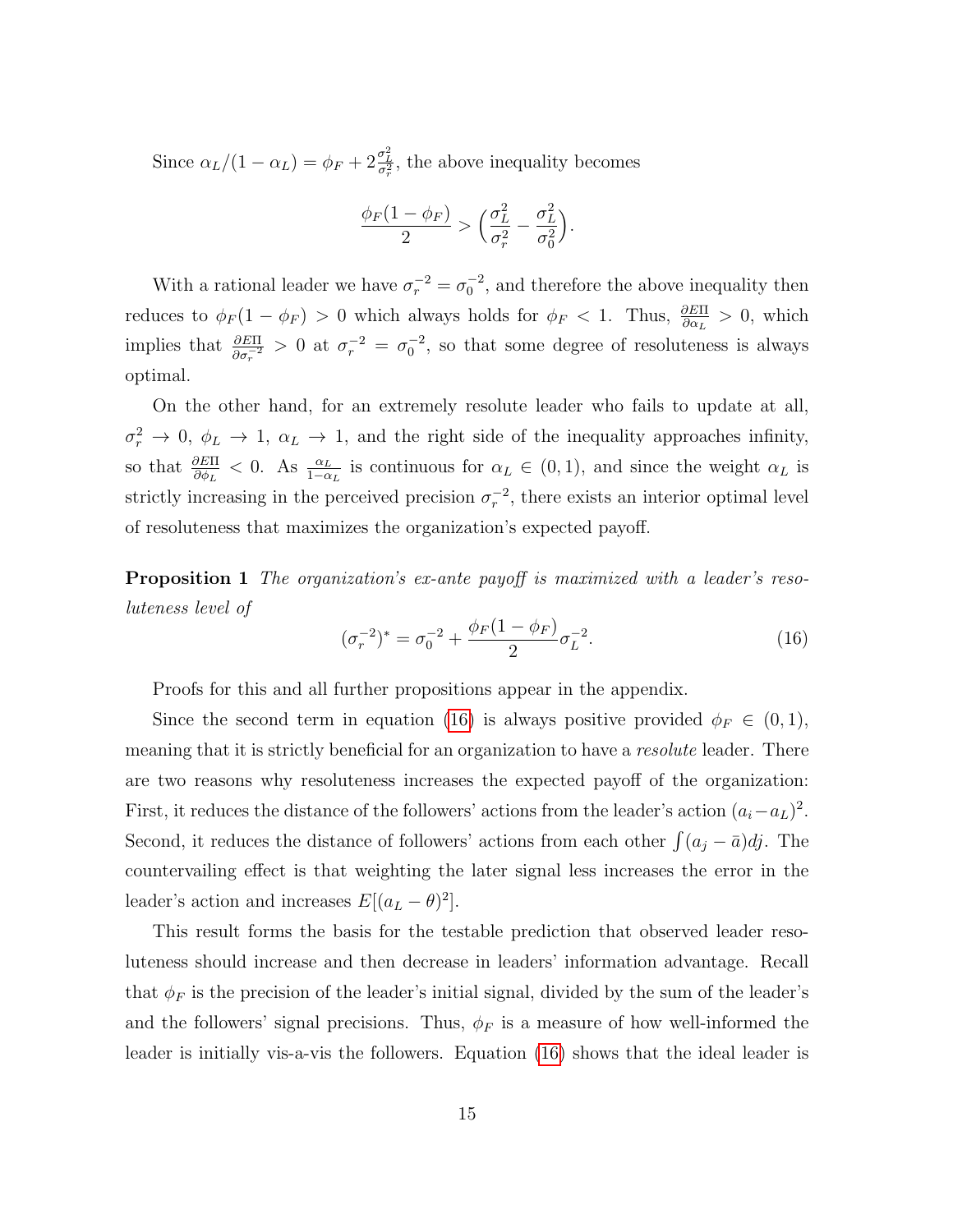rational  $(\sigma_r^{-2} = \sigma_0^{-2})$  when  $\phi_F = 0$  (followers have perfectly precise information) or when  $\phi_F = 1$ . It is maximized at  $\phi_F = 1/2$ , which corresponds to the case where the leader's and the followers' signals are equally precise.

#### 4.1 Cross-cultural evidence on leadership

A large management literature documents differences in leadership styles in a crosscultural context. One of the most commonly explored dimensions of cultural difference is the degree of individualism or collectivism in an organization, as measured by Hofstede (2001). Hofstede describes collectivist organizations as ones where people value "more conformity and orderliness, and do not support employee initiative." One question in Hofstede's survey that is most heavily weighted in the collectivism score is: "How important is it to you to work with people who cooperate well with each other?" In the context of our model, a positive answer to this question suggests a stronger preference for coordination. Thus, suppose we modify preferences to capture changes in the utility cost of miscoordination as follows:

$$
\Pi_i = -\int_j \omega (a_j - \bar{a})^2 dj - (a_i - a_L)^2 - (a_L - \theta)^2 \text{ for } i \in [0, 1], \tag{17}
$$

where  $\omega \geq 0$  measures the preferred degree of collectivism of the organization. Then, we obtain the following comparative statics result (or testable hypothesis):

<span id="page-17-0"></span>**Proposition 2** A leader's optimal degree of resoluteness is increasing in a society's degree of collectivism:  $\partial (\sigma_r^{-2})^* / \partial \omega > 0$ .

The study by Wendt, Euwema, and Zhytnyk (2004) supports this prediction. They find that, in collectivist societies, "directive" leaders are more prevalent and are reported to be more successful than in individualist societies. The directive leaders described in the Wendt et al. (2007) study are similar to our resolute leaders in that they exert more influence over their followers' actions and they tend to suppress discussion and dissent, a point that will be even more obvious after introducing a bottom-up information flow in Section [5.](#page-20-0)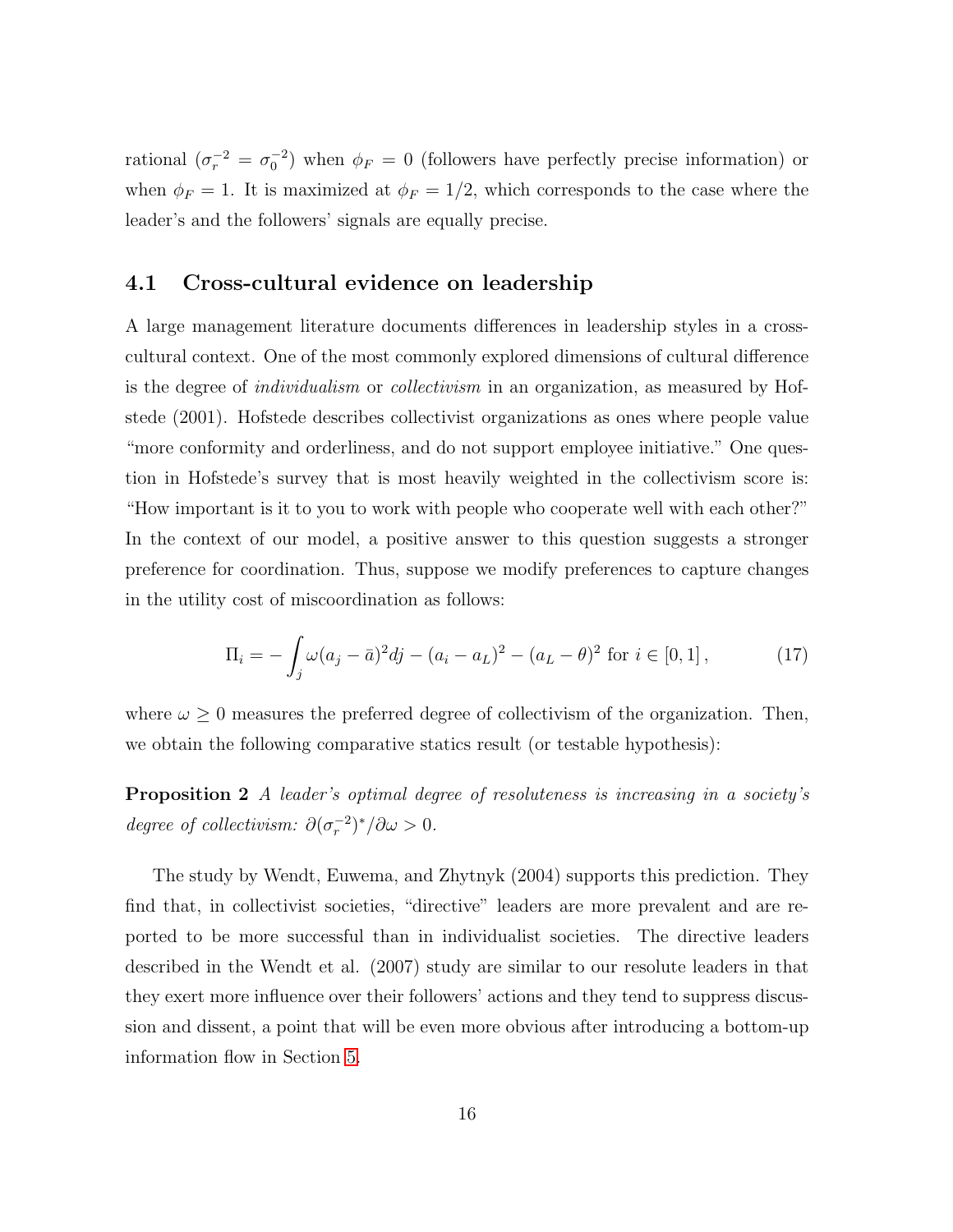### 4.2 Other Leadership Traits

Are there other behavioral traits of leaders besides resoluteness that might be of value? Some of the most frequently studied behavioral biases in economics are *confirmatory* bias, anchoring, and optimism, lack of self-control or present bias, and rational inattention (see e.g. Kahneman (2011); Laibson (1997); Benabou and Tirole (2002); Sims  $(2003)$ ).

It is possible to explore the consequences of confirmatory or present biases, anchoring, or rational inattention by the leader in our model. Confirmatory bias can be viewed as a psychological underpinning of resoluteness: a leader who tends to put more weight on signals that confirm, and less weight on signals that contradict his prior, essentially acts like a resolute leader in our model. Similarly, a leader who anchors his beliefs around his initial signal helps improve coordination among followers.

Optimism, on the other hand, biases both the leader's mission statement and final choice in a particular direction. Followers, knowing that their leader has biased beliefs, will adjust their actions accordingly thus leaving coordination and alignment almost unchanged. The overall effect of the leader's optimism, however, is that the organization is on average less well-adapted to its environment (and the loss term in the objective function  $-E[(a_L - \theta)^2]$  – is higher).

A leader's present bias also generates inefficiencies. Present bias arises when there is a misalignment between the rate of time preference today and the rate of time preference in the future. This misalignment can drive the leader to make a mission statement that is optimal given current objectives, but that is not always utility-maximizing for the leader in the future. This time-consistency problem for the leader exacerbates the followers' challenge of second-guessing the leader's ultimate choice of action and therefore undermines the leader's ability to coordinate followers.

Finally, a leader's rational inattention can also provide an underpinning to strengthen the leader's resoluteness. Rational inattention is a form of bounded rationality initially proposed in Sims (2003). Rationally inattentive agents observe information through limited bandwidth channels that add idiosyncratic noise to every signal they observe. They choose how to allocate their attention, which amounts to choosing which signals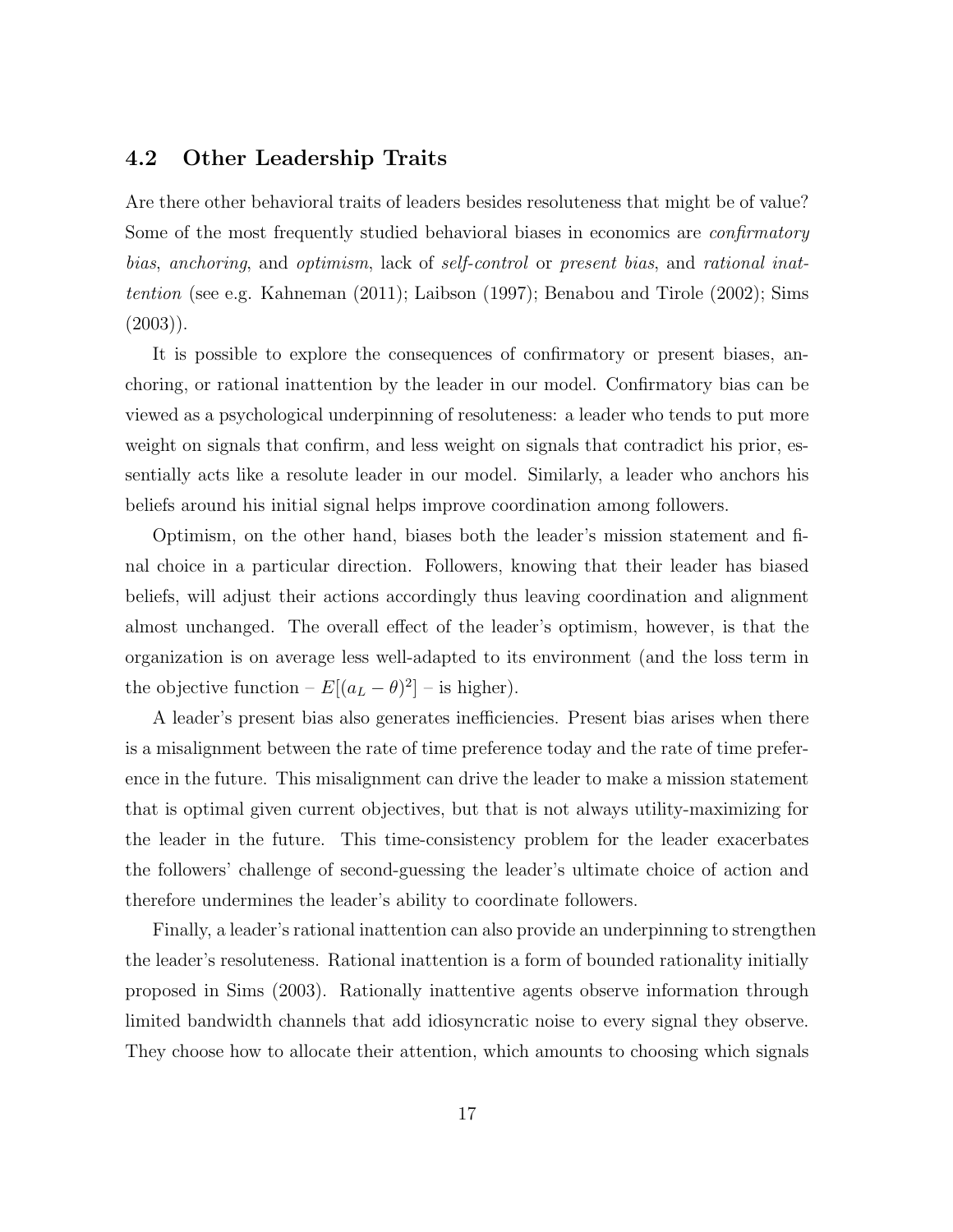they want to observe more precisely. There is a cost to paying more attention, which in our model can take the form  $c(\sigma_0^{-2}, \sigma_L^{-2})$ . Suppose further that  $c(\cdot)$  is symmetric  $(c(\sigma_0^{-2}, \sigma_L^{-2}) = c(\sigma_L^{-2})$  $(L^2, \sigma_0^{-2})$  and increasing and convex in both arguments. Under these conditions, it is optimal for a leader to pay more attention in the initial stage and less attention to subsequent information  $(\sigma_0^{-2} > \sigma_L^{-2})$ .

<span id="page-19-1"></span>**Proposition 3** If a leader can choose  $\sigma_0^{-2}$  and  $\sigma_L^{-2}$  $L^2$ , subject to a cost  $c(\sigma_0^{-2}, \sigma_L^{-2})$ , that is symmetric, increasing and convex, then it is optimal to choose  $\sigma_0^{-2} > \sigma_L^{-2}$ .

Paying more attention to the initial information helps remedy the organizations' coordination problem because it provides clearer information to followers before they need to choose their actions. Furthermore, getting more precise information initially reduces the marginal value of acquiring more information later. Thus, it also acts like a commitment device to deter future information acquisition and future changes in actions. When the inattentive leader updates his beliefs, he will place very little weight on the second, noisier, signal and therefore more weight on the first signal. By weighting the first signal more, this leader will end up choosing an action close to the initial announcement, just like the resolute leader.

# <span id="page-19-0"></span>4.3 Renegotiation-proof Contracts Cannot Substitute for Resoluteness

As the preceding analysis highlights, resoluteness of a leader provides a form of commitment to staying the course. It ensures that the leader's strategy choice after learning new information does not deviate too much from the mission he set for the organization, which is centered on his initial belief. If the leader's beliefs do not change much, his strategy choice will be similar to his mission statement. This commitment in turn facilitates coordination. However, to the extent that leader resoluteness also introduces a bias in the organization's adaptation to the environment, it would seem that a more direct solution to the leader's time-consistency problem – allowing a rational leader to commit to staying the course, or writing a contract that penalized the leader for a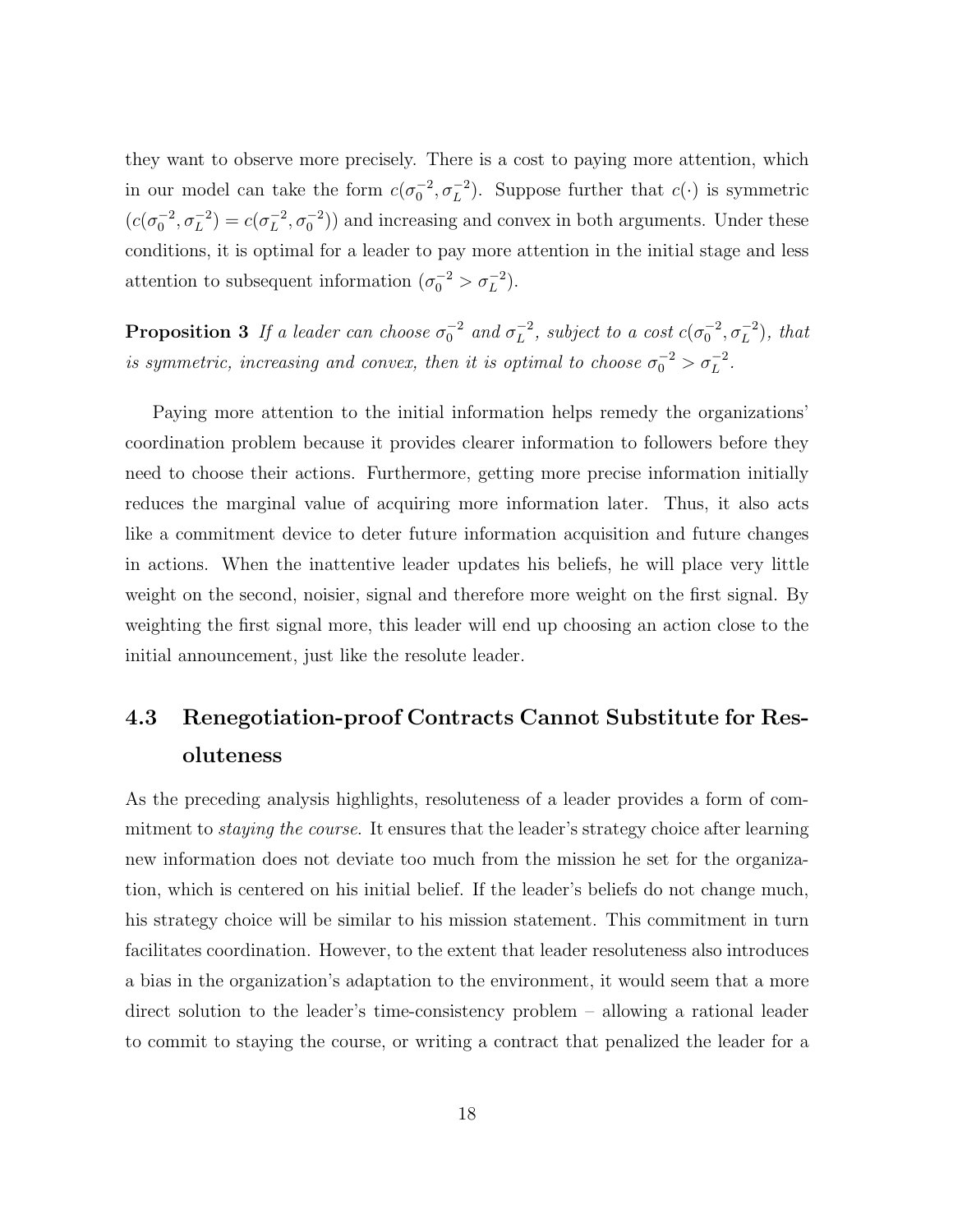lack of commitment – would be preferable. The question is: Why can't the organization simply write an optimal contract with a rational leader, instead of choosing an irrational one?

The general answer is that it is not possible to achieve optimal commitment through a renegotiation-proof contract. In fact, it can be shown that the organization has a time-consistency problem for the same reason the leader does. It wants to commit to a penalty for action choices  $a_L$  that deviate from  $\theta_L$ , but after followers have chosen their actions and coordination is achieved, the organization would like to undo the penalty to allow the leader to choose an action closer to the true state so that the cost of maladaptation  $(a<sub>L</sub> - \theta)<sup>2</sup>$  is also reduced. Moreover, the reduction in the penalty at that point also reduces the size of the deadweight loss from the transfer. Thus, by renegotiating the contract, the leader and the organization can reduce the maladaptation cost and the deadweight loss and make themselves both better off. If such renegotiation is anticipated, of course, followers will not pay attention to the leader's compensation contract, with the consequence that the organization will suffer from too much miscoordination under a rational leader. Note also that any contractual commitment over and above the commitment through the leader's resoluteness would be ineffective for the same reason. Followers would anticipate renegotiation, and would therefore simply ignore the leader's incentive compensation.

### <span id="page-20-0"></span>5 Learning from Followers and Corporate Culture

In this section, not only do followers learn from their leader (top-down information flow), but leaders may also learn from followers (bottom-up information flow). Accordingly, we now replace the exogenous signal  $S_L$  with an endogenous signal, which is the average action of the followers, plus some noise. A first implication of the introduction of a bottom-up information channel is that this could moderate the benefit of resoluteness: a leader who is very stubborn dissuades his followers from acting based on their private information and suppresses information revelation. More interestingly, because the leader's action depends on what he learns from agents' actions, which in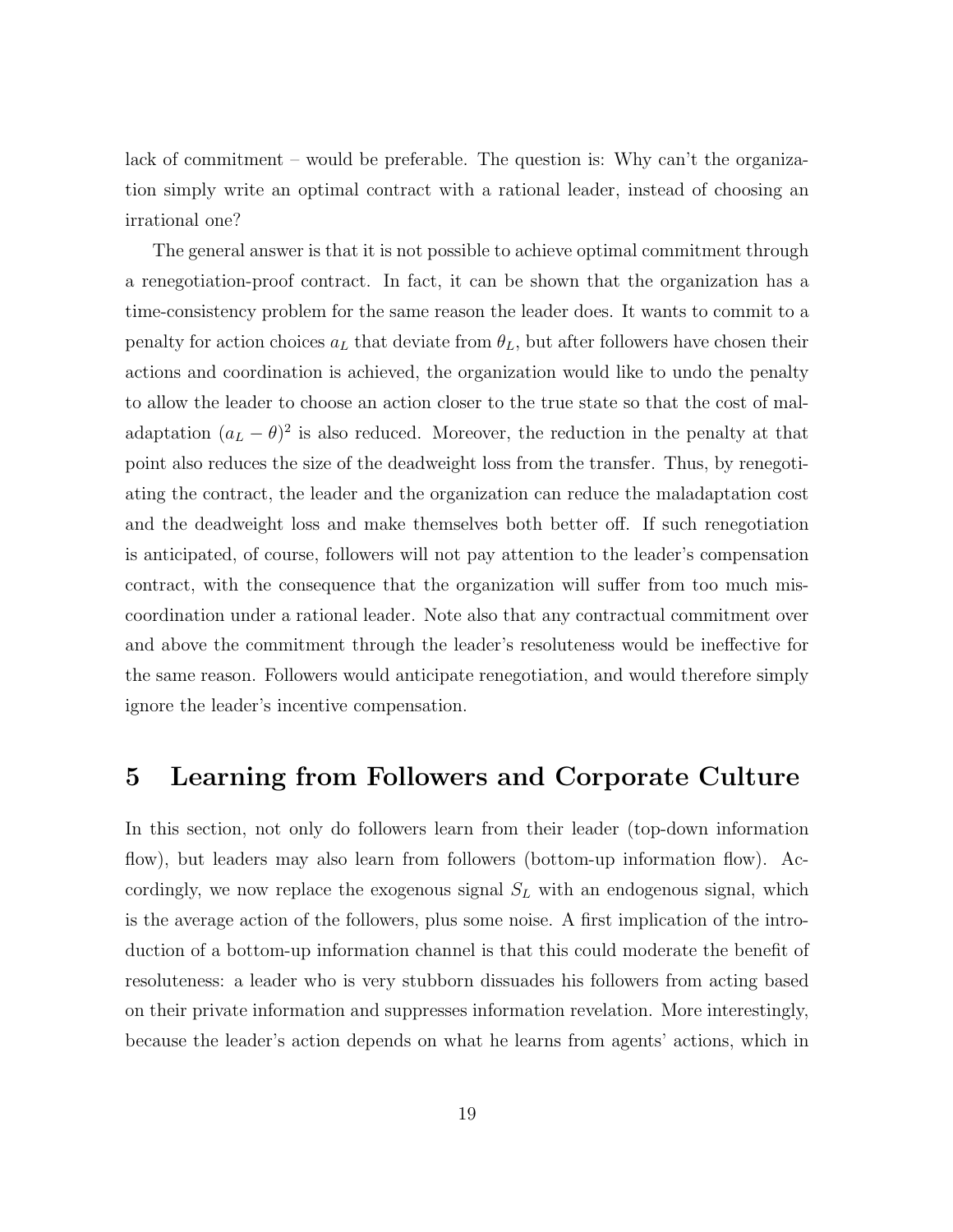turn depend on what agents expect the leader to do, multiple equilibria arise, which can be interpreted as different outcomes arising from different corporate cultures.

### 5.1 Merits and drawbacks of resoluteness

Suppose that followers' actions aggregate into the second signal for the leader, which now is the publicly observable organization output A:

$$
A = \int_j a_j dj + e_A,
$$

where  $e_A$  is the independent noise term  $e_A \sim \mathcal{N}(0, \sigma_A^2)$ , but that otherwise the model is the same as before. The leader then uses the signal  $A$  to update his initial belief  $\theta_L$ and make a final inference about  $\theta$ . As we shall verify, followers' equilibrium strategies again take the form  $a_i(S_i) = \alpha_F \theta_L + (1 - \alpha_F)S_i$ , so that we can rewrite the aggregate output signal as

$$
\hat{S}_L := \frac{1}{1 - \alpha_F} \left[ A - \alpha_F \theta_L \right] = \theta + \frac{1}{1 - \alpha_F} e_A.
$$

Note that this signal's precision is given by  $(1 - \alpha_F)^2 \sigma_A^{-2}$  $_A^{-2}$ , so that the more followers rely on their private information (the lower is  $\alpha_F$ ), the more accurate this signal becomes. Of course, if followers rely more on their private signals  $S_i$  there is also less coordination among them. Thus, in this setting coordinated actions have both a positive payoff externality and a negative information externality because they suppress information revelation to the leader.

Optimal actions. The nature of the leader's problem has not changed. As in Section [4,](#page-12-0) the leader's optimal action is

$$
a_L = E[\theta | \theta_L, \hat{S}_L] = \alpha_L \theta_L + (1 - \alpha_L) \hat{S}_L,
$$

where  $\alpha_L$  is given by equation [\(10\)](#page-14-0). That solution for  $\alpha_L$  is expressed as a function of  $\phi_L$ , the weight the leader puts on  $\theta_L$  when updating her belief about  $\theta$  using Bayes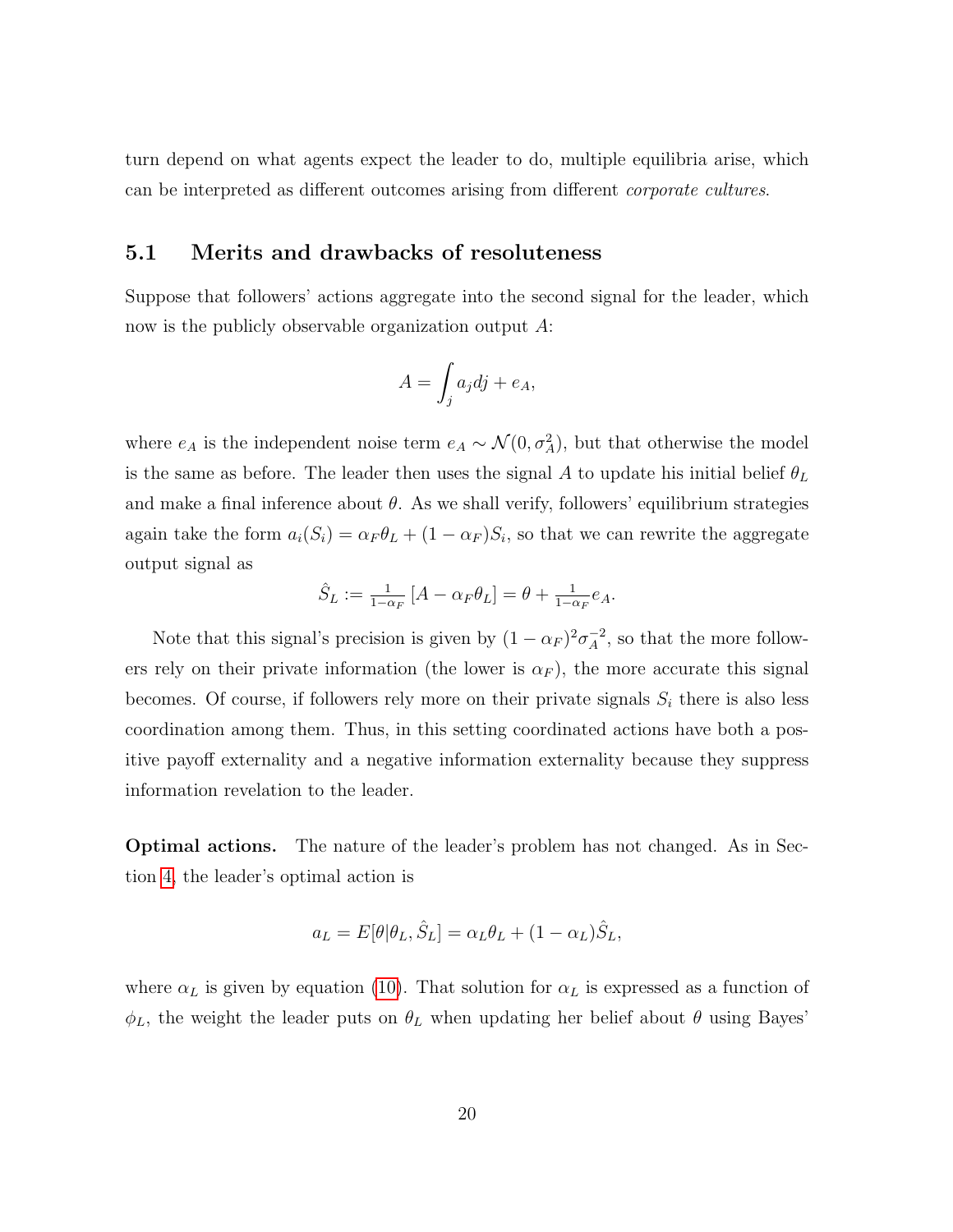law. The change to an endogenous signal, A, shows up as a different  $\phi_L$  from before:

<span id="page-22-0"></span>
$$
\phi_L = \frac{\sigma_r^{-2}}{\sigma_r^{-2} + (1 - \alpha_F)^2 \sigma_A^{-2}}.
$$
\n(18)

The difference in this case is that  $\phi_L$  now depends on  $\alpha_F$ , which is chosen by the followers and will, in turn, depend on the leader's resoluteness  $\sigma_r^{-2}$ .

Similarly, each follower's optimal action is their forecast of the leader's action, which can still be expressed as  $a_i = \alpha_F \theta_L + (1 - \alpha_F)S_i$ , where  $\alpha_F$  is given by equation [\(11\)](#page-14-1). However, the difference is again that now  $\alpha_F$  depends on  $\phi_L$ . Thus, in this setting with bottom-up information flows,  $\phi_L$  depends on  $\alpha_F$  and conversely  $\alpha_F$  depends on  $\phi_L$ , so that we now need to solve the fixed point problem given by equations [\(18\)](#page-22-0) and [\(11\)](#page-14-1) to determine the equilibrium actions of leader and followers.

Substituting for  $\phi_L$  in equation [\(11\)](#page-14-1) delivers a third-order polynomial in  $(1 - \alpha_F)$ :

$$
(1 - \alpha_F) \left[ (1 - \alpha_F)^2 \sigma_A^{-2} (1 + \phi_F) - (1 - \alpha_F) \sigma_A^{-2} (1 - \phi_F) + 2 \sigma_F^{-2} \right] = 0.
$$

This equation potentially has three solutions.  $\alpha_F = 1$  is always a solution, for any set of parameter values. The quadratic term in brackets also has two zeros if

<span id="page-22-1"></span>
$$
\sigma_r^{-2} \le \frac{(1 - \phi_F)^2}{8(1 + \phi_F)\sigma_A^2}.\tag{19}
$$

Since we focus on stable equilibria we neglect the unstable equilibrium with the larger quadratic root for  $\alpha_F$ . The following proposition characterizes the two stable solutions.

<span id="page-22-2"></span>Proposition 4 When leaders learn from followers' actions [\(19](#page-22-1) holds), there are two stable (linear) equilibria:

(i) A **dictatorial equilibrium** where there is perfect coordination  $a_i = a_L = \theta_L$ , but information flow from followers to leaders is totally suppressed.

(ii) A "lead-by-being-led equilibrium" where coordination is reduced, but the organization is better adapted to the environment, as it relies on more information to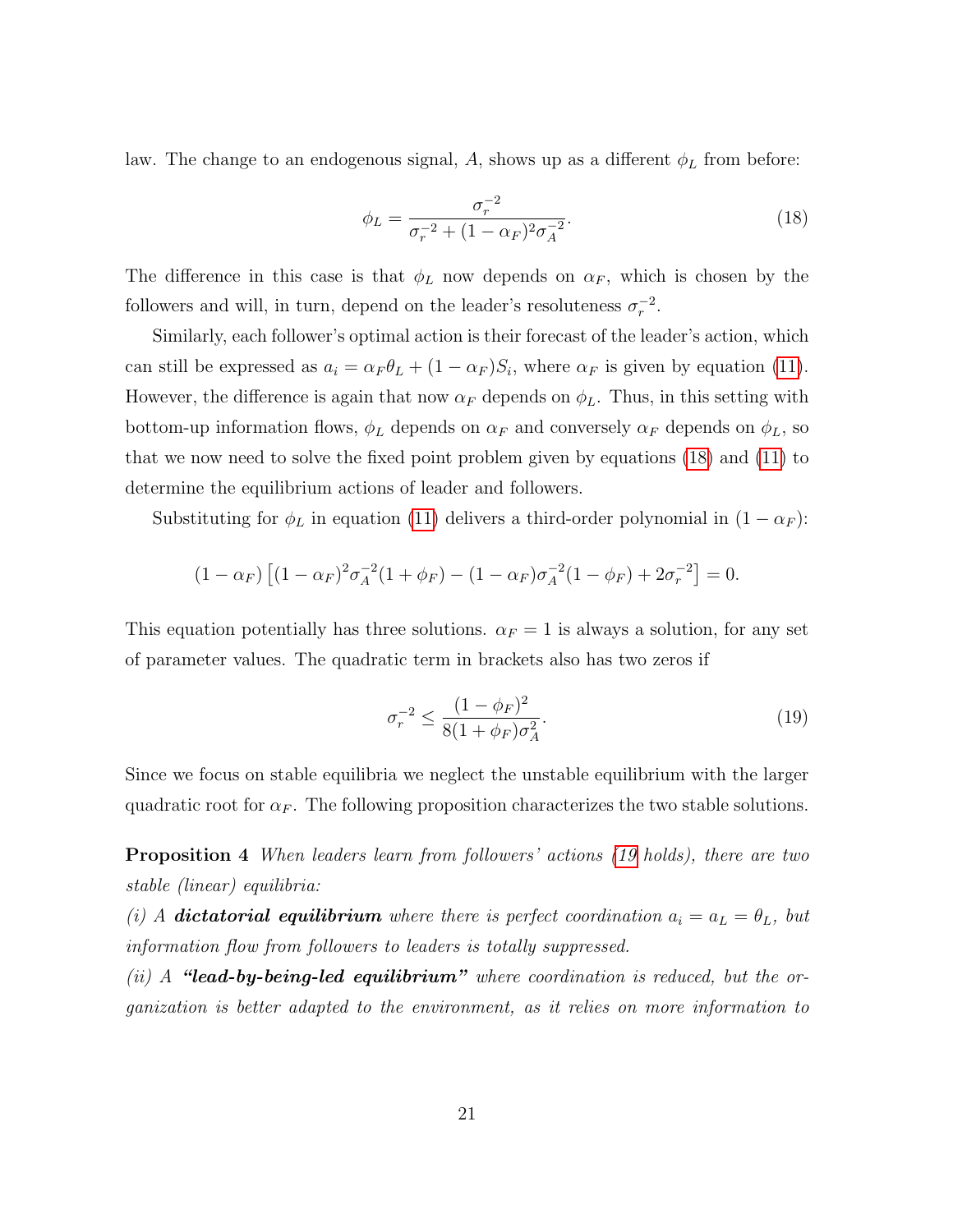determine its strategy:

$$
a_i = \alpha_F \theta_L + (1 - \alpha_F)S_i, \qquad \text{where} \qquad \alpha_F = 1 - \frac{1 - \phi_F + \sqrt{(1 - \phi_F)^2 - 8(1 + \phi_F)\sigma_r^{-2}\sigma_A^2}}{2(1 + \phi_F)}
$$
(20)

,

and

$$
a_L = \alpha_L \theta_L + (1 - \alpha_L)\hat{S}_L, \qquad \text{where} \qquad \alpha_L = 1 - \frac{1 - \phi_F + \sqrt{(1 - \phi_F)^2 - 8(1 + \phi_F)\sigma_r^{-2}\sigma_A^2}}{2(1 - \phi_F^2)}
$$
(21)

The economic logic of the multiple equilibria is the following: If followers expect the leader to ignore any new information from their actions, then they must also expect the leader's action to be the same as the organization's mission statement  $(a_L = \theta_L)$ . Since followers want to take actions close to the leader's action, they then choose the same action  $a_i = \theta_L$ . But when followers all take the same actions, they reveal no new information. So, their expectation is self-confirming. In contrast, when followers expect the leader to learn new information from the observed output  $A$ , they try to forecast what he will learn, using their private signals. Because their actions are based on this forecast and on their private signals, aggregate output reveals information. So, the expectation that the leader will learn is also confirmed.<sup>[12](#page-0-0)</sup>

$$
(1 - \alpha_F) \left[ (1 - \alpha_F)^2 \sigma_A^{-2} (1 + \phi_F) - (1 - \alpha_F) \sigma_A^{-2} (1 - \phi_F) + 2 \sigma_F^{-2} + (1 + \phi_F) \xi \right] - (1 - \phi_F) \xi = 0.
$$

 $12$ This multiplicity of equilibria is generally robust to the introduction of a second exogenous signal. To see this, let the precision of this exogenous signal be denoted  $\xi$ . Then, the total signal precision of the leader's second signal is  $\sigma_A^{-2}(1-\alpha_F)^2 + \xi$ . Equations (5) and (11) still characterize followers' optimal actions, while (3) and (10) characterize leaders' optimal actions. The only difference is in the definition of the Bayesian updating weight  $\phi_L$ . Now,  $\phi_L = \sigma_r^{-2}/(\sigma_r^{-2} + \sigma_A^{-2}(1-\alpha_F)^2 + \xi)$ . Substituting the new definition of  $\phi_L$  in (10) yields a new expression for  $(1 - \alpha_L)$ . Substituting this new expression for  $(1 - \alpha_L)$  into  $(1 - \alpha_F) = (1 - \alpha_L)(1 - \phi_F)$  and rearranging yields,

Even in the presence of an exogenous signal ( $\xi > 0$ ), this is still a cubic equation in  $(1 - \alpha_F)$  and it remains cubic as long as the leader receives some information from an endogenous signal. Therefore, multiple equilibria do not disappear with the introduction of an exogenous signal. Instead, it is the unique, linear, equilibrium (obtained when the leader only receives an exogenous signal) that is fragile. As  $\xi$  approaches zero, there is a solution  $\alpha_F$  that is close to 1. So, with a small amount of exogenous information, there is still a corporate culture that is very dictatorial, with very little listening.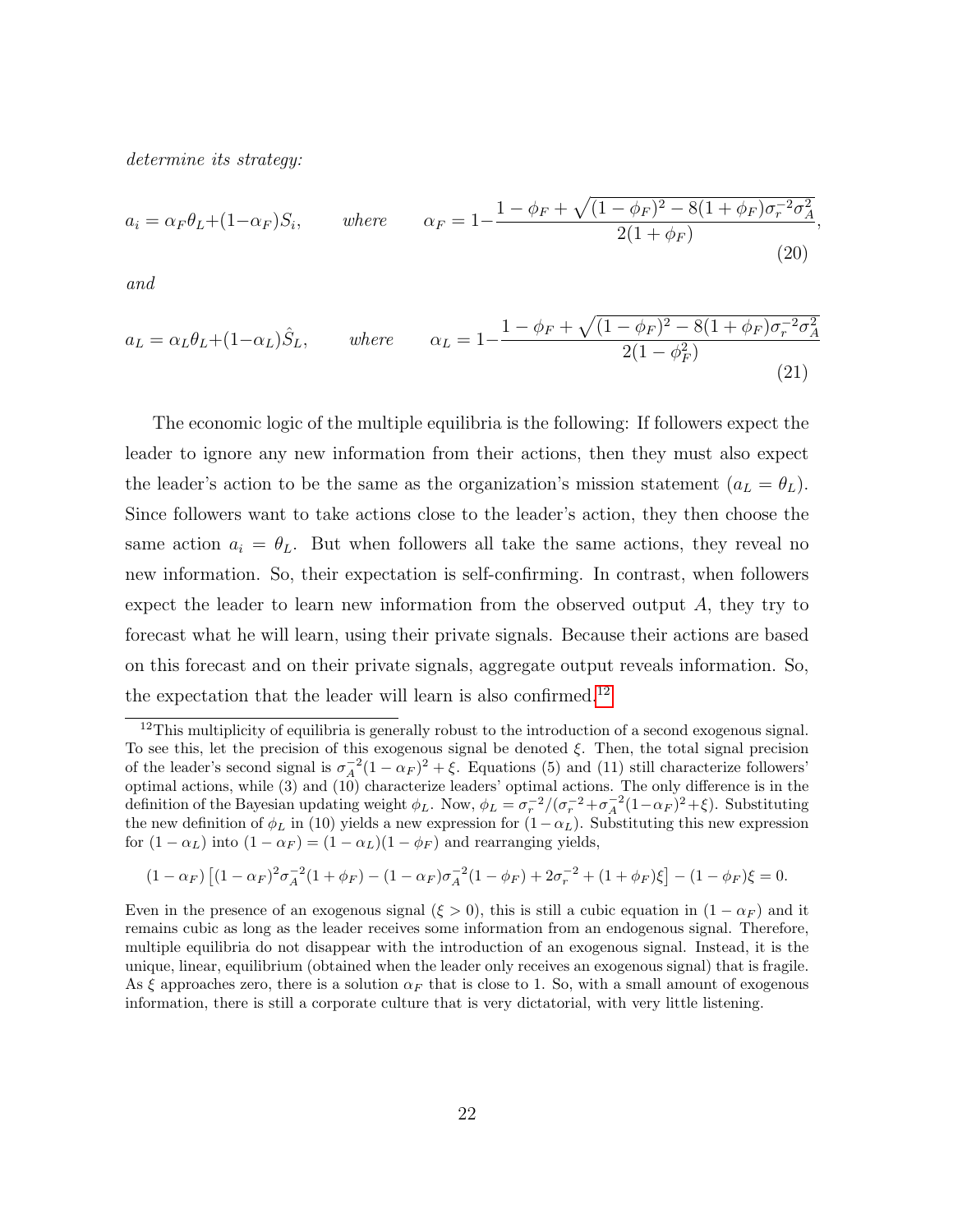### 5.2 Matching Leaders and Corporate Cultures

One way of interpreting the multiplicity of equilibria in this setting is that the role of leadership in an organization must be adapted to the organization's culture. There is no point in assigning a leader that is a good listener in an organization that has a hierarchical and dictatorial culture. Vice-versa, appointing a very resolute leader in a democratic organization in an attempt to bring about greater coordination could be costly, as this may clash with followers' incentives to take initiatives. These observations have often been made and are well understood in the management literature.

Resoluteness and organizational alignment A somewhat unexpected prediction of our analysis is that the assignment of leaders with different degrees of resoluteness to organizations with different corporate cultures is not a simple matter of matching more resolute leaders with poorly-aligned organizations. Instead, it is the organizations where followers' actions are already well-aligned with the leader's action where resoluteness is most valuable. In organizations where the noise in the leader's signal  $\sigma_A$ is low, the leader will respond strongly to the signal, choosing an action that is close to the average agents' actions. As a result, the leader's actions and followers actions will be closely aligned. Thus, we vary  $\sigma_A$  to better understand the culture of alignment in the organization and how it corresponds to the optimal characteristics of a leader.

In the dictatorial equilibrium ( $\alpha_F = 1$ ,  $\alpha_L = 1$ ), leader resoluteness has no effect on the organization's ex-ante expected payoff because, in this case, the coefficients  $\alpha_L$ ,  $\alpha_F$  and  $\phi_L$  do not depend on the leader's resoluteness.

In the stable lead-by-being-led equilibrium, on the other hand, the organization's expected payoff is

$$
E\Pi = -(1 - \alpha_L)^2 \phi_F (2 - \phi_F) \sigma_0^2 - \frac{2\sigma_A^2}{(1 - \phi_F)^2} - \alpha_L^2 \sigma_0^2.
$$

Leader resoluteness affects this payoff through  $\alpha_L$ , the weight the leader puts on her initial signal  $\theta_L$  when choosing her action. The relationship between the weight  $\alpha_L$  and resoluteness  $\sigma_r^{-2}$  is described in the second equation of proposition [4.](#page-22-2)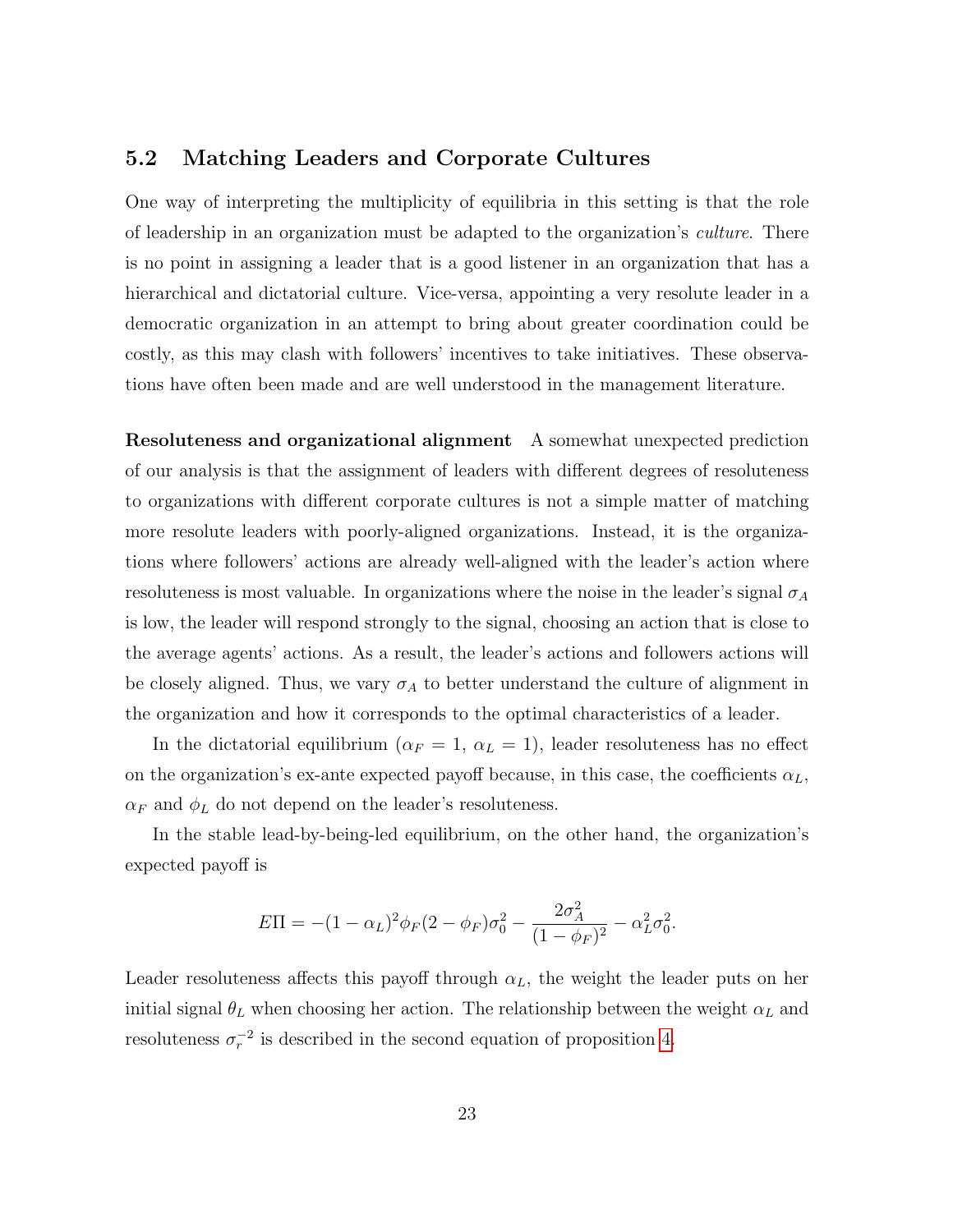Taking the derivative of the payoff with respect to  $\alpha_L$  and setting it equal to zero  $(\partial E\Pi/\partial \alpha_L = 0)$ , yields the optimal weight that the firm would want a leader to put on his initial signal:

$$
\alpha_L^* = \frac{\phi_F (2 - \phi_F)}{1 + \phi_F (2 - \phi_F)}.
$$
\n(22)

This is the optimal weight as long as the lead-by-being-led equilibrium exists [\(33\)](#page-37-0) and the second-order condition holds. The existence condition can be satisfied if the noise in output, the degree of leader resoluteness, and the true precision of the leader's initial belief are low, and the precision of agents' private information is high.

<span id="page-25-0"></span>More precisely, we are able to show that:

**Proposition 5** In the lead-by-being-led equilibrium, leader resoluteness increases the organization's expected payoff if and only if

$$
\sigma_A^2 < \frac{\phi_F (1 - \phi_F)^3}{2(1 + \phi_F (2 - \phi_F))^2} \sigma_0^2. \tag{23}
$$

Otherwise, the opposite of resoluteness, "flexibility", increases the expected payoff.

When is the leader's resoluteness likely to be beneficial? It is, for one, in situations where the leader is already extracting most of the relevant information about the environment  $\theta$ . If the signal the leader sees from the followers' output is already very precise (low  $\sigma_A^2$ ), then the benefit of better coordination  $(\phi_F(2-\phi_F))$  matters more than the marginal loss of signal quality. When the leader learns little from followers' actions ( $\sigma_A^2$  is large), then somewhat surprisingly, leader resoluteness worsens coordination problems in the lead-by-being-led equilibrium. The leader's action is then not very responsive to the signal A, thus resulting in more mis-coordination. In such a situation it may actually be preferable to have a flexible or acquiescent leader. Leader acquiescence then induces more initiatives from followers, which in turn allows the leader to observe more precise information about  $\theta$  and take a better-directed final action. In sum, resoluteness is most valuable when coordination is highly valued, there is little noise in output and the true variance of the leader's initial belief is high.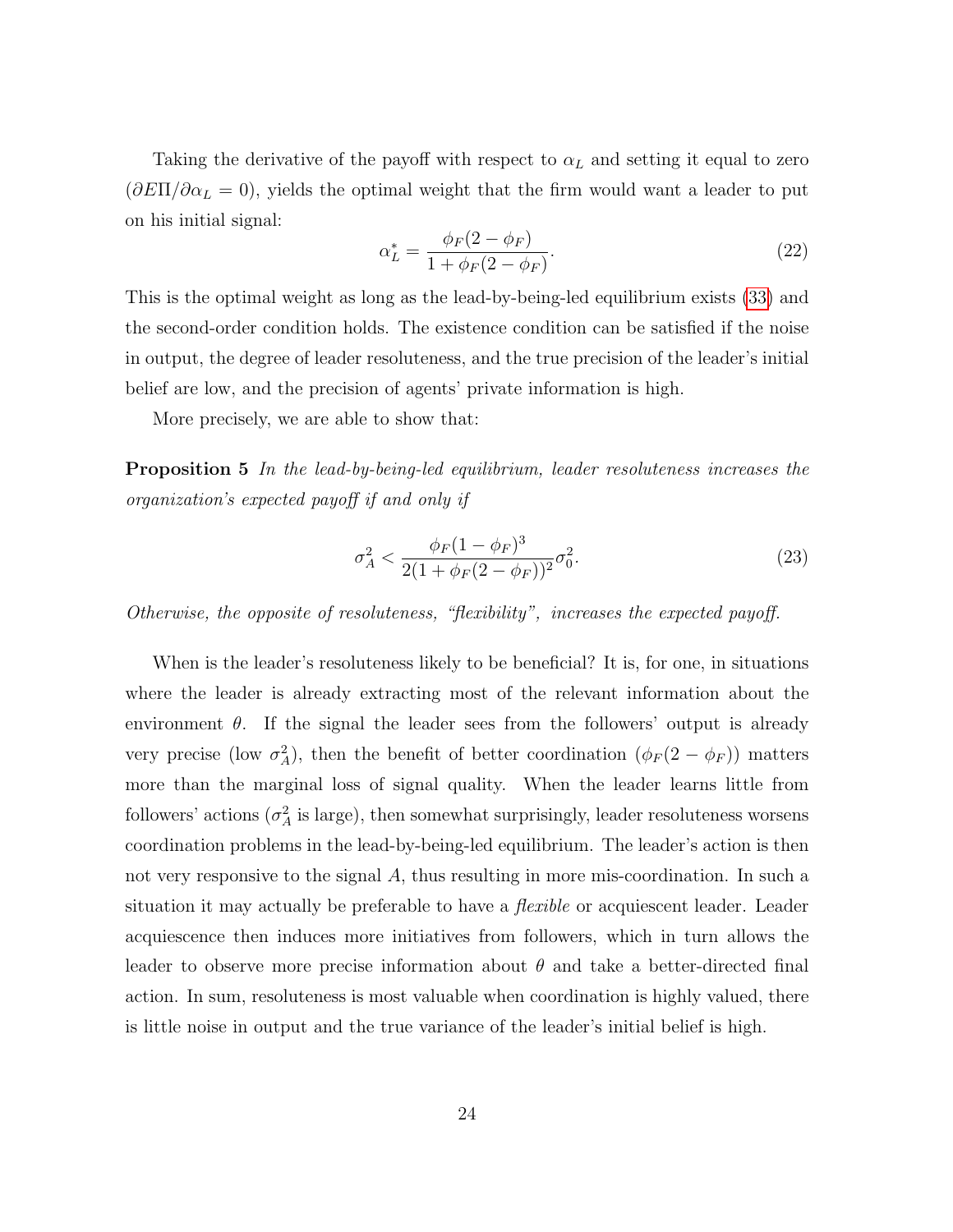# 5.3 Ranking Equilibria: Can resoluteness be preferable to competence?

Given that there may be multiple equilibria and that corporate culture may therefore matter, is it possible to say which corporate cultures are better? Is a dictatorial culture always better given that it leads to better coordination? Or can a democratic culture (under the lead-by-being-led equilibrium) bring about better performance due to the organization's greater adaptability to changed circumstances? The next proposition provides a clear ranking of the dictatorial and optimal lead-by-being-led equilibrium (that is, the lead-by-being-led equilibrium with an optimally resolute leader). It establishes that if the endogenous second signal  $S_L$  is sufficiently informative  $(\sigma_A^2)$  is low enough) then an organization with a democratic culture dominates a dictatorial organization.

<span id="page-26-0"></span>**Proposition 6** The optimal lead-by-being-led equilibrium exists if condition [\(33\)](#page-37-0) holds and it dominates the dictatorial equilibrium if and only if:

$$
\sigma_A^2 \le \frac{(1 - \phi_F)^2}{2(1 + \phi_F(2 - \phi_F))} \sigma_0^2 \tag{24}
$$

Allowing for different values of  $\sigma_0^2$  is a simple way of introducing differences in a leader's competence into our model. A highly competent leader then would be one who has a highly accurate initial belief  $\theta_L$ , that is someone with a low value of  $\sigma_0^2$ .

Intuitively, one expects greater competence of a leader to be an unreserved benefit for an organization. A leader with more accurate initial information, would make better decisions other things equal, and this can only benefit the organization. However, greater competence of a leader in our model also has a side effect: it may crowd out learning from the actions of followers. If the leader's initial information is too precise he may no longer be able to learn anything from the actions of the followers, as the latter decide to ignore their own information when choosing their actions. The question then arises whether it may be preferable for the organization to have a resolute leader who knows less, but who is also able to learn from followers.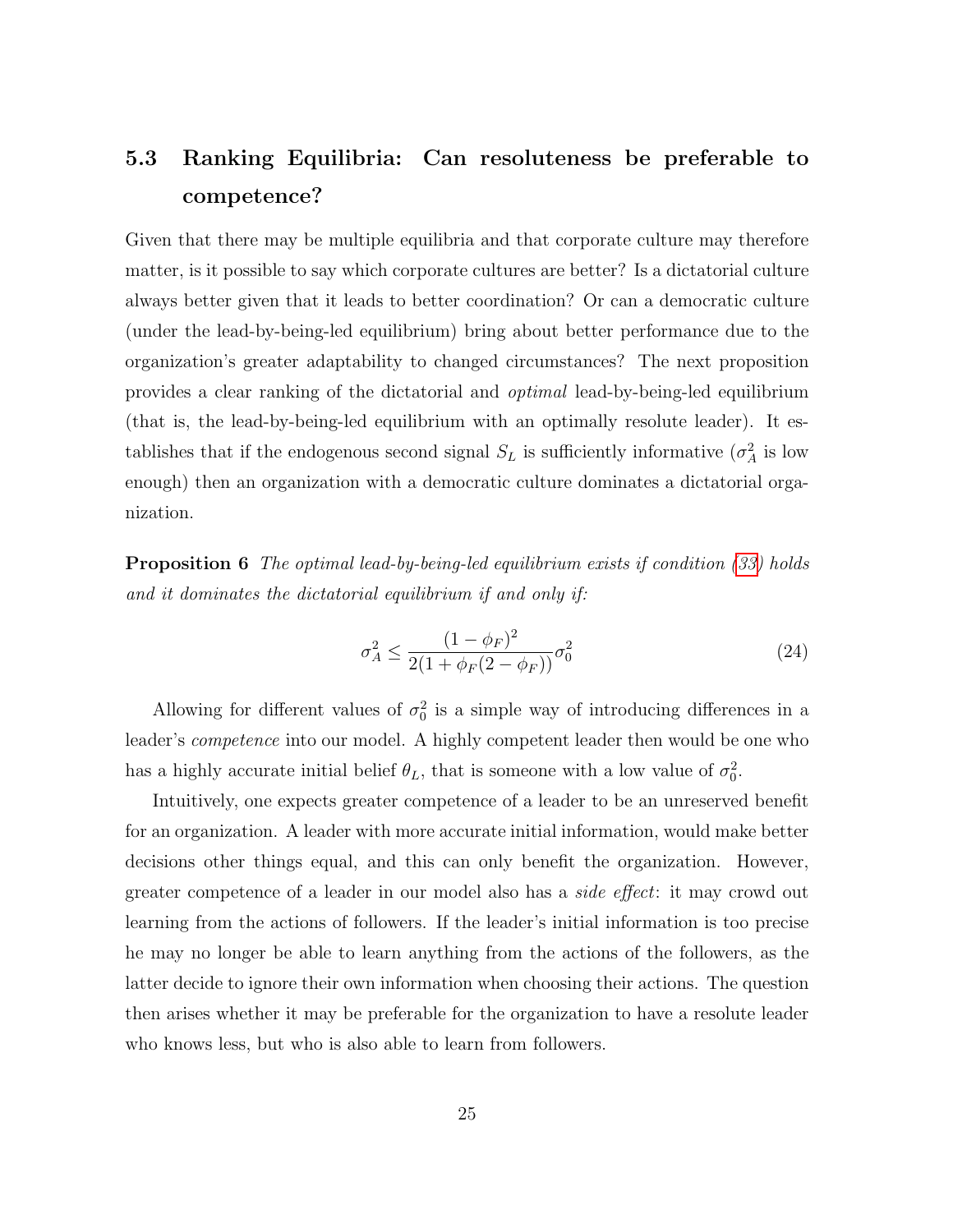Our analysis has another surprising implication. We provide a set of conditions below on the parameters of the model such that the organization is better off with a resolute leader rather than a more competent, rational leader. Such a situation may arise when it is better for the organization if the leader learns from the actions of followers, and when only the resolute leader is able to do so in equilibrium.

Observe first that when  $\sigma_0^2$  varies, the resolute leader's Bayesian updating weight  $\phi_L$  is unaffected, as the leader believes the variance to be  $\sigma_r^2$ . The followers' beliefs are affected because when the true precision of the leader's announcement  $\sigma_0^{-2}$  changes, the weight followers put on that announcement when forming expectations of the state becomes  $\phi_F = \sigma_0^{-2}/(\sigma_F^{-2} + \sigma_0^{-2})$ . Given this new expression of  $\phi_F$ , the leaders' and followers' actions take the same form as before. Thus, the solution is again that given by proposition 2, and the lead-by-being-lead equilibrium exists whenever [\(33\)](#page-37-0) holds. In sum, changing competence only affects the solution through its effect on the value of  $\phi_F$ . We are then able to establish the following proposition.

<span id="page-27-0"></span>Proposition 7 Suppose there are two leaders, one resolute and one rational. Both have initial beliefs with the same perceived precision  $\sigma_r^{-2} = \sigma_0^{-2}$ , but the resolute leader's initial information has lower true precision  $\sigma_0^{-2} < \sigma_0^{-2}$ . There then exists a non-empty set of parameters such that the rational, more competent leader always ends up in the dictatorial equilibrium, while the resolute, but less competent leader can end up in a lead-by-being-led equilibrium. Moreover, for a subset of these parameter values the dictatorial equilibrium is worse for the organization.

In light of the proposition it is possible for the organization to prefer a less competent but resolute leader to a more competent but rational leader as long as the difference in competence is not too large and the leader's resoluteness is large enough. The basic logic behind the proposition is that a more precise initial belief (a higher  $\sigma_0^{-2}$ ) induces both the rational leader and the followers to weigh the mission statement more when forming their forecasts. When followers weigh the mission statement more, they weigh their idiosyncratic information less. This makes their aggregate output less informative about the environment, which encourages the leader to put even less weight on the information in output. This feedback, in turn, can result in a breakdown of the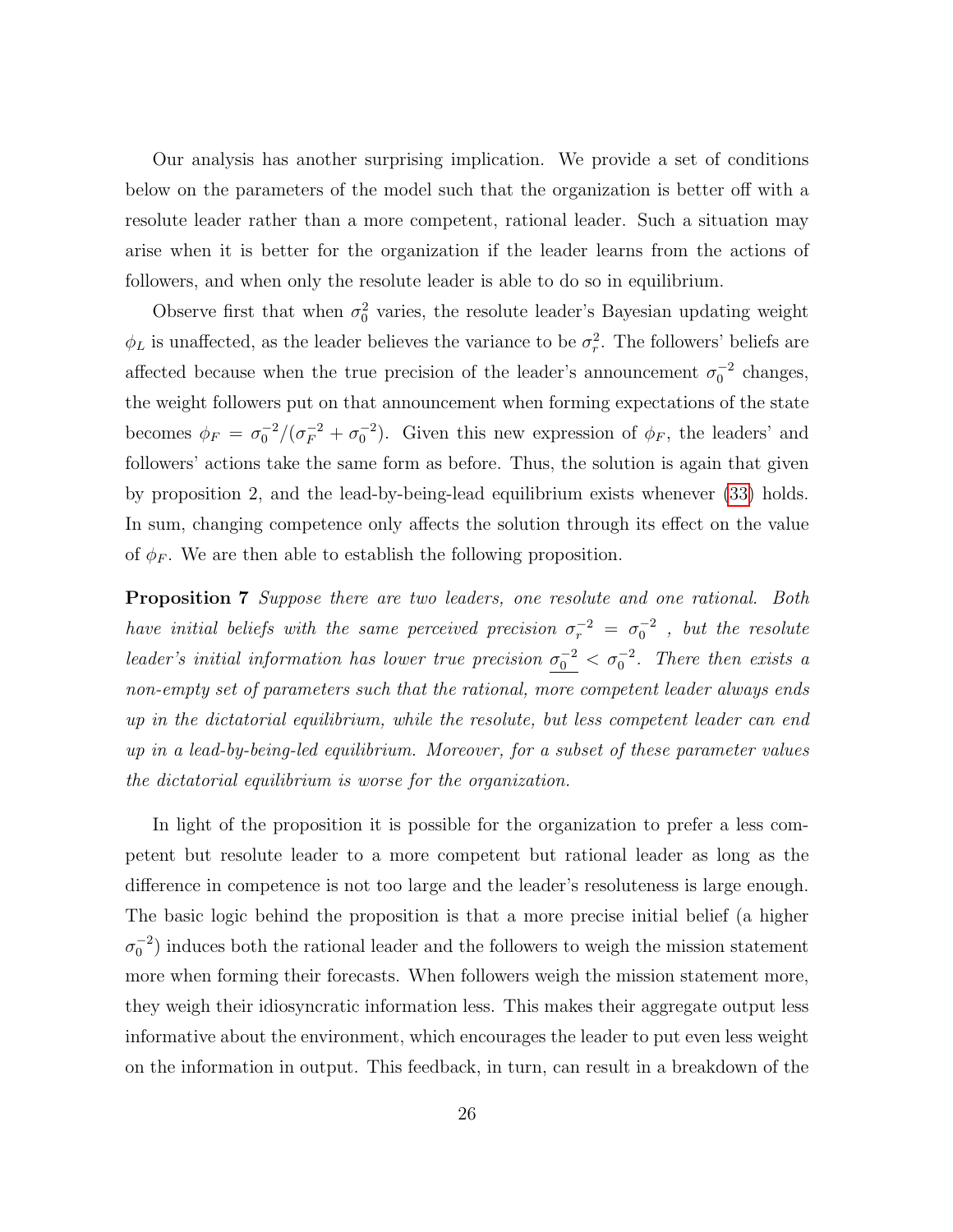lead-by-being-led equilibrium. As a result a less competent but more resolute leader can welfare-dominate a more competent, rational leader who gets stuck in a dictatorial equilibrium.[13](#page-0-0)

### <span id="page-28-0"></span>6 Conclusion

We have proposed a model of leadership and corporate culture in large organizations to analyze a problem that is well known in the management literature, namely the challenge that leaders face in coordinating followers' actions over time, and steering the organization's course in a changing environment. We have stripped down the model to four main phases. In a first phase, the leader assesses the environment and defines a mission for the organization. In a second phase, the other members attempt to coordinate around the leader's stated mission. Since followers know that new information may prompt the leader to change the organization's strategy, they use their own private information to forecast the change. Since private information is heterogeneous, forecasts and resulting actions are heterogeneous. This is the coordination problem that the leader is trying to minimize. In a third phase, the leader gets new information, updates his assessment of the state and chooses a direction for the organization. Fourth and last, the state is revealed and leader's and followers' payoffs are realized.

Facilitating coordination among followers is a challenging strategic task for the leader. By its nature, coordination is an activity that creates positive externalities. Thus, followers' private value of coordination is typically lower than the organization's value. The ability of a leader to facilitate coordination is further hindered by his own time-consistency problem. To make matters worse, while the organization would like to offer the leader a contract that allows him to commit to a course of action and thereby achieve coordination, such a contract is generally not renegotiation-proof.

The main message of the paper is that this conundrum can be partially resolved by appointing leaders with the right personality traits, in particular by appointing leaders known for their resoluteness. In our model, resoluteness allows the leader to credibly

<sup>&</sup>lt;sup>13</sup>It is worth mentioning that for a less competent leader, it might be optimal to act resolute, in order to appear as competent, as in Prendergast and Stole (1996).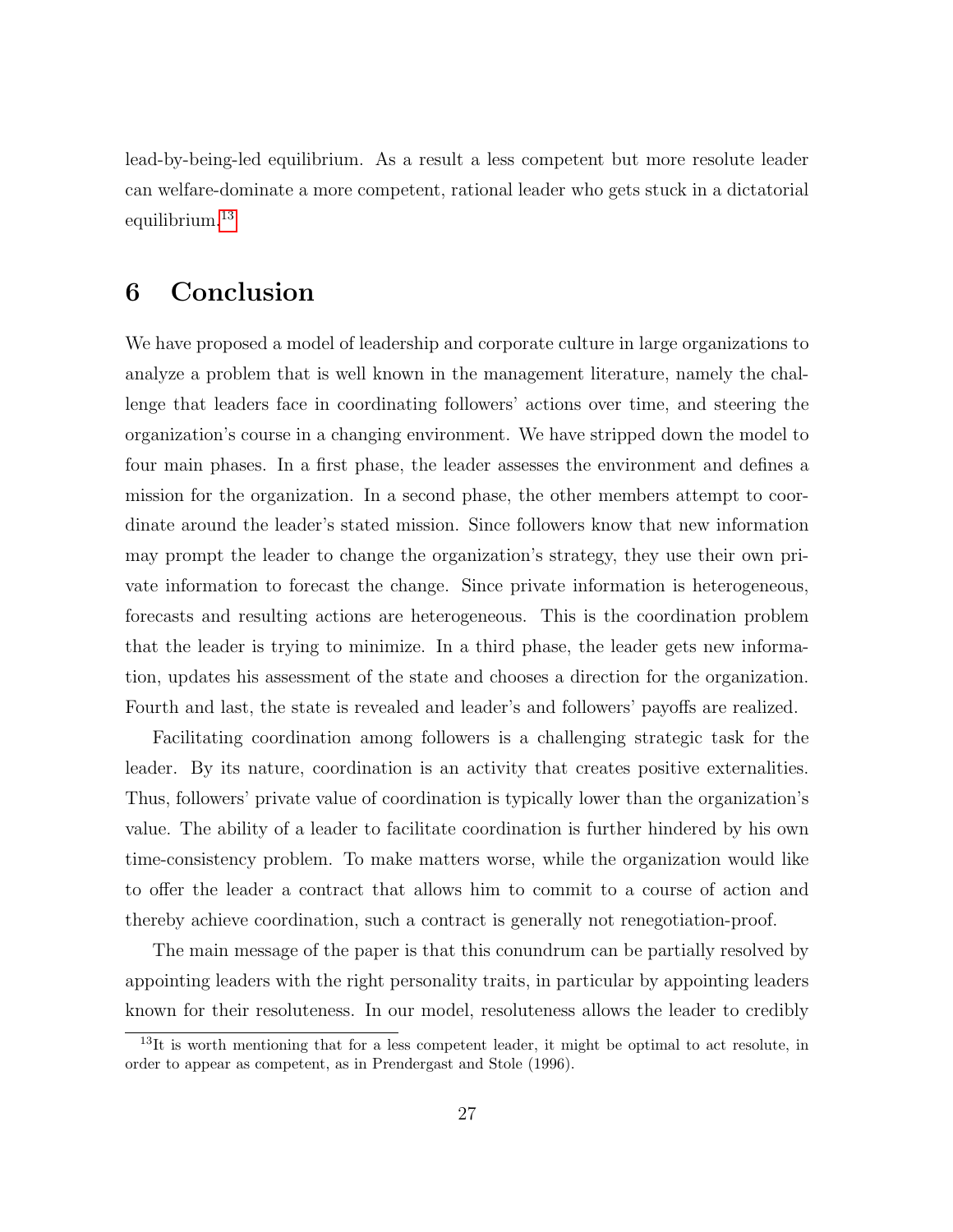stick to a course of action because it implies that he won't update the organization's course as much as he rationally should. A more general theme of this paper is one which has been studied extensively in management but is novel in the economics literature: Not only do the organization's structure, objectives, information, communication technology, and environment determine its success, but a leader's behavioral traits and his interaction with followers are also crucial determinants of the organization's ultimate performance.

While leader resoluteness facilitates greater coordination, our model also highlights the dangers of resoluteness in situations where followers have valuable information. The expectation that resolute leaders will not listen to followers suppress valuable follower initiatives. This is what we call a dictatorial corporate culture. Such a culture can persist even after a leader has been replaced, and makes it less likely that leaders can learn what followers know. However, even in situations where it is important for a leader to listen to followers, some degree of leader resoluteness can still play a positive role.

Future research could build on this idea by considering what leader traits might be useful for overcoming other management obstacles such as resistance to change (see e.g. Hart and Holmstrom (2010), Hart and Moore (2005) or Dow and Perotti (2010)). An another question for future research is whether a board of directors might appoint a resolute leader in the early life-cycle of the organization so as to foster greater coordination, to then replace him in later stages of the firm's life-cycle with a rational leader, so as to achieve better adaptation to a changed environment. The same timeconsistency problems that undermine leader commitment and that make compensation contracts prone to renegotiation may also lead the board to desire leaders with different characteristics at different points in the firm's life-cycle. If the board has too much discretion it could then undermine the commitment benefits of resolute leaders.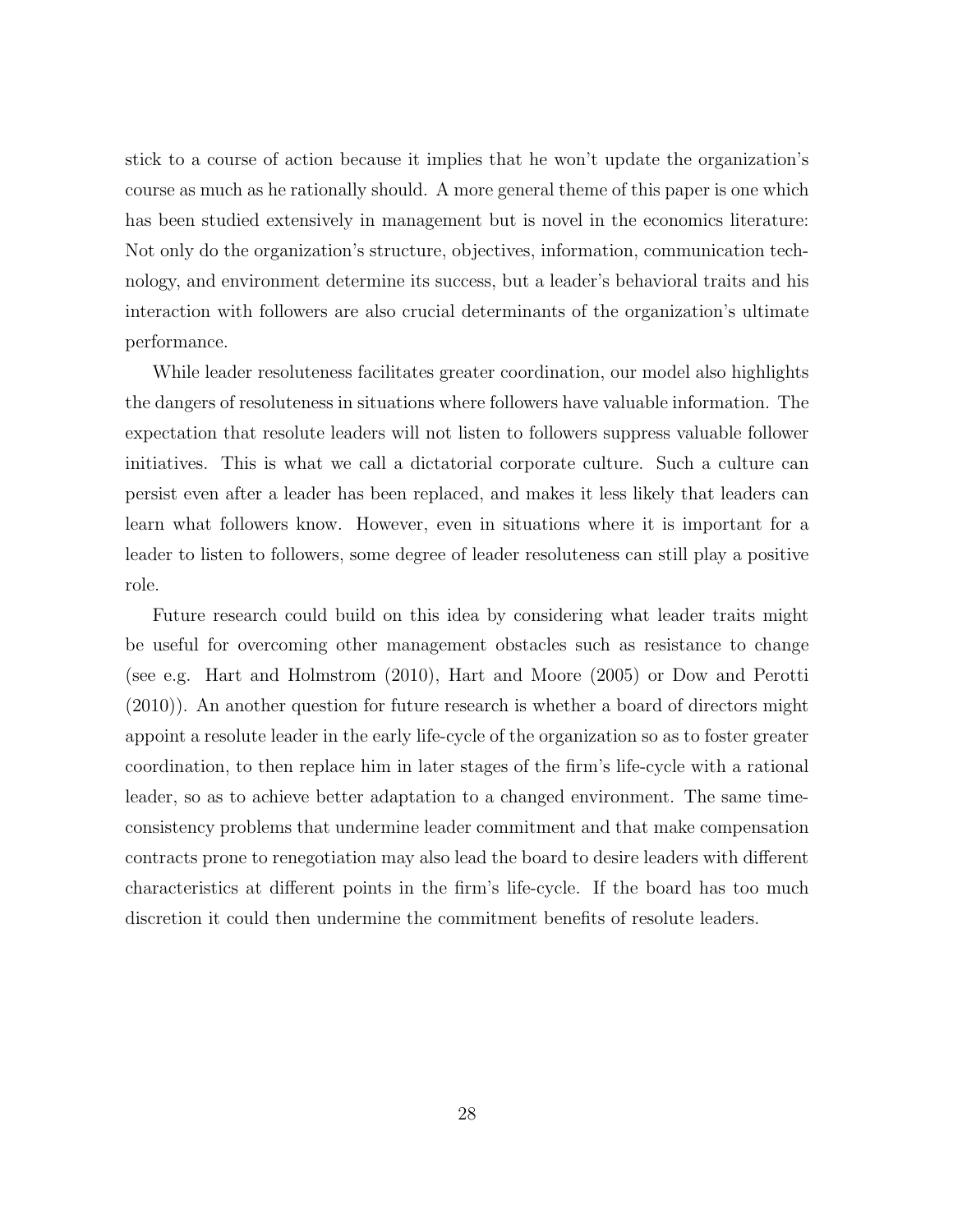### $\bf{A}$  Technical Appendix

#### <span id="page-30-0"></span>A.1 Foundations for Preferences

This appendix provides a set of foundations that explain why leaders and followers might have objective functions posited in the main text. Specifically, it attempts to explain why followers would want to choose actions that are well-aligned with the leader's action as a way to maximize the value of their human capital and why firms cannot write contracts with followers that induce them to coordinate optimally. The contracting friction is that firms can commit to current, but not future pay schedules. Therefore, any credible contract must be renegotiation-proof. This is the same friction that the main paper considers in the relationship between a leader and a board in section 3.

A model of product development and production with learning-by-doing. There are two stages in the process of bringing a new good (or service) to market: a development stage and a production stage. It is during the development stage that leaders and followers are uncertain about the nature of the product that will ultimately be sold. Two things are important to the firm's success in this first stage: strategy and execution. The strategic challenge is to develop the right good, the one that will attract the highest consumer demand at the time it is sold. This is challenging because the market and consumer tastes are constantly changing, so new information about the optimal product is arriving during product development. The leader's choice of action  $a<sub>L</sub>$  represents this choice of what good to develop. The ideal good is not likely to be an extreme good in any dimension, but typically balances some trade-offs. In other words, the leader is searching for an interior optimum, or bliss point. Payoffs with such a bliss point are typically represented as quadratic loss functions where the loss depends on the squared distance between the good chosen and the optimal good. (See e.g. Wilson (1975).) In our model,  $\theta$  represents this optimal good. Thus, the strategic component of the firm's payoff is  $-(a_L - \theta)^2$ .

The second challenge in the development stage is to execute the design well. The firm may choose to make exactly the product that the market now demands, but if the product is poorly designed, it may still fail. A good product design must seamlessly integrate many product features. Since no one worker can develop and refine every feature, workers must cooperate in teams to achieve a coherent design. (A large management literature on operation systems considers such problems. Seminal papers include Marschak and Radner (1972) and Radner and Van Zandt (2001).) A typical way to represent such coordination problems is with a quadratic loss for deviating from the average action:  $-\int (a_i - \bar{a})^2 di$  (see e.g., Morris and Shin (2002)).

In production (stage 2), workers' efficiency depends on the skill that they have acquired in the product development stage. If the worker spent his time developing exactly the product that was eventually produced, his skill set is ideal. He knows exactly the ins and outs of the product and can produce it with maximum efficiency. If he instead worked on a related technology that is similar to, but not identical to the one actually implemented, then his skills are moderately relevant and he can produce with medium efficiency. In other words, worker's marginal product diminishes as the distance between the action they took  $a_i$  and the leader's eventual choice of strategic direction for the firm  $a_L$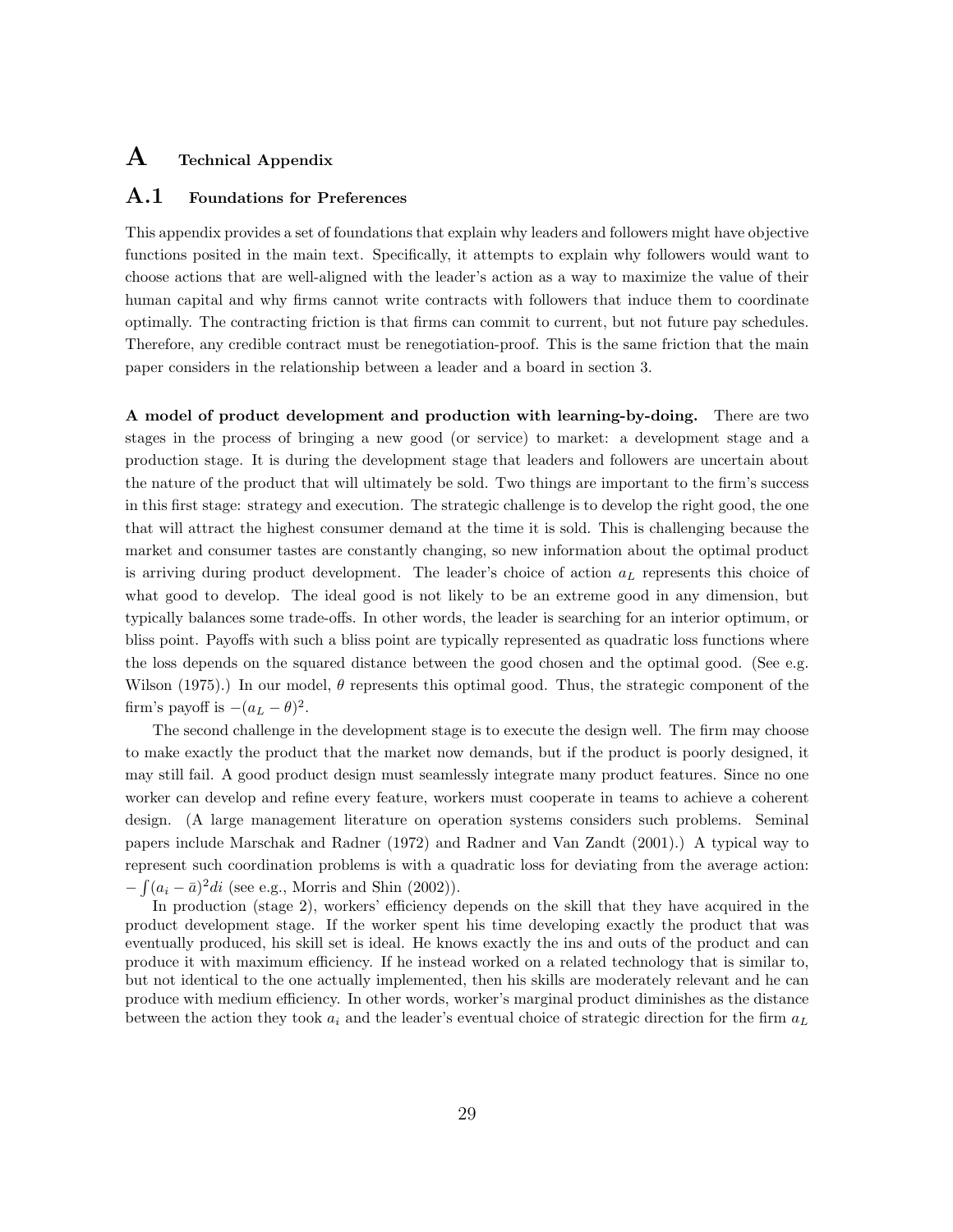grows. An example of such a marginal product is

$$
MP_i = m - (a_i - a_L)^2
$$

This is an example of workers who are learning-by-doing in the first stage. The convention of using quadratic loss production functions appears in well-known papers on learning-by-doing such as Jovanovic and Nyarko (1996). While the worker's payoff depends on his own marginal product, firm efficiency depends on the average marginal product,  $m - \int (a_i - a_i)^2 \, di$ .

Putting these three payoffs together yields an objective function for the firm that is  $-(a_L - \theta)^2$  $\int (a_i - \bar{a})^2 di - \int (a_i - a_L)^2 di$ , plus a constant. Maximizing this function is equivalent to maximizing the firm's objective function in the paper's main text.

Wage bargaining. Followers are paid at the beginning of the first stage. Then, after product development takes place, the firm can observe the actions of each follower and pay them again at the start of the second stage. One might wonder why firms cannot simply write contracts that induce followers to coordinate optimally. Since coordination yields firm-specific benefits, it is like acquiring firm-specific capital. Felli and Harris (1996) show that wage bargaining in such a situation can achieve efficient outcomes. The difference is that our firm suffers from a commitment problem. It can promise high future wages and then fire workers who have coordinated well but are unproductive. In such a setting, the efficient contract is not renegotiation-proof.

At the start of the first stage, the firm does not observe the workers' private signals. Since all workers appear identical, they are paid a fixed amount. At the start of stage 2, the firm does observe each worker's marginal productivity. The lack of commitment means that each period, the firm writes a contract that maximizes future expected profit. Profit is maximized by hiring all workers that have a marginal product greater than or equal to their wage. The wage is determined by Nash Bargaining. The outside option for the firm is not hiring the worker and getting 0 marginal product. The outside option for the worker is not working and getting  $0$  payoff as well. Thus the match with worker  $i$ produces surplus  $MP_i$ . The Nash bargaining solution is that if all workers have the same, non-zero bargaining weight vis-a-vis the firm, then each worker gets paid a fixed positive fraction of their marginal product:  $w_i = \alpha_L M P_i$ .

If each worker chooses actions in stage one to maximize their total wage, they will want to maximize the expected value of a constant minus  $\alpha_L(a_i - a_L)^2$ , for  $\alpha_L > 0$ . Maximizing this expected wage is equivalent to maximizing the first stage objective function in the model of the main text because the only term in the objective that workers have any influence over is the  $(a_i - a_i)^2$  term.

The friction undermining optimal contracting does not have to be a lack of commitment. Another way one might justify the inability of firms to punish non-cooperative workers is to write down a competitive market with multiple firms who produce similar products in the second stage. If other firms can hire away productive workers, then workers will still have an incentive to align  $a_i$  with  $a_L$ in order to maximize their productivity and obtain a high outside wage offer from a competing firm. Even if their own firm threatens to diminish their future wage for lack of cooperation, they cannot implement that punishment if the follower leaves to work for another employer.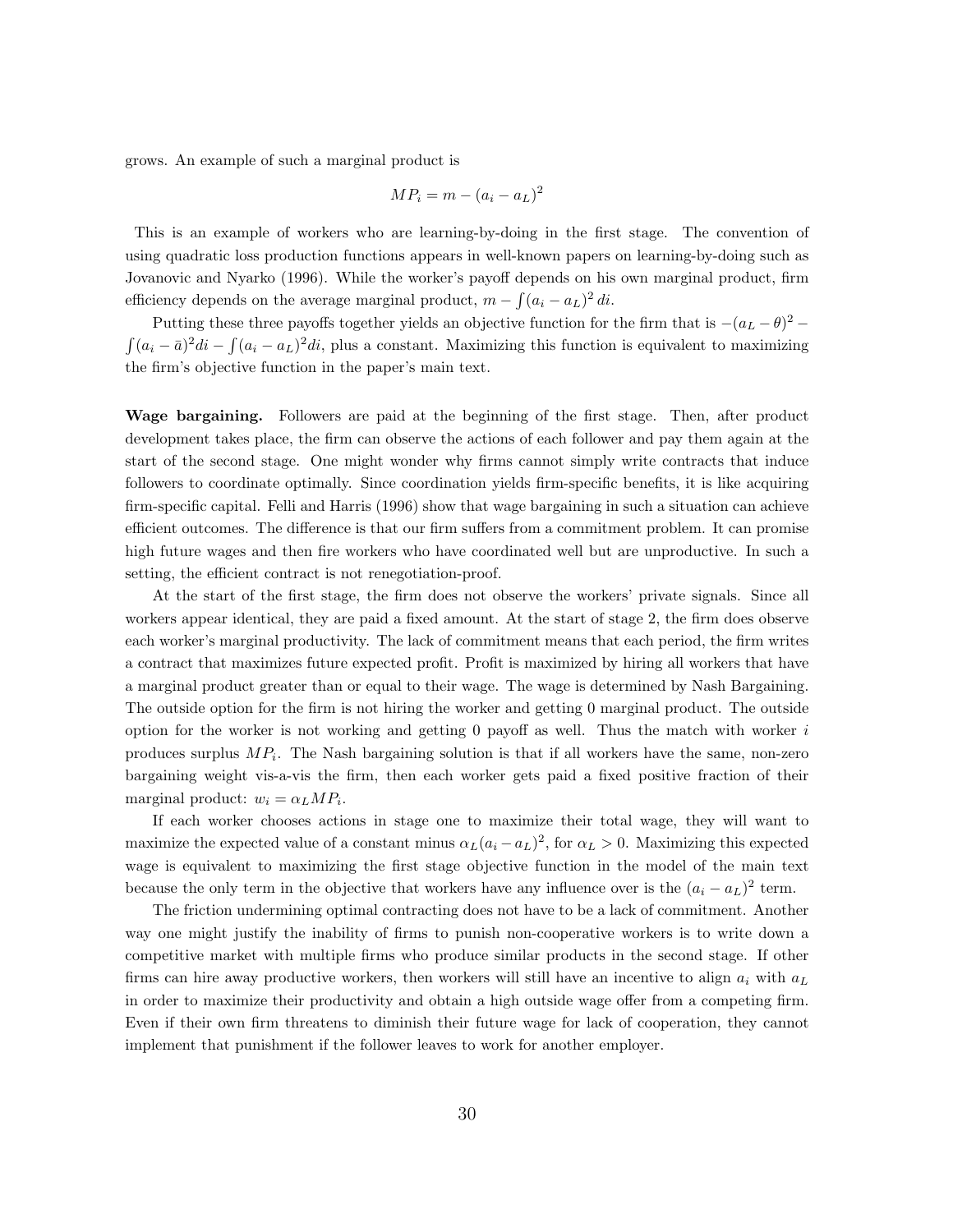**Timing assumptions.** The assumption that followers have to choose their actions  $a_i$  before the leader sees his signal and chooses the final direction for the firm  $a<sub>L</sub>$  can be relaxed. For example, the second-stage marginal product of the follower might depend on all the actions he has taken between time 0 and time 1:  $\int_0^2 -(a_i(t) - a_L)^2 dt$ . Even if the follower can adjust his action at every moment in time, he will still want to anticipate what the optimal action will turn out to be so that he can spend as much time as possible developing that optimal skill.

The first order condition of this objective will be  $a_i(t)^* = E_i[a_L]$  where  $E_i[a_L]$  depends in part on private information. Thus, even when followers can continuously adjust their actions, heterogeneous private information still undermines coordination.

#### A.2 Payoff Function for Generalized Model

We begin by examining a general model with commitment costs c. The organization's ex-ante expected payoff has four components:

1. The variance of each follower's action around the leader's,

$$
E[-(a_i - a_L)^2] = E[-(\alpha_F \theta_L + (1 - \alpha_F)S_i - \alpha_L \theta_L - (1 - \alpha_L)S_L)^2]
$$

Recall that  $(1 - \alpha_F) = (1 - \phi_F)(1 - \alpha_L)$ . Thus,

$$
E[-(a_i - a_L)^2] = E[-(\phi_F(1 - \alpha_L)\theta_L + (1 - \phi_F)(1 - \alpha_L)S_i - (1 - \alpha_L)S_L)^2]
$$

Since  $\theta_L, S_i, S_L$  each have independent signal noise, and the coefficients in the previous expression add up to zero, we can subtract the true  $\theta$  from each one and then have independent, mean-zero variables that we can take expectations of separately.

$$
E[-(a_i - a_L)^2] = E[-(\phi_F(1 - \alpha_L)(\theta_L - \theta) + (1 - \phi_F)(1 - \alpha_L)(S_i - \theta) - (1 - \alpha_L)(S_L - \theta))^2]
$$
  
=  $-\phi_F^2(1 - \alpha_L)^2 E[(\theta_L - \theta)^2] - (1 - \phi_F)^2(1 - \alpha_L)^2 E[(S_i - \theta)^2] - (1 - \alpha_L)^2 E[(S_L - \theta)^2]$   
=  $-(1 - \alpha_L)^2(\phi_F^2 \sigma_0^2 + (1 - \phi_F)^2 \sigma_F^2 + \sigma_L^2)$ 

Note that  $1 - \phi_F = \sigma_F^{-2}/(\sigma_0^{-2} + \sigma_F^{-2})$ . Therefore,

$$
(1 - \phi_F)^2 \sigma_F^2 = (1 - \phi_F) \cdot 1/(\sigma_0^{-2} + \sigma_F^{-2})
$$
  
= 
$$
(1 - \phi_F) \phi_F \sigma_0^2
$$

Thus,

$$
E[-(a_i - a_L)^2] = -(1 - \alpha_L)^2 [\phi_F \sigma_0^2 + \sigma_L^2]
$$

2. the dispersion of followers' actions around the mean. Each follower chooses  $a_i = \alpha_F \theta_L + (1 \alpha_F$ ) $S_i$ . Since each follower's signal has mean  $\theta$  and independent noise, the average follower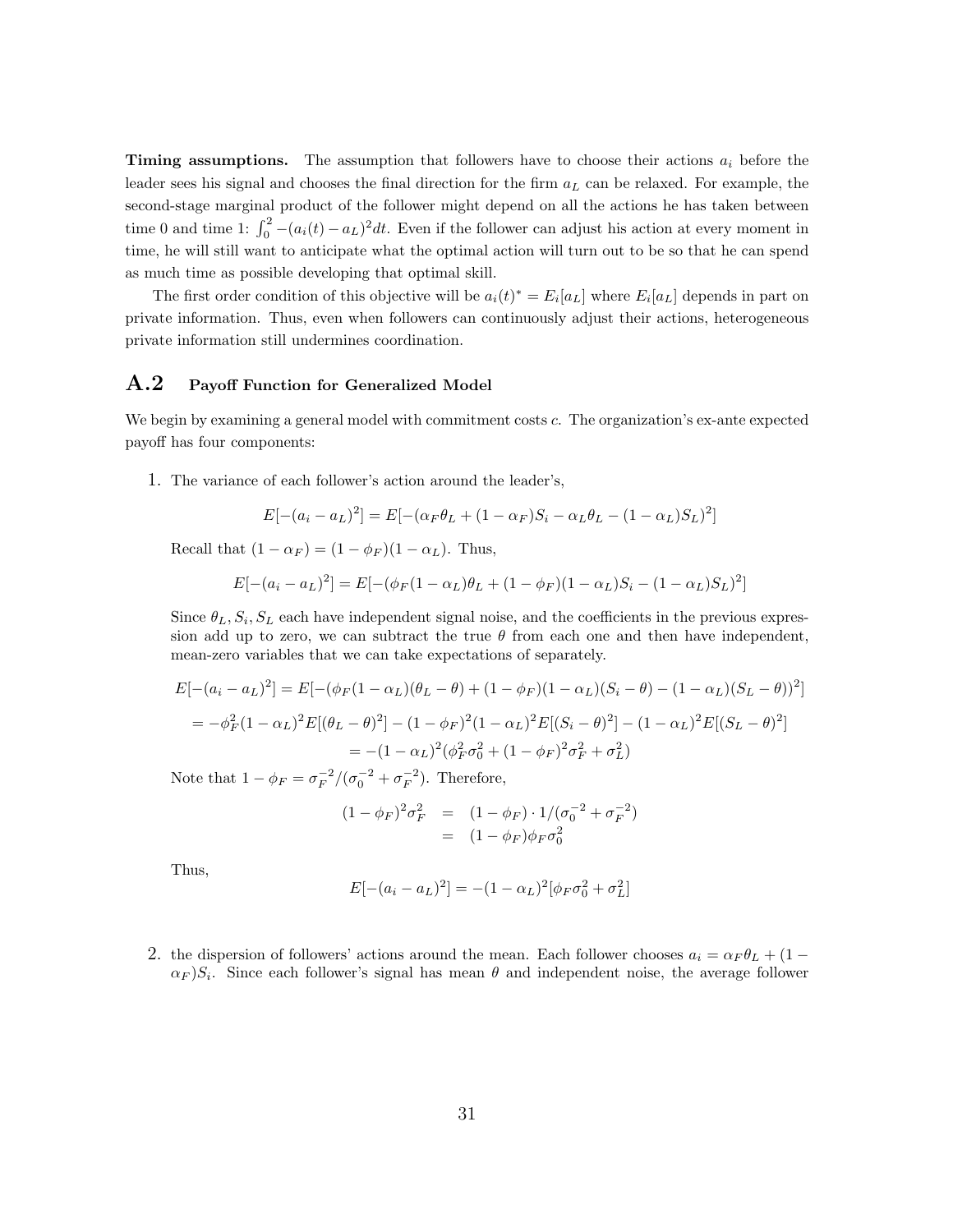chooses  $\bar{a} = \alpha_F \theta_L + (1 - \alpha_F)\theta$ .

$$
\int_{j} -(a_{j} - \bar{a})^{2} d j = -(1 - \alpha_{F})^{2} \int (\theta_{j} - \theta)^{2} d j
$$
\n
$$
= -(1 - \alpha_{F})^{2} \sigma_{F}^{2}
$$
\n
$$
= -(1 - \alpha_{L})^{2} (1 - \phi_{F})^{2} \sigma_{F}^{2}
$$
\n
$$
= -(1 - \alpha_{L})^{2} [(1 - \phi_{F})\phi_{F}\sigma_{0}^{2}]
$$

3. the distance of the leader's action from the true state,

$$
E[-(a_L - \theta)^2] = -E[(\alpha_L \theta_L + (1 - \alpha_L)S_L - \theta)^2]
$$
  
=  $-\alpha_L^2 E[(\theta_L - \theta)^2] + (1 - \alpha_L)^2 E[(S_L - \theta)^2]$   
=  $-\alpha_L^2 \sigma_0^2 - (1 - \alpha_L)^2 \sigma_L^2$ .

Summing up the three terms, then the total ex-ante pay-off for the organization is thus

$$
E\Pi = -(1 - \alpha_L)^2 \left[ \phi_F (2 - \phi_F) \sigma_0^2 + 2 \sigma_L^2 \right] - \alpha_L^2 \sigma_0^2
$$

4. the commitment cost

$$
E[c(1-\gamma)(a_L - \theta_L)^2] = c(1-\gamma)E[(\alpha_L \theta_L + (1-\alpha_L)S_L - \theta_L)^2]
$$
  
=  $c(1-\gamma)(1-\alpha_L)^2 E[(S_L - \theta - (\theta_L - \theta))^2]$   
=  $c(1-\gamma)(1-\alpha_L)^2(\sigma_L^2 + \sigma_0^2)$ .

Summing the terms and rearranging yields,

$$
E\Pi = -(1 - \alpha_L)^2 \left[ \phi_F (2 - \phi_F) \sigma_0^2 + 2\sigma_L^2 - c(1 - \gamma)(\sigma_L^2 + \sigma_0^2) \right] - \alpha_L^2 \sigma_0^2 \tag{25}
$$

The leader has an identical objective, except that he has  $\gamma = 2$  and he evaluates it under a different probability measure. The leader believes that  $E[(\theta_L - \theta)^2] = \sigma_r^2$ . Under this measure, expected payoff is

$$
E_L[\Pi] = -(1 - \alpha_L)^2 \left[ \phi_F (2 - \phi_F) \sigma_r^2 + 2 \sigma_L^2 + c (\sigma_L^2 + \sigma_r^2) \right] - \alpha_L^2 \sigma_r^2 \tag{26}
$$

### A.3 Proof of Proposition 1

The next step is to determine partial derivative of the organization ex-ante expected payoff with respect to the leader's resoluteness  $\sigma_r^{-2}$ . Note that resoluteness matters because it causes the leader to put a greater weight on his initial information  $\theta_L$  when forming beliefs and therefore the weight  $\alpha_L$ that the leader puts on  $\theta_L$  when choosing his optimal action. Note that  $\phi_L$  is increasing in  $\sigma_r^{-2}$  and that  $\alpha_L$  is increasing in  $\phi_L$ . Therefore, by the chain rule,  $\partial\Pi/\partial\sigma_r^{-2}$  has the same sign as  $\partial\Pi/\partial\alpha_L$ .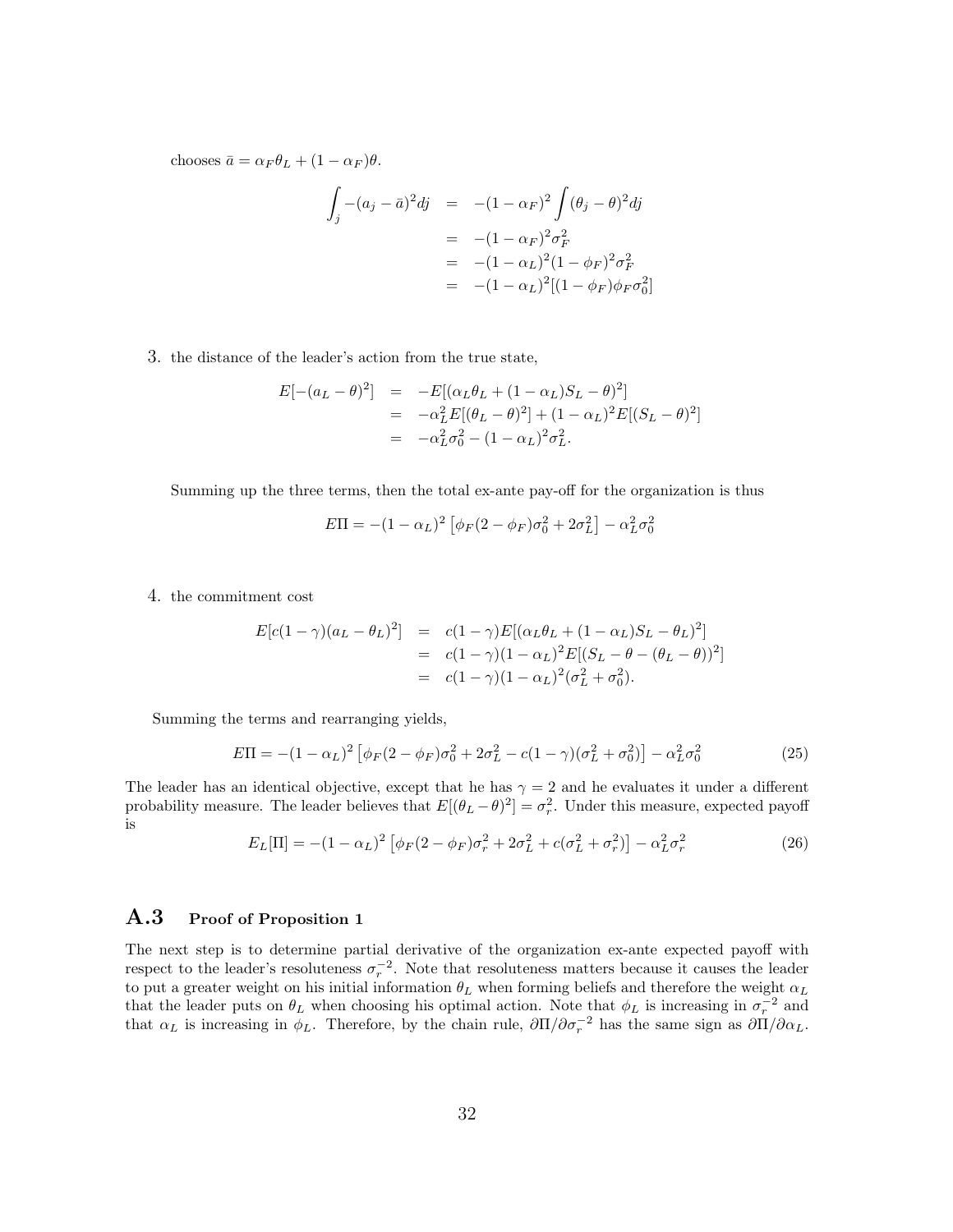Thus, we take a partial derivative of the organization's objective with respect to  $\alpha_L$ :

$$
\frac{\partial E\Pi}{\partial \alpha_L} = 2(1 - \alpha_L) \left[ \phi_F (2 - \phi_F) \sigma_0^2 + 2\sigma_L^2 - c(1 - \gamma) (\sigma_L^2 + \sigma_0^2) \right] - 2\alpha_L \sigma_0^2
$$

This is positive if

$$
\phi_F(2 - \phi_F) + 2\frac{\sigma_L^2}{\sigma_0^2} - c(1 - \gamma)\left(\frac{\sigma_L^2}{\sigma_0^2} + 1\right) > \frac{\alpha_L}{1 - \alpha_L}
$$

Now  $\frac{\alpha_L}{(1-\alpha_L)} = \phi_F + 2\frac{\sigma_L^2}{\sigma_r^2}$  and the inequality can be written as

$$
\phi_F(1 - \phi_F) > 2\left[\frac{\sigma_L^2}{\sigma_r^2} - \frac{\sigma_L^2}{\sigma_0^2}\right] + c(1 - \gamma)\left(\frac{\sigma_L^2}{\sigma_0^2} + 1\right)
$$

With  $c = 0$  and a rational leader for whom  $\sigma_r^2 = \sigma_0^2$ , the above inequality becomes  $\phi_F(1 - \phi_F) > 0$ , which always holds for  $\phi_F < 1$ . Thus, if a leader is rational there is a positive marginal value to the organization of having the leader be more resolute. So, some degree of resoluteness is always optimal.[14](#page-0-0)

On the other hand, for an extremely resolute leader who fails to update at all,  $\phi_L \rightarrow 1$  and  $\alpha_L \longrightarrow 1$ , and the right side of the inequality approaches infinity, so that  $\frac{\partial E\Pi}{\partial \alpha_L} < 0$ . As  $\frac{\alpha_L}{1-\alpha_L}$  is continuous for  $\alpha_L \in (0,1)$ , and since the weight  $\alpha_L$  is strictly increasing in the perceived precision  $\sigma_r^{-2}$ , there exists an interior optimal level of resoluteness that maximizes the organization's expected payoff. The first order condition for optimal resoluteness is  $\phi_F(2-\phi_F) + 2\frac{\sigma_L^2}{\sigma_0^2} = \frac{\alpha_L}{1-\alpha_L}$ . Substituting in for  $\alpha_L$  and then for  $\phi_L$ , we can rewrite this as

$$
\sigma_r^{-1} = \sigma_0^{-2} + \frac{\phi_F (1 - \phi_F)}{2 \sigma_L^2}.
$$

Proof of Proposition [2:](#page-17-0) Effect of Collectivism. Prove:  $\partial \sigma_r^{-2}/\partial \omega > 0$ .

Let  $\omega > 0$  denote the weight the organization places on coordination motives. Then the first term of the firm's payoff becomes  $\int_j -\omega (a_j - \bar{a})^2 d\dot{j}$ . Substituting the optimal actions, this term is equal to  $-\omega(1-\alpha_L)^2[(1-\phi_F)\phi_F\sigma_0^2]$ . Substituting  $\sigma_L^2 = \frac{\sigma_A^2}{(1-\alpha_F)^2}$  and  $\frac{(1-\alpha_L)^2}{(1-\alpha_F)^2}$  $\frac{(1-\alpha_L)^2}{(1-\alpha_F)^2} = \frac{1}{(1-\phi_F)^2}$ , the firm's payoff becomes

$$
E\Pi = -(1 - \alpha_L)^2 \phi_F (1 + \omega (1 - \phi_F)) \sigma_0^2 - 2 \frac{\sigma_A^2}{(1 - \phi_F)^2} - \alpha_L^2 \sigma_0^2
$$

When the leader's signal is exogenous, the proof proceeds as Proposition 1, except the payoff to be maximized is the one above. The optimal level of commitment  $\alpha_L$  satisfies:

$$
\frac{\alpha_L}{1 - \alpha_L} = \phi_F (1 + \omega (1 - \phi_F)) + 2 \frac{\sigma_L^2}{\sigma_0^2}
$$

<sup>&</sup>lt;sup>14</sup>With  $c > 0$  and a rational leader, the inequality becomes  $\phi_F(1 - \phi_F) > c(1 - \gamma)(\frac{\sigma_E^2}{\sigma_0^2} + 1)$ . The condition for having a resolute leader is more stringent but still there exist combinations of parameters that would achieve it.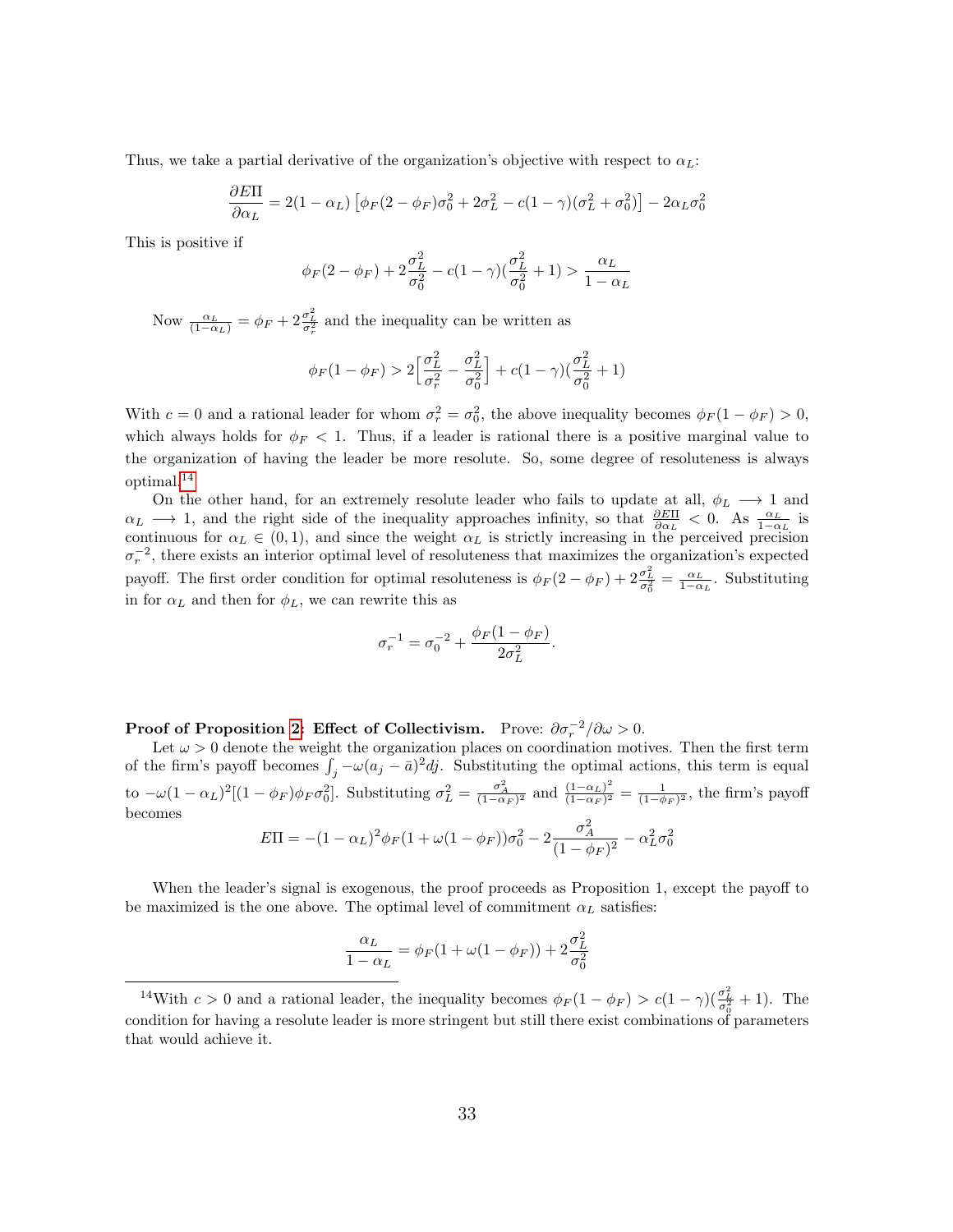Substituting  $\alpha_L$  from (10) we get an expression for the optimal level of resoluteness:

$$
\left(\sigma_r^{-2}\right)^*(\omega) = \sigma_0^{-2} + \frac{\omega\phi_F(1-\phi_F)}{2\sigma_L^2}
$$

This expression for resoluteness is an increasing linear function of  $\omega$ .

A similar result holds in the model where the leader learns from followers' signals. Proof is available upon request.

**Proof of Proposition [3.](#page-19-1)** We assume that the leader cannot commit ex ante to not produce further precision before taking his action. The proof proceeds by backward induction. Part A analyzes the optimal choice of  $\sigma_L^{-2}$  $L^{-2}$ , in the second period. Part B analyzes the optimal choice of  $\sigma_0^{-2}$  in the first period. Part C compares the two signal precisions and shows that the leader will choose to make his initial precision higher than the second signal precision:  $\sigma_0^{-2} > \sigma_L^{-2}$ .

**Part A:** Choice of  $\sigma_L$ . Recall that the payoff of the leader is

$$
E_L[\Pi] = -E[(a_L - \theta)^2] - E\Big[\int_i (a_i - a_L)^2 di\Big] - E\Big[\int_j (a_j - \bar{a})^2 dj\Big] - c(\sigma_0^{-2}, \sigma_L^{-2})
$$

We have the same first-order conditions in actions as in the original problem. Thus, all actions are linear in the signals:  $a_L = \alpha_L \theta_L + (1 - \alpha_L)S_L$  and  $a_i = \alpha_F \theta_L + (1 - \alpha_F)S_i$ . Substituting them we rewrite the payoff of as:

<span id="page-35-1"></span>
$$
E_L[\Pi] = -\left[ \frac{(1 - \alpha_L)^2}{\sigma_L^{-2}} + \frac{\alpha_L^2}{\sigma_0^{-2}} \right] - \left[ \frac{(\alpha_F - \alpha_L)^2}{\sigma_0^{-2}} + \frac{(1 - \alpha_F)^2}{\sigma_F^{-2}} + \frac{(1 - \alpha_L)^2}{\sigma_L^{-2}} \right] - (27)
$$

$$
E\left[ \int_j (a_j - \bar{a})^2 dj \right] - c(\sigma_0^{-2}, \sigma_L^{-2})
$$

In the second period, the leader maximizes his payoff by choosing an action  $a<sub>L</sub>$  and a precision  $\sigma_L^{-2}$  $L^{-2}$  taking  $\alpha_F$  as given. The FOC w.r.t.  $a_L$  is  $a_L = \frac{1}{2}$  $\frac{1}{2}$   $(E_L[\bar{a}] + E_L[\theta])$ . Following the same steps as in the paper we obtain

<span id="page-35-2"></span><span id="page-35-0"></span>
$$
\alpha_L = \phi_L + \frac{\alpha_F}{2} (1 - \phi_L) \tag{28}
$$

By the envelope theorem, the derivative of  $E\Pi$  is the partial derivative, taking the choice variables  $(\alpha_L, \alpha_F)$  as given. Therefore, the FOC for the choice of the second signal's precision is

$$
\frac{dc(\sigma_0^{-2}, \sigma_L^{-2})}{d\sigma_L^{-2}} = \frac{2(1 - \alpha_L)^2}{(\sigma_L^{-2})^2} \tag{29}
$$

Notice that more initial signal precision (higher  $\sigma_0^{-2}$ ) increases  $\phi_L$  and therefore  $\alpha_L$ . Thus, it decreases the marginal benefit of getting a more precise second signal (lowers right side of [\(29\)](#page-35-0)). This is the sense in which paying more attention initially is like a commitment device that incentivizes the leader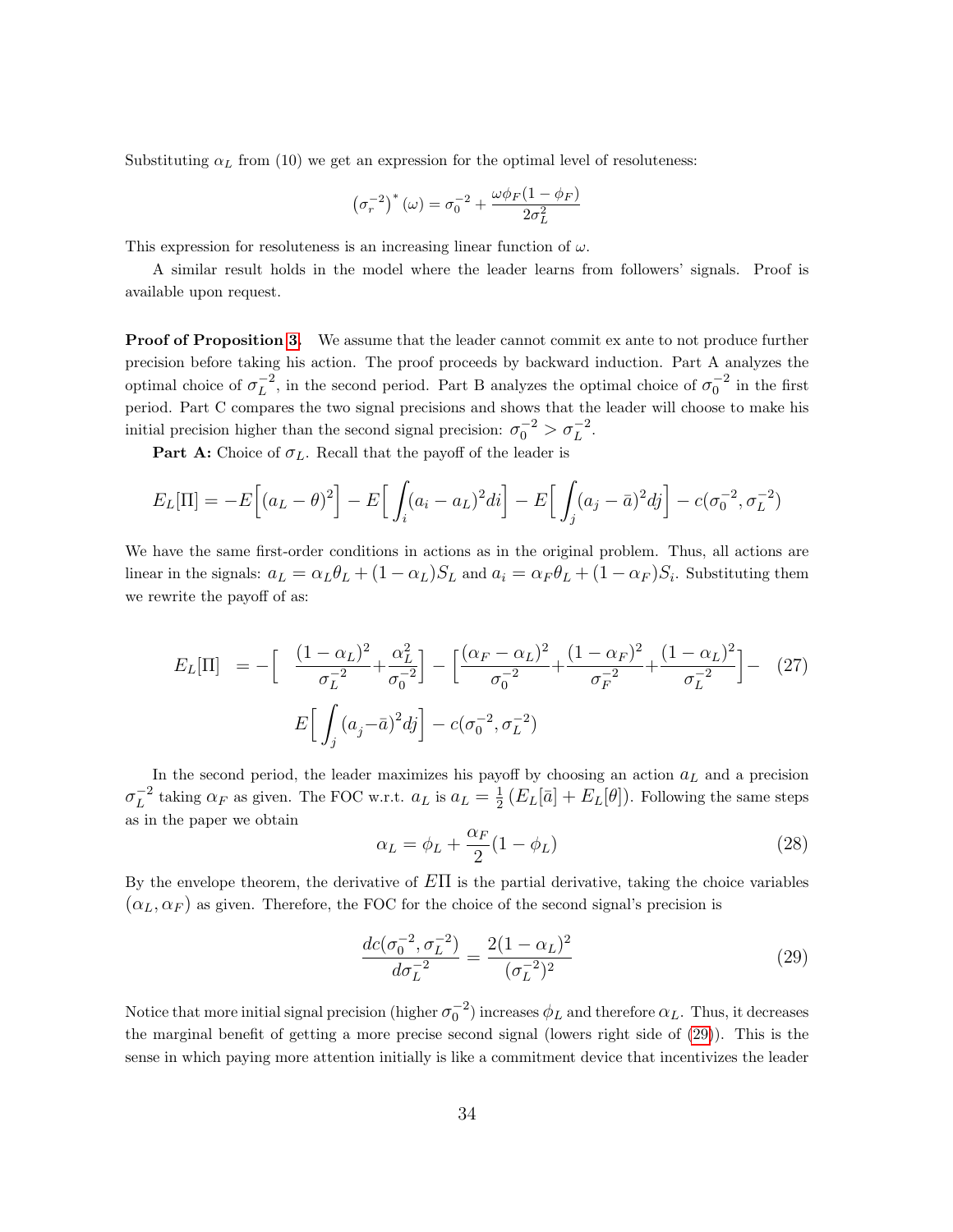to pay less attention second signal.

**Part B:** Choice of  $\sigma_0^{-2}$  in period 1. The leader anticipates that  $\sigma_L^{-2}$  $L^{-2}$ ,  $\alpha_L$ , and  $\alpha_F$  will change as a result of his information choice. However, a marginal change in each of these choice variables will have zero marginal effect on expected utility at the optimum. The envelope theorem says that we can set their partial derivative effects to zero. Therefore, when we consider the first order condition of the payoff with respect to  $\sigma_0^{-2}$ , we take the partial derivative. Taking the partial derivative of [\(27\)](#page-35-1) yields the FOC

$$
\frac{\partial c(\sigma_0^{-2}, \sigma_L^{-2})}{\partial \sigma_0^{-2}} = \frac{\alpha_L^2 + (\alpha_F - \alpha_L)^2}{(\sigma_0^{-2})^2} \tag{30}
$$

<span id="page-36-0"></span>**Part C:** Compare the two optimal precision choices. Suppose we choose the optimal level of  $\sigma_0^{-2}$ and then consider a choice of  $\sigma_L = \sigma_0$ . We show that the marginal utility of addition precision  $\sigma_L^{-2}$ L is negative. First note that our symmetry assumption on the cost function implies that the marginal cost of additional precision in  $\sigma_0^{-2}$  or  $\sigma_L^{-2}$  $L^{-2}$  is the same, when  $\sigma_L = \sigma_0$ . Thus, subtracting [\(30\)](#page-36-0) from [\(29\)](#page-35-0) yields

$$
\frac{dE_L[\Pi]}{d\sigma_L^{-2}} - \frac{dE_L[\Pi]}{d\sigma_0^{-2}}\bigg|_{\sigma_L = \sigma_0^*} = \frac{2(1-\alpha_L)^2}{(\sigma_L^{-2})^2} - \frac{\alpha_L^2 + (\alpha_F - \alpha_L)^2}{(\sigma_0^{-2})^2}.
$$

Multiplying by  $(\sigma_L^{-2})$  $(L<sup>-2</sup>)<sup>2</sup> = (\sigma<sub>0</sub><sup>-2</sup>)<sup>2</sup>$  and rearranging terms yields

$$
2 - 2\alpha_L(2 - \alpha_F) - \alpha_F^2.
$$

Recall that the leader's FOC is [\(28\)](#page-35-2). When  $\sigma_L = \sigma_0$ ,  $\phi_L = 1/2$ . Therefore, (28) becomes  $\alpha_L$  $1/2 + \alpha_F/4$ . Substituting in this expression for  $\alpha_L$  in the expression above yields

$$
=2-2(1/2+\alpha_F/4)(2-\alpha_F)-\alpha_F^2=\frac{-\alpha_F^2}{2}<0,
$$

which tells us that

$$
\left. \frac{dE_L[\Pi]}{d\sigma_L^{-2}} \right|_{\sigma_L = \sigma_0^*} < \left. \frac{dE_L[\Pi]}{d\sigma_0^{-2}} \right|_{\sigma_0^*} = 0,
$$

where the last equality follows because it is the first-order condition for an optimal  $\sigma_0$ . Since the cost function is convex in  $\sigma_L^{-2}$  $L<sup>-2</sup>$  (by assumption) and the benefit (right side of [\(29\)](#page-35-0)) is concave in  $\sigma_L^{-2}$  $L^{-2}$ , the left hand side is a decreasing function of  $\sigma_L^{-2}$  $L^{-2}$ . Since the optimal  $(\sigma_L^{-2})$  $\binom{-2}{L}^*$  sets the left hand side equal to zero, it must be that the optimal  $(\sigma_L^{-2})$  $\left[\frac{-2}{L}\right]^* < (\sigma_0^{-2})^*.$ 

#### A.4 Results: Learning from Followers

**Proof of Proposition [4.](#page-22-2)** This model does not change the payoffs to leaders or followers. If does assume zero commitment cost  $(c = 0)$ . Therefore, the first-order conditions are the same. Equations [\(5\)](#page-13-0) and [\(11\)](#page-14-1) characterize followers' optimal actions, while [\(3\)](#page-12-1) and [\(10\)](#page-14-0) characterize leaders' optimal actions. The only difference is in the definition of the Bayesian updating weight  $\phi_L$ . Now,  $\phi_L$  =  $\sigma_r^{-2}/(\sigma_r^{-2} + \sigma_A^{-2}(1 - \alpha_F)^2).$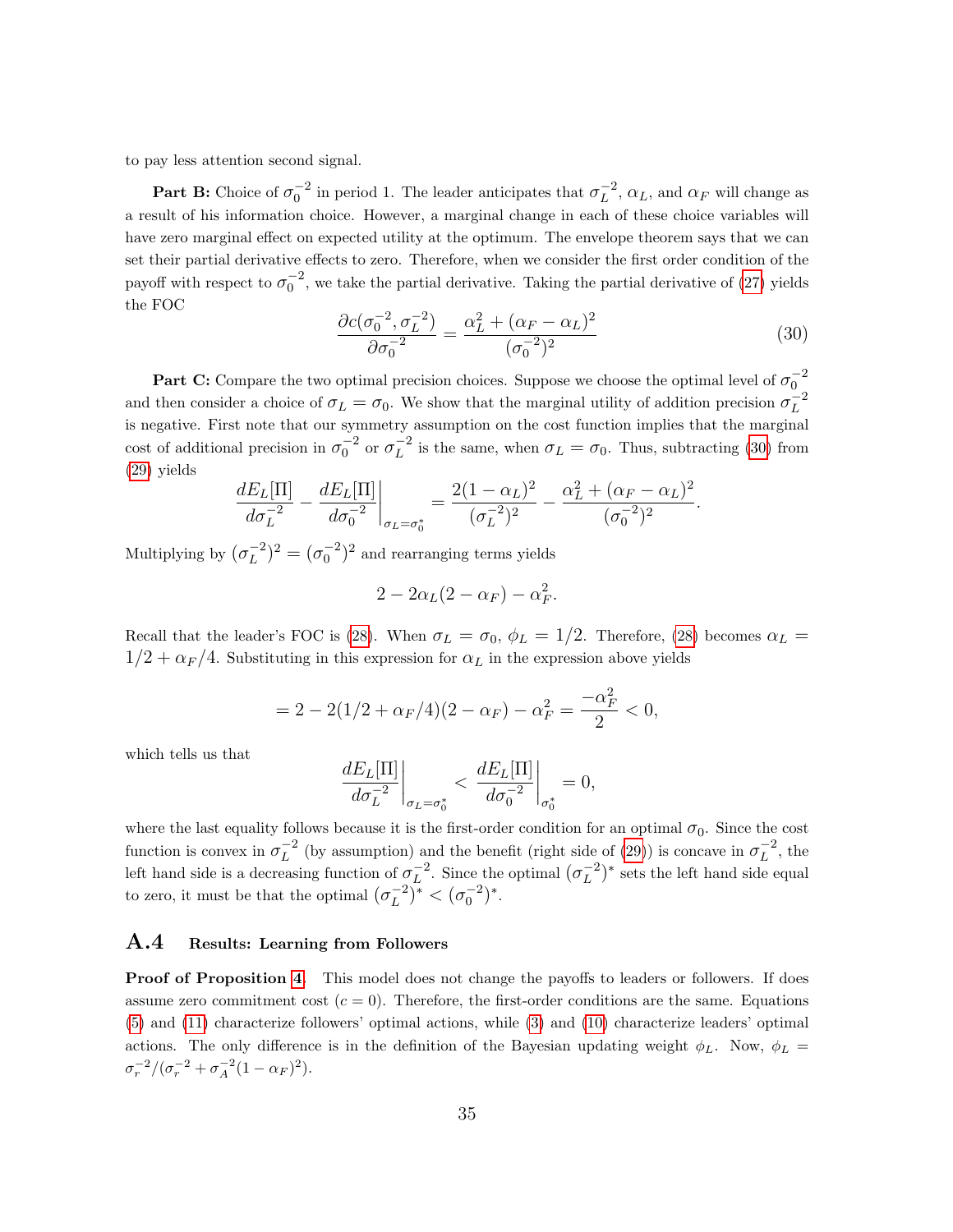Recall that  $(1 - \alpha_F) = (1 - \alpha_L)(1 - \phi_F)$ . Using this relationship and substituting in the new definition of  $\phi_L$  in [\(10\)](#page-14-0) yields

$$
1 - \alpha_F = (1 - \phi_F) \frac{\sigma_A^{-2} (1 - \alpha_F)^2}{2\sigma_F^{-2} + \sigma_A^{-2} (1 - \alpha_F)^2 + \phi_F \sigma_A^{-2} (1 - \alpha_F)^2}
$$
(31)

Multiplying both sides by the denominator of the fraction and rearranging yields,

$$
(1 - \alpha_F) \left[ (1 - \alpha_F)^2 \sigma_A^{-2} (1 + \phi_F) - (1 - \alpha_F) \sigma_A^{-2} (1 - \phi_F) + 2 \sigma_r^{-2} \right] = 0 \tag{32}
$$

<span id="page-37-0"></span>This is a cubic equation in  $(1 - \alpha_F)$  which has potentially three different solutions. Clearly  $\alpha_F = 1$  is one solution to the equation for any set of parameters. The quadratic term in brackets also has two zeros if

$$
\sigma_r^{-2} \le \frac{(1 - \phi_F)^2}{8(1 + \phi_F)\sigma_A^2}.\tag{33}
$$

Applying the quadratic equation to the term inside the square brackets yields two solutions for  $\alpha_F$ . Since we focus on stable equilibria we neglect the unstable equilibrium with the larger quadratic root for  $\alpha_F$  which is the one in proposition [4.](#page-22-2) Finally, using the equality  $(1 - \alpha_L) = (1 - \alpha_F)/(1 - \phi_F)$ yields the solution for  $\alpha_L$ .

Proof of Proposition [5.](#page-25-0) As before, the endogenous nature of signal precision does not change the payoffs to the organization [\(15\)](#page-15-0). It just changes the variance of the leader's signal, which is now  $\sigma_L^2 = \sigma_A^2 (1 - \alpha_F)^{-2}$ . Substituting in for  $\sigma_L^2$  in [\(15\)](#page-15-0), using the fact that  $(1 - \alpha_F)^2 = (1 - \alpha_F)^2 (1 - \phi_F)^2$ , and combining terms yields

<span id="page-37-2"></span>
$$
E\Pi = -(1 - \alpha_L)^2 \phi_F (2 - \phi_F) \sigma_0^2 - 2 \frac{\sigma_A^2}{(1 - \alpha_F)^2} - \alpha_L^2 \sigma_0^2 \tag{34}
$$

The organization's utility  $E\Pi$  is maximized when the weight  $\alpha_L$  satisfies the first order condition

<span id="page-37-3"></span>
$$
\alpha_L^* = \frac{\phi_F (2 - \phi_F)}{1 + \phi_F (2 - \phi_F)}.
$$
\n(35)

The leader will choose this weight when it corresponds to the solution to his problem as given in proposition 2. Equating the above equation for  $\alpha_L$  with the equation for  $\alpha_L$  in proposition 2 yields

<span id="page-37-1"></span>
$$
\frac{\phi_F(2-\phi_F)}{1+\phi_F(2-\phi_F)} = 1 - \frac{1-\phi_F + \sqrt{(1-\phi_F)^2 - 8(1+\phi_F)\sigma_r^{-2}\sigma_A^2}}{2(1-\phi_F^2)}
$$
(36)

The degree of resoluteness  $\sigma_r^{-2}$  that solves this equation is the degree of resoluteness that maximizes the organization's expected utility. We call this the optimal degree of resoluteness in a manager. Rearranging yields

$$
\sigma_r^{-2} = \frac{\phi_F (1 - \phi_F)^3}{2\sigma_A^2 (1 + \phi_F (2 - \phi_F))^2} \tag{37}
$$

Resoluteness is optimal when this optimal degree of resoluteness is above the rational level,  $\sigma_r^{-2} > \sigma_0^{-2}$ . Using [\(37\)](#page-37-1), we rewrite this condition as

$$
\sigma_A^2 < \frac{1}{2} \frac{\phi_F (1 - \phi_F)^3}{(1 + \phi_F (2 - \phi_F))^2} \sigma_0^2 \tag{38}
$$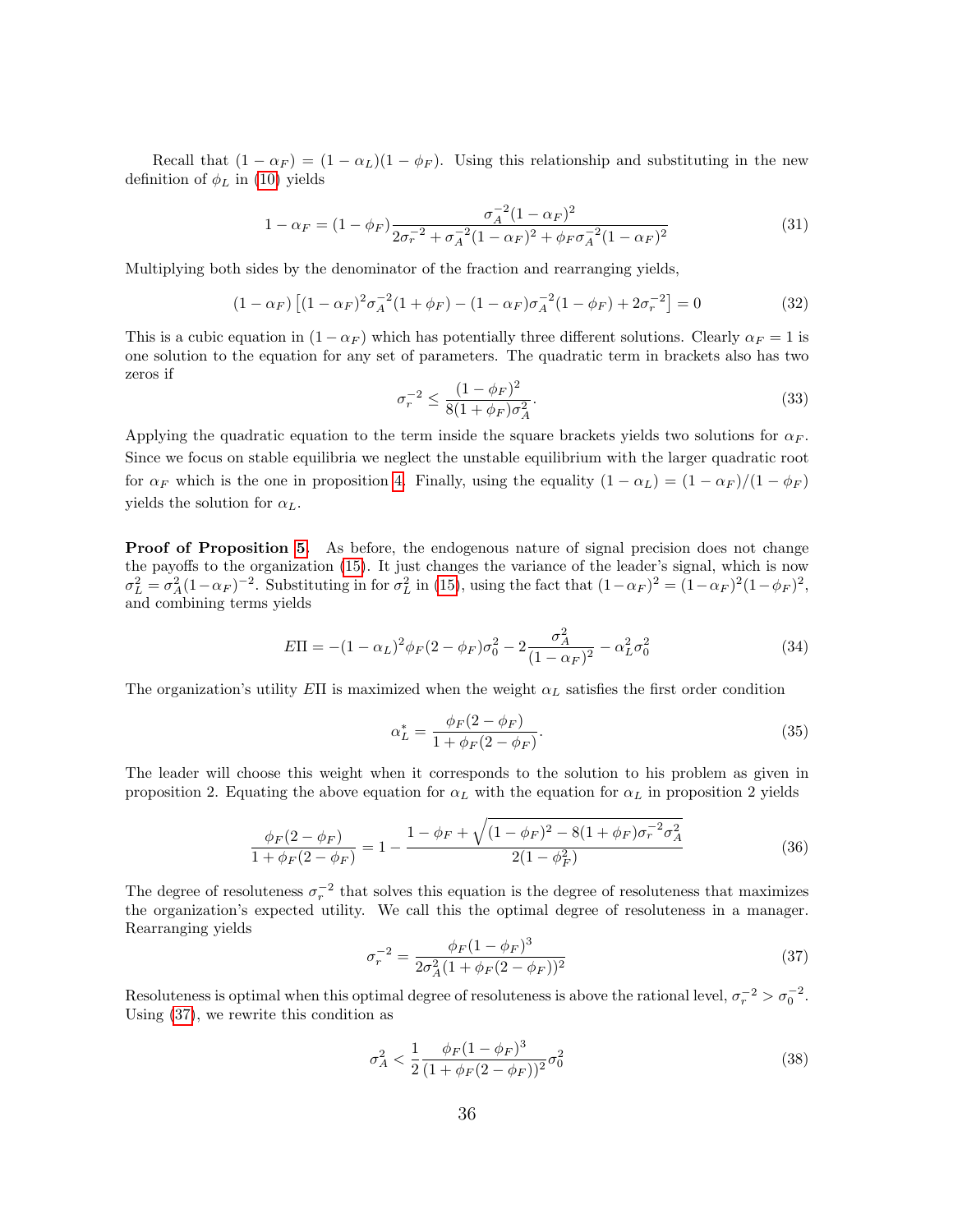In other words, when the output signal is sufficiently precise, resoluteness is optimal.

Proof of Proposition [6:](#page-26-0) Ranking Equilibria. For this and following proofs, we switch off the commitment costs by setting  $c = 0$ . The expected payoff function for the organization is

$$
E\Pi = -(1 - \alpha_L)^2 \left[ \phi_F (2 - \phi_F) \sigma_0^2 + 2 \sigma_L^2 \right] - \alpha_L^2 \sigma_0^2
$$

1. For the dictatorial equilibrium  $\alpha_F = 1$ . By the relationship

$$
1 - \alpha_F = (1 - \alpha_L)(1 - \phi_F) \tag{39}
$$

also  $\alpha_L = 1$ , where  $\phi_F = \frac{\sigma_0^{-2}}{\sigma_0^{-2} + \sigma_F^{-2}}$ , the weight followers put on  $\theta_L$  is between 0 and 1. In short, the dictatorial equilibrium gives an expected payoff of  $-\sigma_0^2$ .

2. In the lead-by-being-led equilibrium the organization's expected payoff is given by [\(34\)](#page-37-2)

$$
E\Pi = -(1 - \alpha_L)^2 \phi_F (2 - \phi_F) \sigma_0^2 - \frac{2\sigma_A^2}{(1 - \phi_F)^2} - \alpha_L^2 \sigma_0^2 \tag{40}
$$

and the optimal level of commitment  $\alpha_L$  and resoluteness  $\sigma_r^{-2}$  are given by [\(35\)](#page-37-3) and [\(37\)](#page-37-1) respectively  $\sqrt{2}$ 

$$
\alpha_L^* = \frac{\phi_F (2 - \phi_F)}{1 + \phi_F (2 - \phi_F)}.
$$

$$
(\sigma_r^{-2})^* = \frac{\phi_F (1 - \phi_F)^3}{2\sigma_A^2 (1 + \phi_F (2 - \phi_F))^2}
$$

First, recognize that the LBBL equilibrium only exists if [\(33\)](#page-37-0) holds. Substituting the previous equation in such restrictions delivers

$$
\frac{\phi_F \left(1 - \phi_F\right)^3}{2\sigma_A^2 \left(1 + (2 - \phi_F)\phi_F\right)^2} \le \frac{\left(1 - \phi_F\right)^2}{8\sigma_A^2 \left(1 + \phi_F\right)}
$$

which reduces to

$$
0 \le (\phi_F^2 + 1)^2
$$

which is always true. Therefore, at the optimal level of resoluteness the LBBL always exists.

Second, to compute the expected payoff in the LBBL equilibrium, substitute in  $\alpha_L^*$  into the payoff and simplify to get

$$
E\Pi\left(\alpha_{L}^{*}\right) = -\frac{\phi_{F}\left(2-\phi_{F}\right)}{1+\left(2-\phi_{F}\right)\phi_{F}}\sigma_{0}^{2} - \frac{2\sigma_{A}^{2}}{\left(1-\phi_{F}\right)^{2}}
$$

The lead-by-being-led equilibrium with optimal resoluteness dominates the dictatorial equilibrium if and only if

$$
\frac{\phi_F \left(2 - \phi_F\right)}{1 + \left(2 - \phi_F\right) \phi_F} \sigma_0^2 + \frac{2\sigma_A^2}{\left(1 - \phi_F\right)^2} \le \sigma_0^2
$$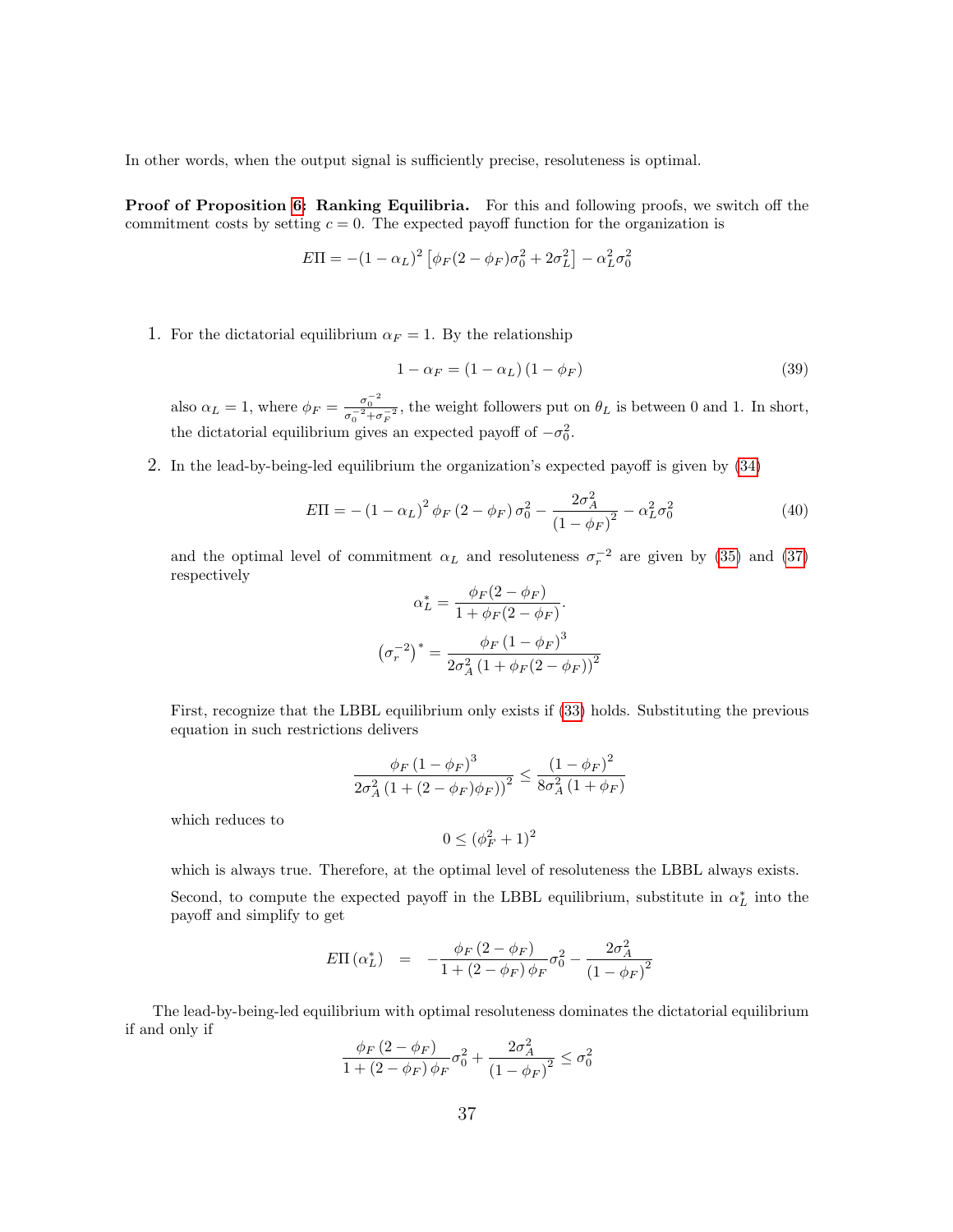<span id="page-39-0"></span>or rearranging

$$
\sigma_0^{-2} \le \frac{(1 - \phi_F)^2}{2\sigma_A^2 (1 + (2 - \phi_F)\phi_F)}\tag{41}
$$

Proof of Proposition [7:](#page-27-0) Resoluteness versus Competence. We compare a competent, rational and less competent, resolute leader. Both leaders have the same belief about the precision of the signal  $\sigma_r^{-2} = h$ . However, while the competent rational leader's precision is truly  $\sigma_0^{-2} = h$ , the less competent (and resolute) leader's precision is only  $\sigma_0^{-2} = l \lt h$ . Let  $\phi_F = \frac{l}{l+\sigma}$  $\frac{l}{l^+\sigma_F^{-2}}$  and  $\overline{\phi_F} = \frac{h}{h^+\sigma}$ 

Here the state of parameters such that the competent rational leader<br>We want to show that there exists a set of parameters such that the competent rational leader ends up in the dictatorial equilibrium while the less component but resolute leader ends up in the LBBL equilibrium. We assume that three conditions are satisfied and find parameters that satisfy them:

1. For the competent rational leader the dictatorial equilibrium is the unique equilibrium ( $\alpha_F = 1$ ), while the less competent but resolute leader may end up in any of the two equilibria. Thus we need condition [\(33\)](#page-37-0) to be satisfied for the resolute leader and not for the rational leader:

<span id="page-39-2"></span>
$$
\frac{(1 - \overline{\phi_F})^2}{8\sigma_A^2 (1 + \overline{\phi_F})} \le h \le \frac{(1 - \underline{\phi_F})^2}{8\sigma_A^2 (1 + \underline{\phi_F})}
$$
(42)

2. h is the optimal level of resoluteness in the LBBL equilibrium as given by condition [\(37\)](#page-37-1)

<span id="page-39-1"></span>
$$
h = \frac{\phi_F \left(1 - \phi_F\right)^3}{2\sigma_A^2 \left(1 + \phi_F (2 - \phi_F)\right)^2} \tag{43}
$$

3. the LBBL equilibrium is preferred for the less competent but resolute leader. We need condition [\(41\)](#page-39-0) to be satisfied:

<span id="page-39-3"></span>
$$
l \le \frac{(1 - \phi_F)^2}{2\sigma_A^2 (1 + (2 - \phi_F)\phi_F)}\tag{44}
$$

First substitute the value of h in [\(43\)](#page-39-1) into [\(42\)](#page-39-2). For the right hand side of the inequality, we have

$$
\frac{\phi_F \left(1 - \phi_F\right)^3}{2\sigma_A^2 \left(1 + \underline{\phi_F (2 - \underline{\phi_F})}\right)^2} \leq \frac{(1 - \underline{\phi_F})^2}{8\sigma_A^2 (1 + \underline{\phi_F})}
$$

which reduces to  $0 \leq (\phi_F^2 + 1)^2$  which is always true. For the left hand side of the inequality, we have

$$
\frac{(1 - \overline{\phi_F})^2}{8\sigma_A^2(1 + \overline{\phi_F})} \le h
$$

Substituting the definition of  $\overline{\phi_F}$  into the previous equation, we get

$$
\frac{\sigma_F^{-4}}{8\sigma_A^2(2h + \sigma_F^{-2})(h + \sigma_F^{-2})} \le h
$$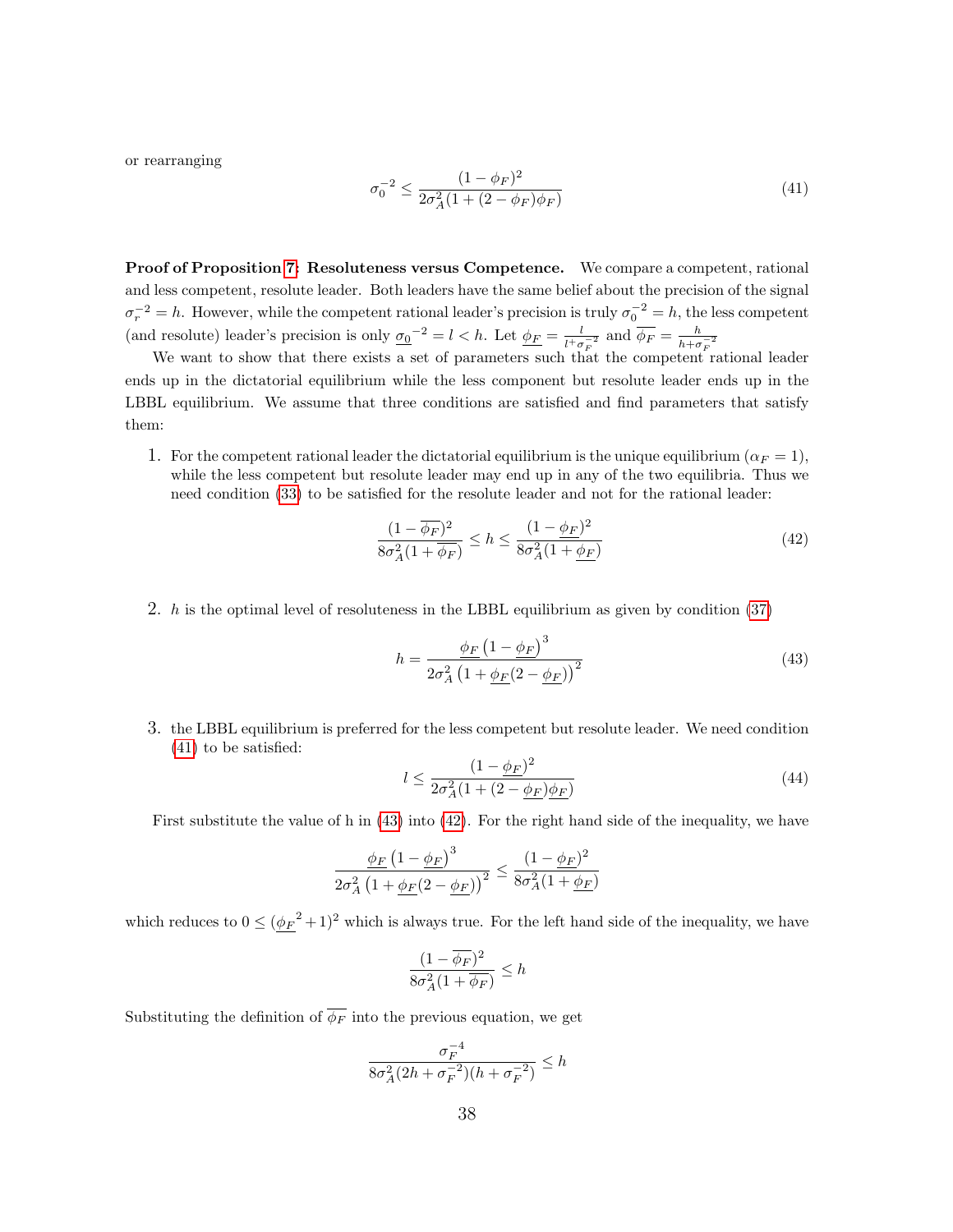which further reduces to

$$
\sigma_F^{-4}(8h\sigma_A^2 - 1) + 8\sigma_A^2 h^2 [3\sigma_F^{-2} + 2h] \ge 0
$$

Since the second term is always positive, a sufficient condition for [\(42\)](#page-39-2) and [\(43\)](#page-39-1) is  $h \geq \frac{\sigma_A^{-2}}{8}$ .

Secondly, we need to show that condition  $(44)$  is satisfied. Using the value of h in  $(43)$ , the condition [\(44\)](#page-39-3) can be written as

$$
l \le h \Big[ \frac{(1+(2-\phi_F) \phi_F)}{\underline{\phi_F} (1-\underline{\phi_F})} \Big]
$$

Substituting in the definition of  $\phi_F$ , this conditions becomes

$$
l\leq h\Big[1+\frac{(l+\sigma_F^{-2})(1+l)}{l\sigma_F^{-2}}\Big]
$$

Since  $l \leq h$  by assumption, this condition is always true.

To summarize, if  $h \geq \frac{\sigma_A^{-2}}{8}$ , then [\(42\)](#page-39-2), [\(43\)](#page-39-1), and [\(44\)](#page-39-3) are satisfied. The competent rational leader will end up in the dictatorial equilibrium and the less competent resolute leader will end up in the LBBL equilibrium, which is preferred to the dictatorial one.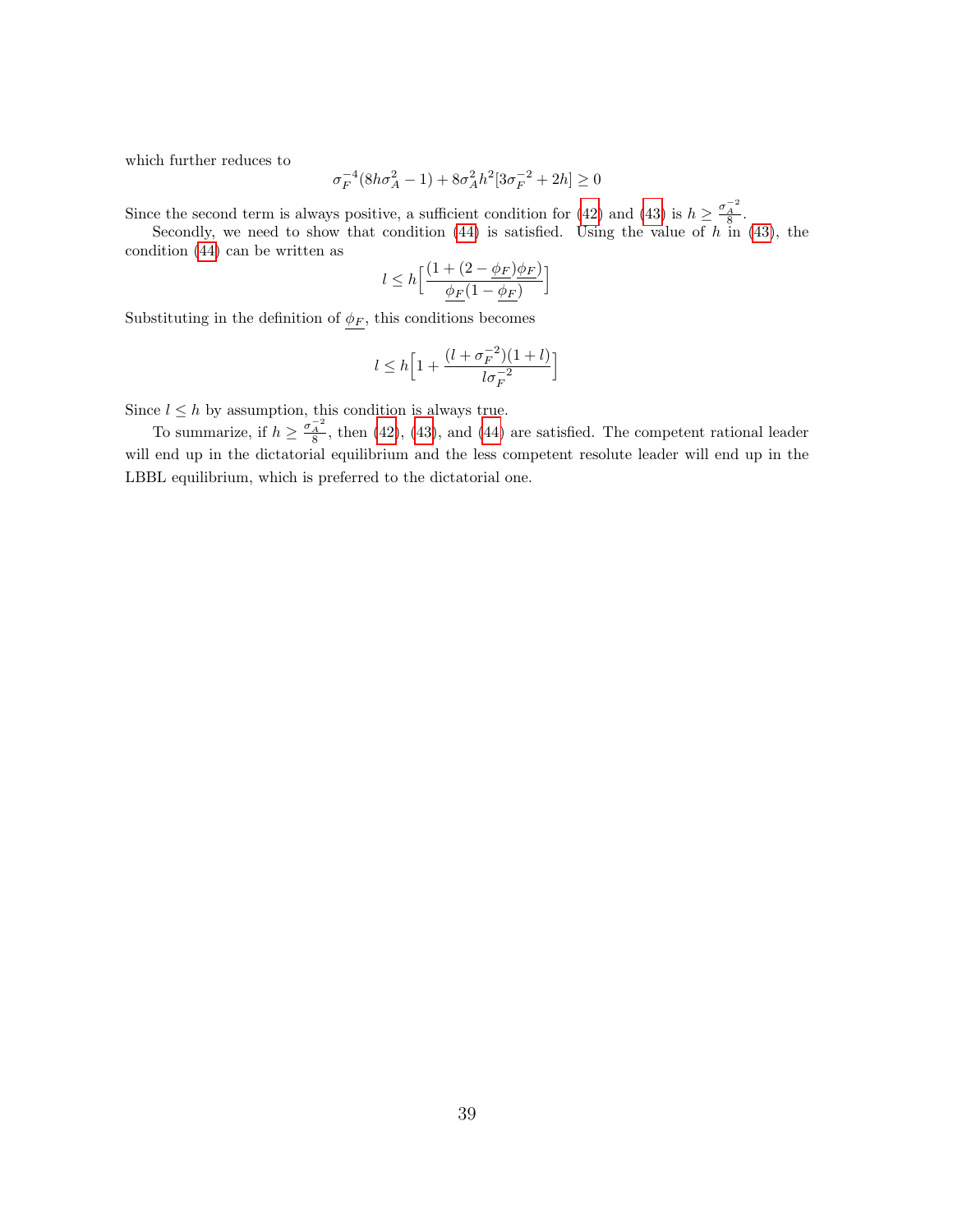## References

- BARNARD, C. (1938): Functions of the Executive. Cambridge. MA: Harvard University Press.
- Bass, B. (1985): Leadership and Performance beyond Expectations. New York: Free Press.
- Benabou, R., and J. Tirole (2002): "Self-Confidence and Personal Motivation," Quarterly Journal of Economics, 117(3), 871–915.
- BLANES I VIDAL, J., AND M. MÖLLER (2007): "When Should Leaders Share Information with Their Subordinates?," Journal of Economics and Management Strategy, 16(2), 251–283.
- BOLTON, P., AND M. DEWATRIPONT (2011): "Authority in Organizations: A Survey," in Handbook of Organizational Economics, ed. by R. Gibbons, and J. Roberts. Princeton Univ. Press, forthcoming.
- Cyert, R., and J. March (1963): A Behavioral Theory of the Firm. Englewood Cliffs NJ: Prentice-Hall.
- DEWAN, T., AND D. MYATT (2008): "The Qualities of Leadership: Direction, Communication, and Obfuscation," American Political Science Review, 102(3), 351–368.
- DOW, J., AND E. PEROTTI (2010): "Resistance to change," FEEM Working Paper No. 48.2010.
- FELLI, L., AND M. HARRIS (1996): "Learning, Wage Dynamics, and Firm-Specific Human Capital," Journal of Political Economy, 104(4), 838–858.
- FERREIRA, D., AND M. REZENDE (2007): "Corporate Strategy and Information Disclosure," RAND Journal of Economics, 38(1), 164–184.
- FINKELSTEIN, S., D. HAMBRICK, AND A. CANNELLA (2009): Strategic Leadership: Theory and Research on Executives, Top Management Teams, and Boards. Oxford University Press.
- GARDER, J. W. (1990): On Leadership. New York: The Free Press, p.33.
- GERVAIS, S., AND I. GOLDSTEIN (2007): "The Positive Effects of Biased Self-Perceptions in Firms," Review of Finance, 16, 453–496.
- Goel, A., and A. Thakor (2008): "Overconfidence, CEO Selection and Corporate Governance," Journal of Finance, 63(6), 2737–2784.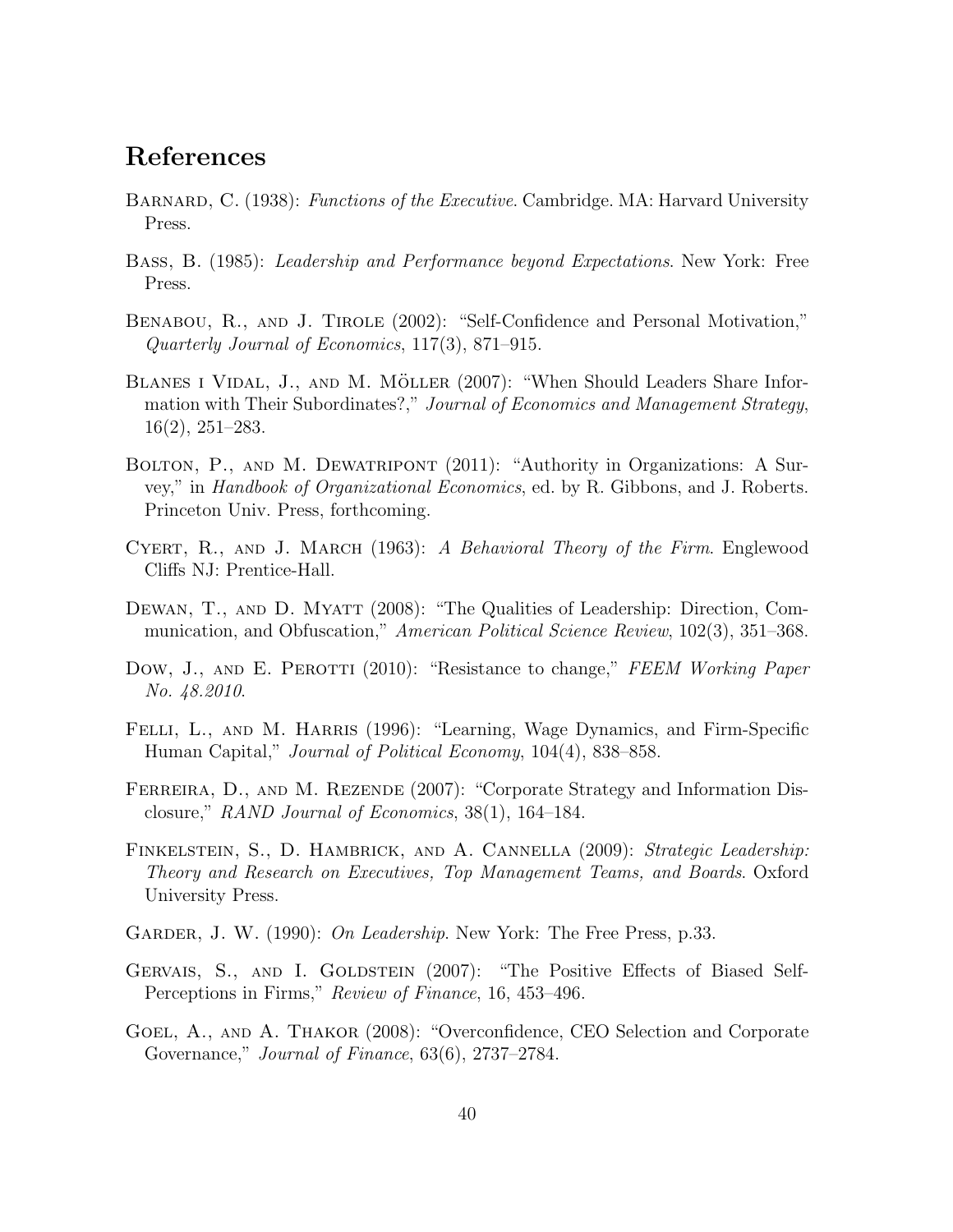- Gupta, A., and V. Govindarajan (1984): "Business Unit Strategy, Managerial Characteristics, and Business Unit Effectiveness at Strategy Implementation," Academy of Management Journal, 27, 25–41.
- HAMBRICK, D., AND S. FINKELSTEIN (1989): "Managerial discretion: A bridge between polar views of organizational outcomes," in Research in Organizational Behavior, ed. by L. Cummings, and B. Staw, chap. v9, pp. 369–406. JAI Press, Greenwich CT.
- HART, O., AND B. HOLMSTROM (2010): "A theory of firm scope," The Quarterly Journal of Economics, 125(2), 483–513.
- HART, O., AND J. MOORE (2005): "On the Design of Hierarchies: Coordination versus Specialization," *Journal of Political Economy*, 113(4), 675–702.
- Hermalin, B. (1998): "Torward an Economic Theory of Leadership," American Economic Review, 88, 1188–1206.
- HOFSTEDE, G. (2001): Culture's consequences : comparing values, behaviors, institutions, and organizations across nations. Sage Publications.
- Jovanovic, B., and Y. Nyarko (1996): "Learning by Doing and the Choice of Technology,"  $Econometrica$ , 64(6), 1299–1310.
- KAHNEMAN, D. (2011): Thinking, fast and slow. Farrar, Straus and Giroux.
- Kaplan, S., M. Klebanov, and M. Sorensen (2011): "Which CEO Characteristics and Abilities Matter?," Journal of Finance, forthcoming.
- Kreps, D. (1990): "Corporate culture and economic theory," in Perspectives on Positive Political Economy, ed. by J. Alt, and K. Shepsle. Cambridge Univ. Press, 90–143.
- LAIBSON, D. (1997): "Golden Eggs and Hyperbolic Discounting," Quarterly Journal of Economics, 112(2), 443–477.
- MAJUMDAR, S., AND S. MUKAND (2007): "The Leader as Catalyst: On Leadership and the Mechanics of Institutional Change," CESifo Working Paper 2337.
- MARSCHAK, J., AND R. RADNER (1972): *Economic Theory of Teams*. Yale University Press, New Haven.
- Morris, S., and H. Shin (2002): "The Social Value of Public Information," American Economic Review, 92, 1521–1534.
- PFEFFER, J., AND G. SALANIK (1978): The External Control of Organizations: A Resource Dependence perspective. Harper & Row, New York.